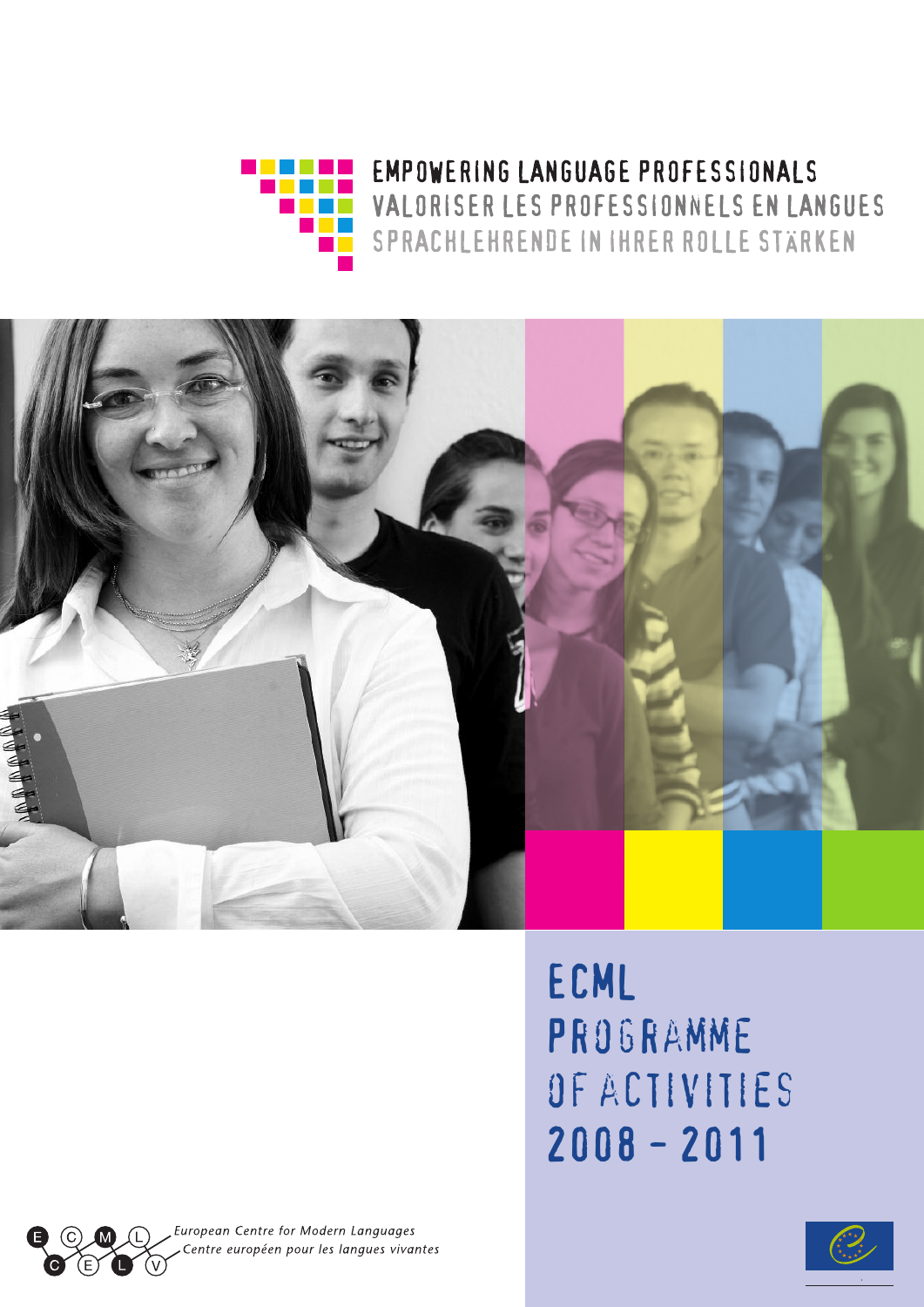# EUROPEAN CENTRE<br>FOR MODERN LANGUAGES<br>PROGRAMME OF ACTIVITIES 2008 - 2011 European Centre for Modern Languages

### Programme of activities 2008 – 2011

| I.   | The European Centre for Modern Languages         | 3               |
|------|--------------------------------------------------|-----------------|
| ╫.—  | <b>How the ECML works</b>                        | 4               |
| III. | The ECML and its member states                   | 6               |
| IV.  | The ECML programme 2008-2011                     |                 |
| V.   | How you can get involved in the work of the ECML | 10 <sup>2</sup> |
| VI.  | Overview of the programme                        | $12$            |
|      | VII. Project abstracts                           | 14              |
|      | A Evaluation                                     | 14              |
|      | B Continuity in language learning                | 22              |
|      | C Content and language education                 | 27              |
|      | Plurilingual education<br>D                      | 33              |
|      |                                                  |                 |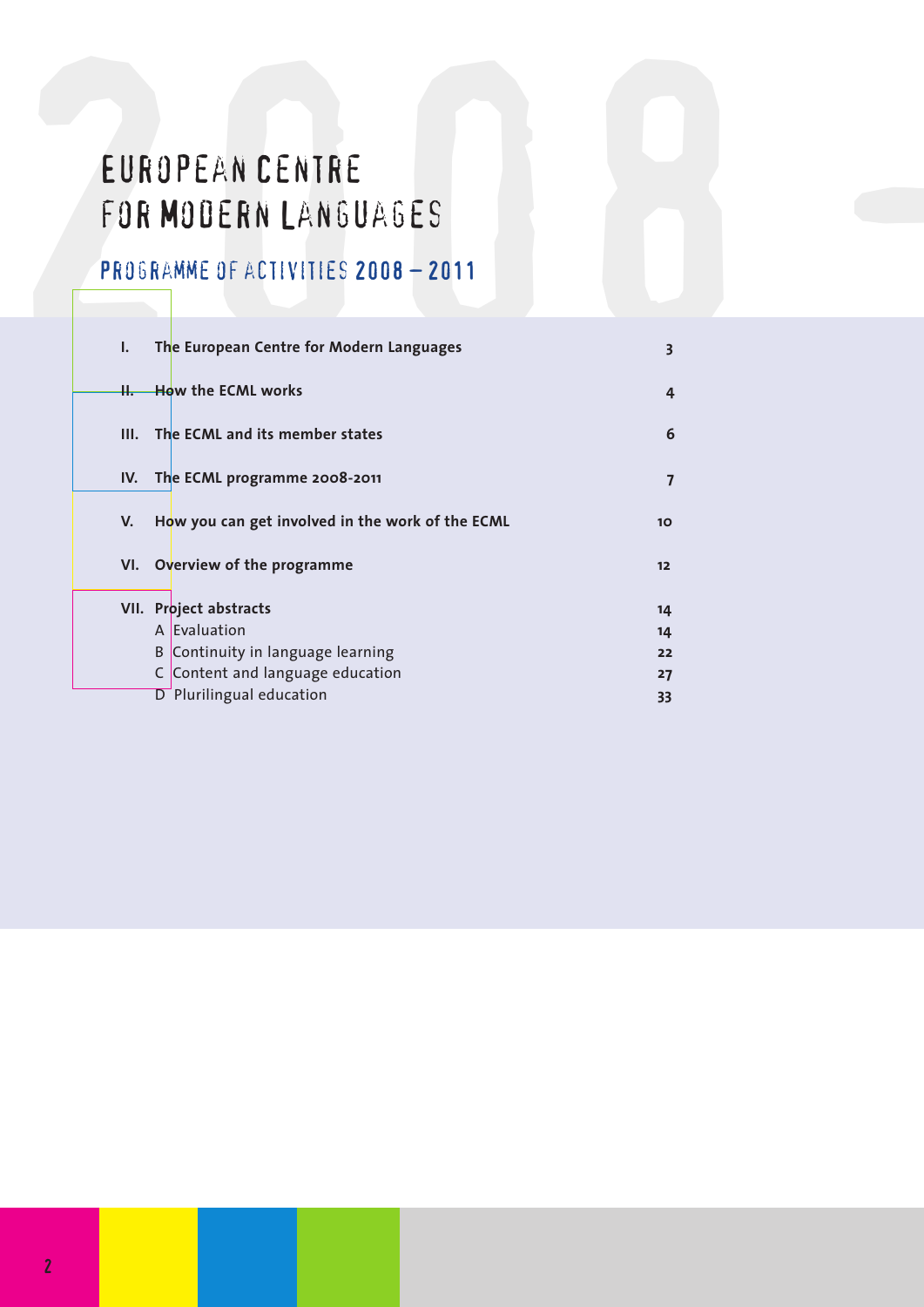### The European Centre for Modern Languages

-

THE EUROPEAN CENTRE<br>FOR MODERN LANGUAGES<br>The European Centre for Modern Languages of the Council of Europe (ECML) is<br>an institution-whose mission is to encourage excellence and innovation in<br>language teaching in order to h The European Centre for Modern Languages of the Council of Europe (ECML) is an institution whose mission is to encourage excellence and innovation in language teaching in order to help Europeans learn languages more efficiently.

Based on the underlying values of the Council of Europe and its pioneering work in cultural cooperation and language education, the ECML works with experts to assist its member states in implementing effective language teaching policies and bringing about change in the teaching and learning of languages.

The ECML was set up in Graz, Austria, in 1995 as an Enlarged Partial Agreement of the Council of Europe – it now numbers 33 member states<sup>1</sup>. The Austrian authorities fund the infrastructure of the Centre and put at its disposal modern premises in Graz where the Secretariat is based and where the great majority of ECML events are held.

Through its four-year programmes consisting of projects, workshops and conferences to which participants from the member states are invited, the ECML provides a platform for cooperation with experts, associations and institutions involved in enhancing European standards in language education. It also maintains Europe-wide networks for teacher trainers, researchers and educational administrators.

The Council of Europe's activities to promote linguistic diversity and language learning are carried out by the Department of Language Education and Policy, within the framework of the European Cultural Convention (1954), which has been ratified by 49 states. The Department consists of three units: the ECML in Graz and the Language Policy Division and the Secretariat of the European Charter for Regional or Minority Languages in Strasbourg.

The roles of the ECML and the Language Policy Division (LPD) are complementary - the Division in standard-setting and policy formulation, the ECML at the level of educational practice. Drawing from these different perspectives of policy and practice, the Council of Europe's commitment is to assist member states in developing and putting into practice effective approaches to all aspects of language education in a multilingual Europe.

A characteristic feature of all ECML projects is the vision of an overall concept of language education, integrating all languages rather than focusing on the teaching and learning of individual languages. This approach has proved to be highly effective in creating synergies between different linguistic and educational cultures and communities, promoting plurilingualism by addressing overall features of language education and responding to linguistic and cultural diversity.

<sup>1</sup> Albania, Andorra, Armenia, Austria, Bosnia and Herzegovina, Bulgaria, Croatia, Cyprus, Czech Republic, Estonia, Finland, France, Germany, Greece, Hungary, Iceland, Ireland, Latvia, Liechtenstein, Lithuania, Luxembourg, Malta, Netherlands, Norway, Poland, Romania, Slovak Republic, Slovenia, Spain, Sweden, Switzerland, "the former Yugoslav Republic of Macedonia", United Kingdom.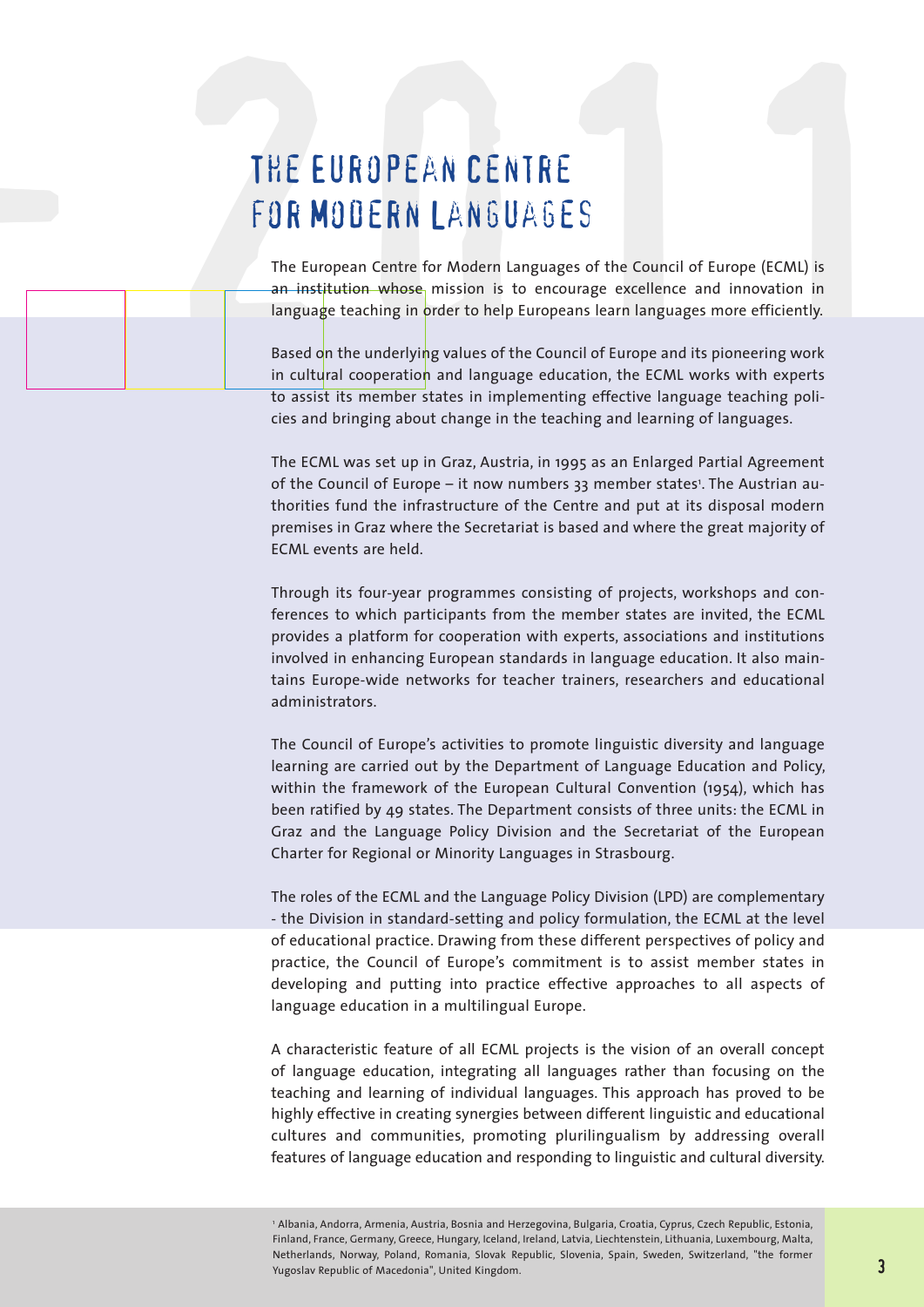#### How the ECML works

#### **Projects**

HOV THE ECML VORKS<br>Projects<br>The hallmark of the ECML is the organisation of international language edu-<br>The hallmark of the ECML is the organisation of international language edu-<br>cation projects. Coordinated by teams of e The hallmark of the ECML is the organisation of international language education projects. Coordinated by teams of experts, these projects primarily target multipliers in language education such as teacher trainers, textbook authors and experts in the area of the development of curricula, educational standards, evaluation/assessment and plurilingual education.

> Since 2000 the Centre's projects have been organised within four-year programmes which are selected by the ECML's Governing Board as a result of a call for proposals setting the parameters for the programme. The second mediumterm programme (2004–2007) grouped 21 projects under the title *Languages for social cohesion – language education in a multilingual and multicultural Europe*; the 2008-2011 programme is entitled *Empowering language professionals: competences - networks - impact - quality*.

> Projects usually last three or four years, a typical operational sequence being: research and development, presentation of preliminary results at a workshop, piloting, drafting of final product or publication, dissemination.

> Results of the programme 2004-2007: http://www.ecml.at/mtp2/mtp2e-overview.htm Results of previous programmes: http://www.ecml.at/doccentre

#### **Teams**

Each ECML project is run by a coordinator with the assistance of three team members who are also experts in language education questions. The teams, which reflect a balance of expertise, experience, working languages and nationality, are responsible for the running of the project on the basis of the agreed action plan and for monitoring, reporting and evaluating progress and results.

#### **Participants**

Participants at ECML workshops are national experts nominated by the member states in response to a participant profile issued by the Centre for each activity. This process is coordinated by the national nominating authorities set up by each of the member countries (see below). In order to ensure the impact of the results achieved within ECML projects and effectively support change, project participants are expected to be in a position to disseminate results on a national/international scale.

#### **Languages**

The ECML's official languages are English and French, the official languages of the Council of Europe. All of the Centre's projects have two working languages, one of which at least must be one of the official languages. Interpretation is provided for workshops and other major programme activities.

#### **Website**

The ECML's website http://www.ecml.at is the central reference point for all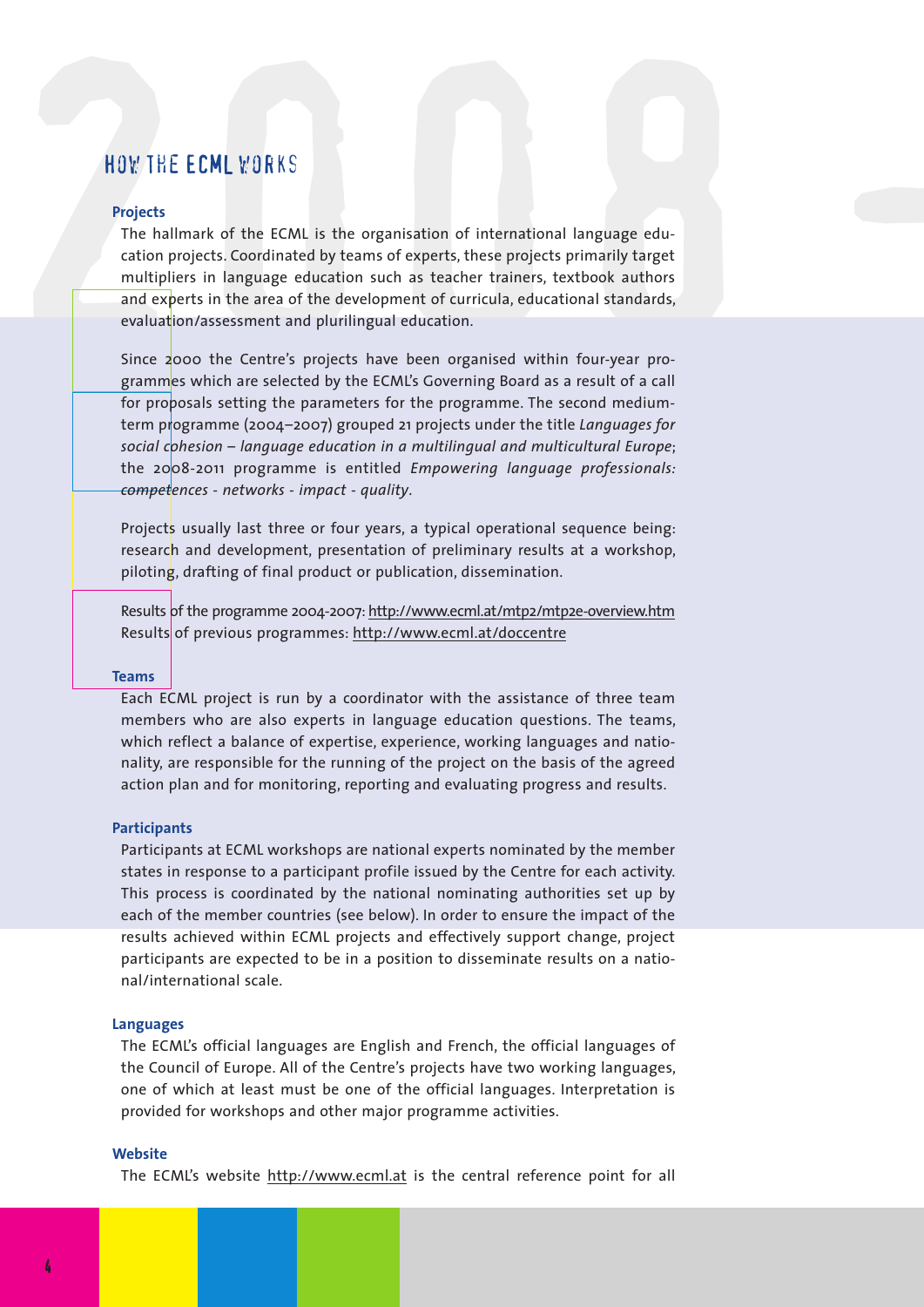those requiring information on the Centre's work. In particular, the publications, reports and CD-Roms resulting from the ECML's activities may be downloaded from it. In addition, the website has become a valued communication platform for members of the project teams.

The site offers four main areas of information:

-

- those requiring information on the Centre's work. In particular, the publications,<br>reports and CD-Roms resulting from the ECML's activities may be downloaded<br>from it. In addition, the website has become a valued communicat • **general information** on the ECML (aims and objectives, latest news, structures, staff), its member states (national authorities and contact points) and how to get involved in its work; • details of the **programme of activities** and the possibility to follow individual projects, each of which has its own website;
	- access to the Centre's **documentation services**: downloadable publications and other project results, the ECML's electronic newsletter the *European Language Gazette*, the online catalogue of the resources in the ECML library;
	- **interactive features**: discussion forums and online databases for consultation and inputting (international events calendar, proverbs, European Day of Languages).

A collaborative working platform enables project teams to manage their own project sites. These individual sites provide comprehensive presentations of the projects, discussion forums and updates on expected results and outcomes. In addition, they also provide a password-protected working platform reserved for those involved in the projects, where documents may be edited collectively.

#### **Documentation and resource centre**

The main functions of the ECML's documentation and resource centre (DRC) are to:

- provide support and assistance to projects;
- manage and develop the documentation resources of the ECML library;
- coordinate production of the publications and CD-Roms resulting from ECML projects;
- disseminate these resources within the member states;
- respond to requests for information and documentation;
- support the network of national contact points in the ECML member states.

The DRC houses all the products of previous ECML project work, mainly in the form of publications and reports, together with nearly 4,200 other resources focusing on the main questions in the language field today. These resources may be accessed through the ECML online library catalogue.

All ECML publications and CD-Roms may be ordered from the DRC, be it for individual purposes or for dissemination.

Finally, the DRC can offer special support to researchers and students preparing university research projects focusing on a topic in the Centre's programme. The ECML may put them in touch with a reference person from its network to help them in their research work.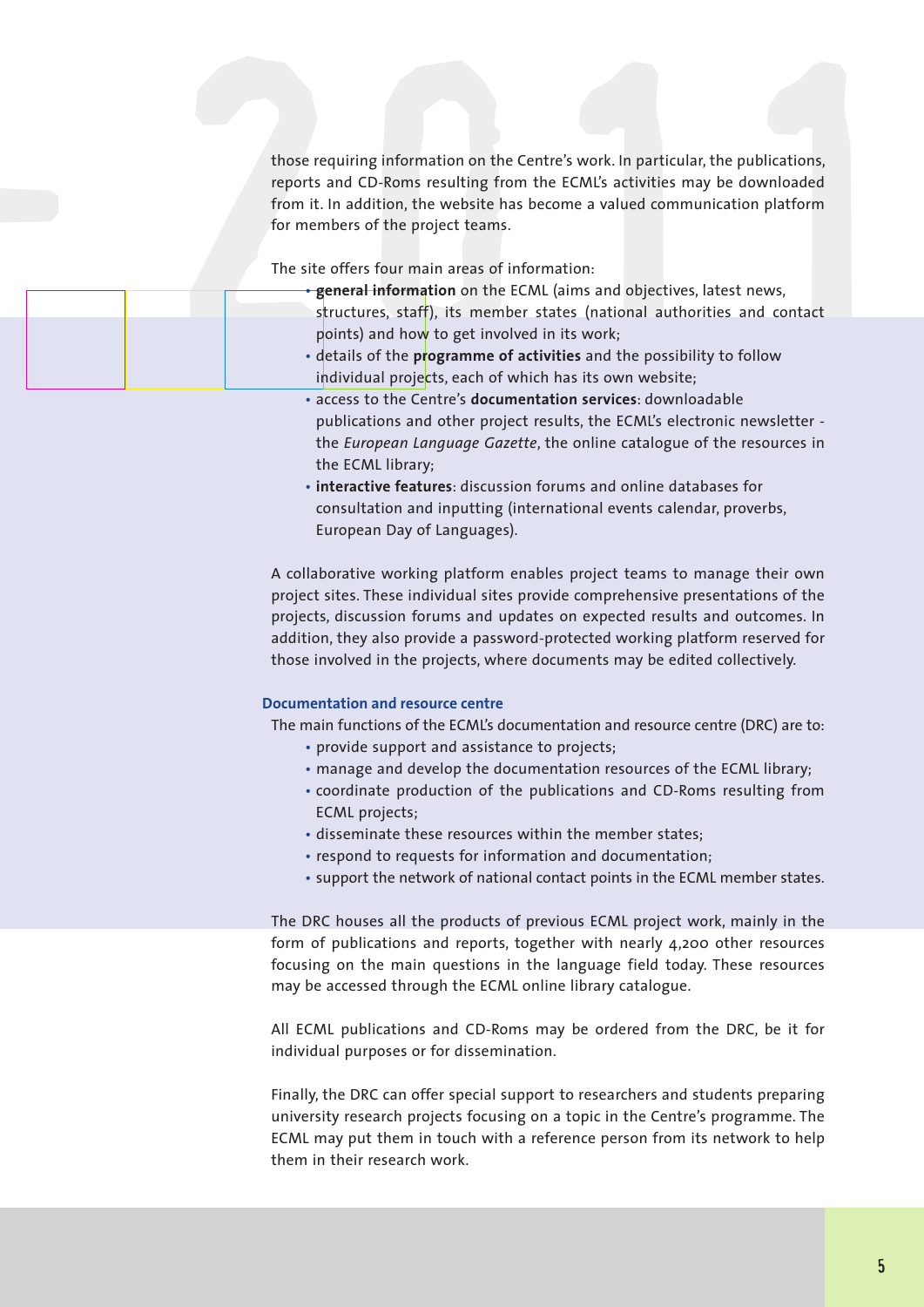#### The ECML and its member states

The ECML is financed by and works in direct cooperation with its member states. It collaborates in particular with three instances at national level:

#### **Governing Board and its Bureau**

THE ECML AND ITS MEMBER STATES<br>The ECML is financed by and works in direct cooperation with its member<br>states. It collaborates in particular with three instances at national level:<br>Governing Board and its Bureau<br>The Govern The Governing Board is the Centre's executive organ, composed of one representative from each member state: it defines and adopts the ECML's medium-term programme, monitors its implementation and oversees the management of the Centre's resources.

> The Bureau of the Governing Board is composed of the Chair of the Board, the two Vice-Chairs and four other members; it adopts the Centre's annual programme of activities and is more closely involved in the day-to-day work of the Centre.

List of Governing Board members: http://www.ecml.at/aboutus/gb.asp

#### **National Nominating Authorities**

These are the official agencies set up by each member state which are responsible for selecting participants to attend the Centre's activities in response to the profile indicated by the ECML.

List of National Nominating Authorities: http://www.ecml.at/aboutus/nominating.asp

#### **National Contact Points**

The offices in the member states which assist in disseminating the Centre's publications and other products and distribute information on its work through their own established national networks.

List of Contact Points: http://www.ecml.at/aboutus/ncp.asp

#### **Austria and the ECML**

The ECML is hosted in Graz by the Austrian authorities who provide the Centre's premises and assure its infrastructure, managed by a local secretariat, the "Austrian Association of the ECML" (*Verein EFSZ in Österreich*). This acts as the local partner of the ECML in Graz, maintaining and developing the premises of the ECML and providing assistance in day-to-day logistics. It also plays a valuable role in acting as an interface between the Centre and local, national and regional bodies.

As part of this function, the Austrian Association organises initiatives and facilitates synergies between the ECML and the region. It supports events aimed at a broader interested local or regional public and works to facilitate the transfer of ECML project results to the region.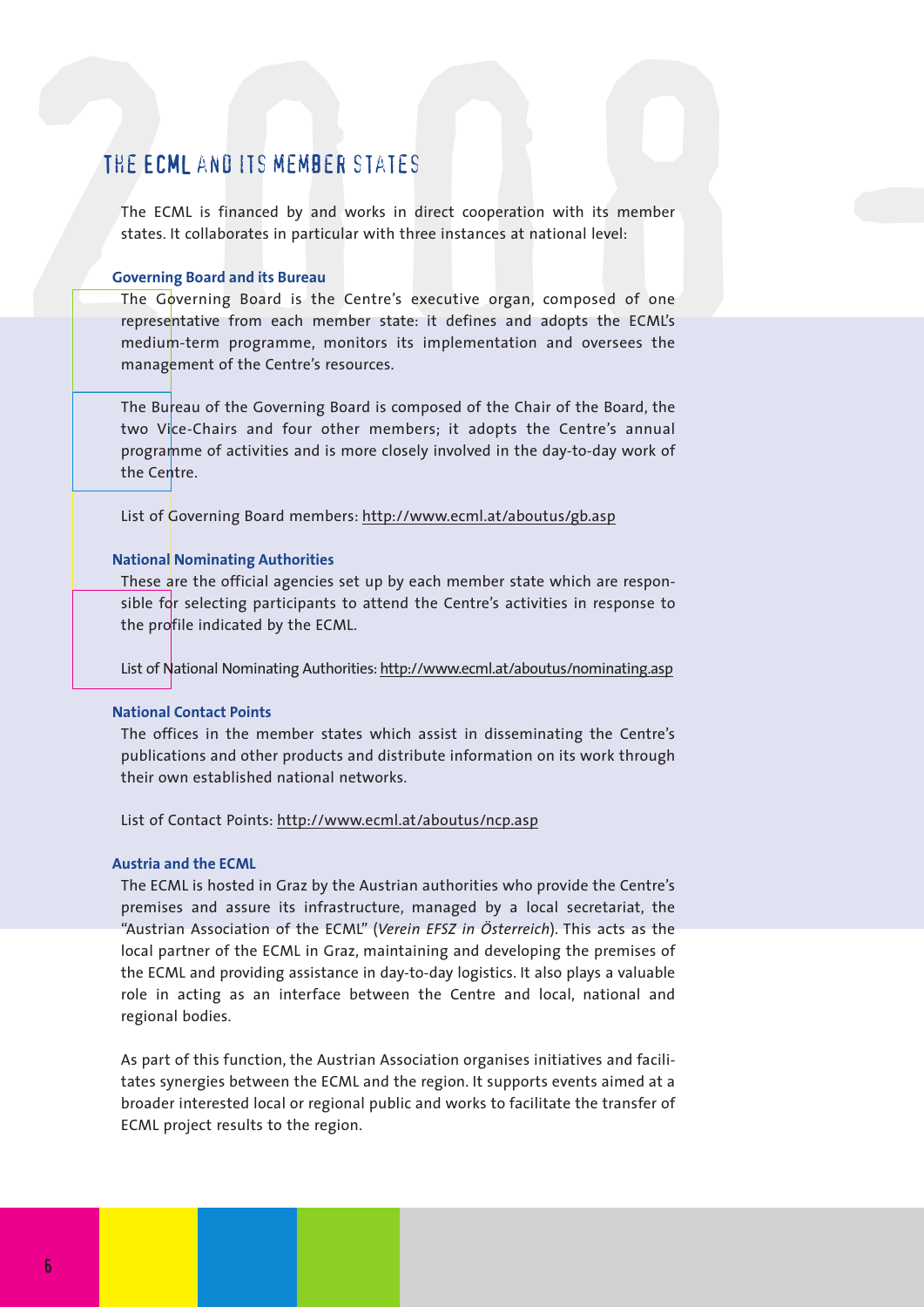# THE ECML PROGRAMME 2008-2011:<br>
EMPOVERING LANGUAGE PROFESSIONALS<br>
The ECML's third medium-term programme (2008-2011) is entitled *Empowering<br>
Imguage professionals: competences - networks - impact - quality.*<br>
20 projects The ECML programme 2008-2011: Empowering language professionals

The ECML's third medium-term programme (2008-2011) is entitled *Empowering language professionals: competences - networks - impact - quality*.

20 projects have been selected for inclusion in the new programme, which is divided into four thematic areas:

• Evaluation

-

- Continuity in language learning
- Content and language education
- Plurilingual education.

These have been identified by the representatives of the member states as key elements in innovative language education. They represent areas where there is increasing demand on the professional skills of teachers who are expected to contribute to national education reform processes and face up to major challenges such as:

- standard-linked tuition
- result-oriented assessment
- greater autonomy of educational institutions
- increasing ethnic and cultural heterogeneity among students
- promotion of lifelong or recurrent education.

The new medium-term programme takes place against the backdrop of major international developments in the sphere of education. These include the European Union's elaboration of a European Indicator of Language Competence, the action programme in the field of lifelong learning (2007-2013), the Lisbon strategy objectives in education and training, the European Year of Intercultural Dialogue (2008) and the United Nations International Year of Languages 2008.

With this programme, the ECML intends to pursue its unique contribution to language teaching in Europe by increasing awareness of and confidence in the capacities of professionals in language education and by enabling members of the profession to be more actively involved in defining and delivering higher standards of language education.

The vision of "empowerment" highlighted in the programme's title will be pursued through four objectives:

#### • **Enhancing the professional competence of language teachers**

ECML activities seek not only to encourage teachers and other actors in language education to acquire new knowledge in their field of expertise, but also, and even more importantly, to see that this knowledge is put into effective practice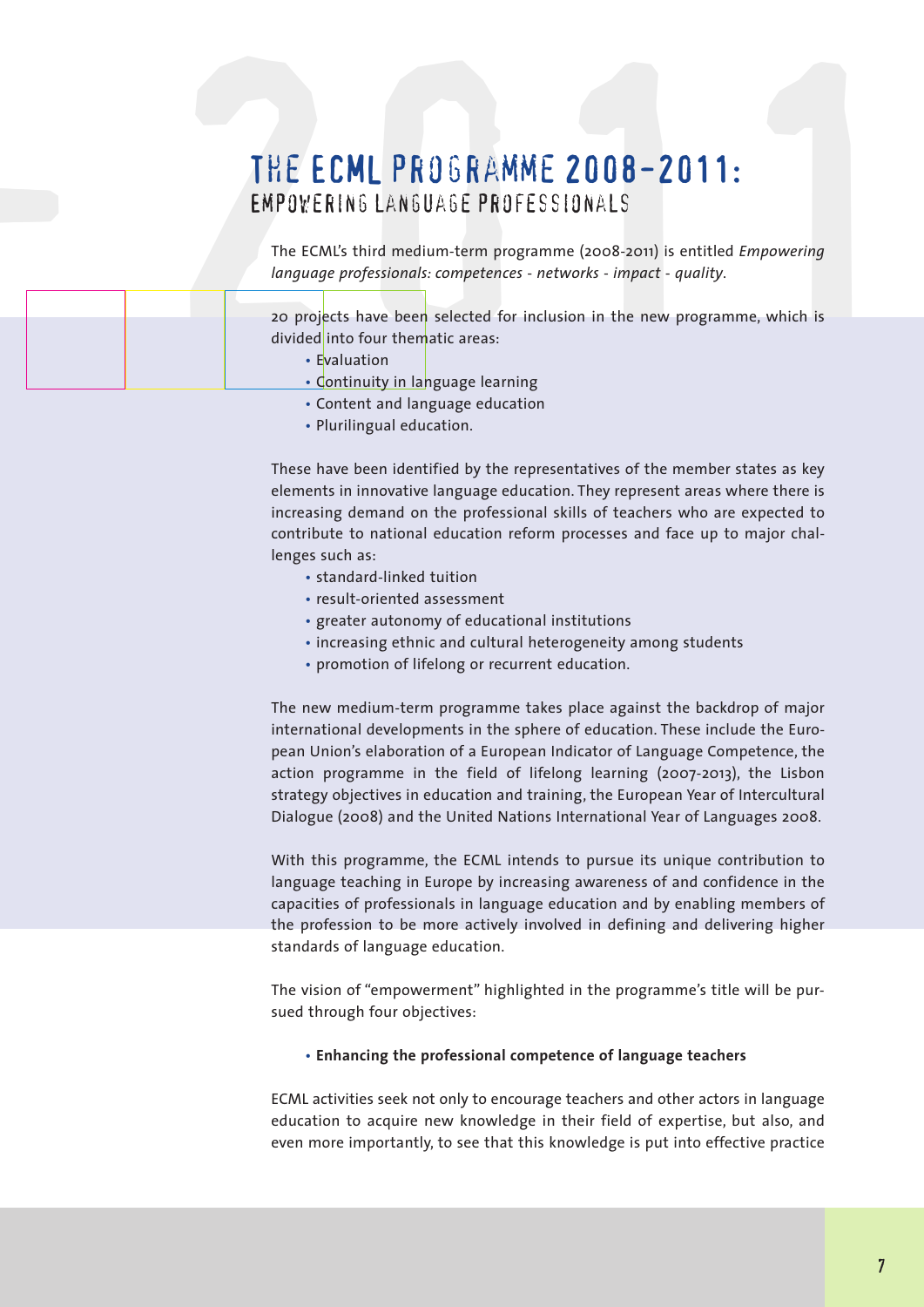in their working environment. Through this process of professional development, individual language experts will be able to make a better contribution to change and innovation in their work. Support for language profession in their working environment. Through this process of professional development, individual language experts will be able to make a better contribution to change and innovation in their work. Support for language professionals as agents of change is therefore a direct investment in higher quality language learning.

#### • **Strengthening professional networks and the wider community of language educators**

The dissemination of the major principles and instruments promoting enhanced standards in language education developed by the European organisations can only be achieved via effective information and communication structures. The sharing of knowledge, ideas and initiatives throughout the wider professional community of practice will have a powerful impact on the content and quality of the work of the individual, on overall developments in theory and practice, and on the cohesion of the educational community and its public profile.

#### • **Enabling language professionals to have greater impact on reform processes**

The ECML's support for language education professionals and their networks will help teachers play a more influential role in their professional environment. They will also be better equipped to participate effectively in the consultations involved in decision-making processes.

#### • **Contributing to better quality of language education in Europe**

Through the improved competences, stronger networks and greater impact of its members, the language-teaching profession will become more actively involved in improving standards in language education.

#### **European principles and tools for language education**

As a Council of Europe institution, the ECML operates within the context of the ongoing language education work of the major European organisations. A great number of the projects in its programme therefore build on existing European language education principles and tools, particularly the *Common European Framework of Reference for Languages* (CEFR) and the *European Language Portfolio* (ELP) developed by the Language Policy Division.

For a comprehensive guide to the Council of Europe's approach, see the publication "From linguistic diversity to plurilingual education: Guide for the development of language education policies in Europe" (Council of Europe, Strasbourg, 2007).

Within the ECML's second medium-term programme, an ELP resource and reference website has been developed: http://elp.ecml.at.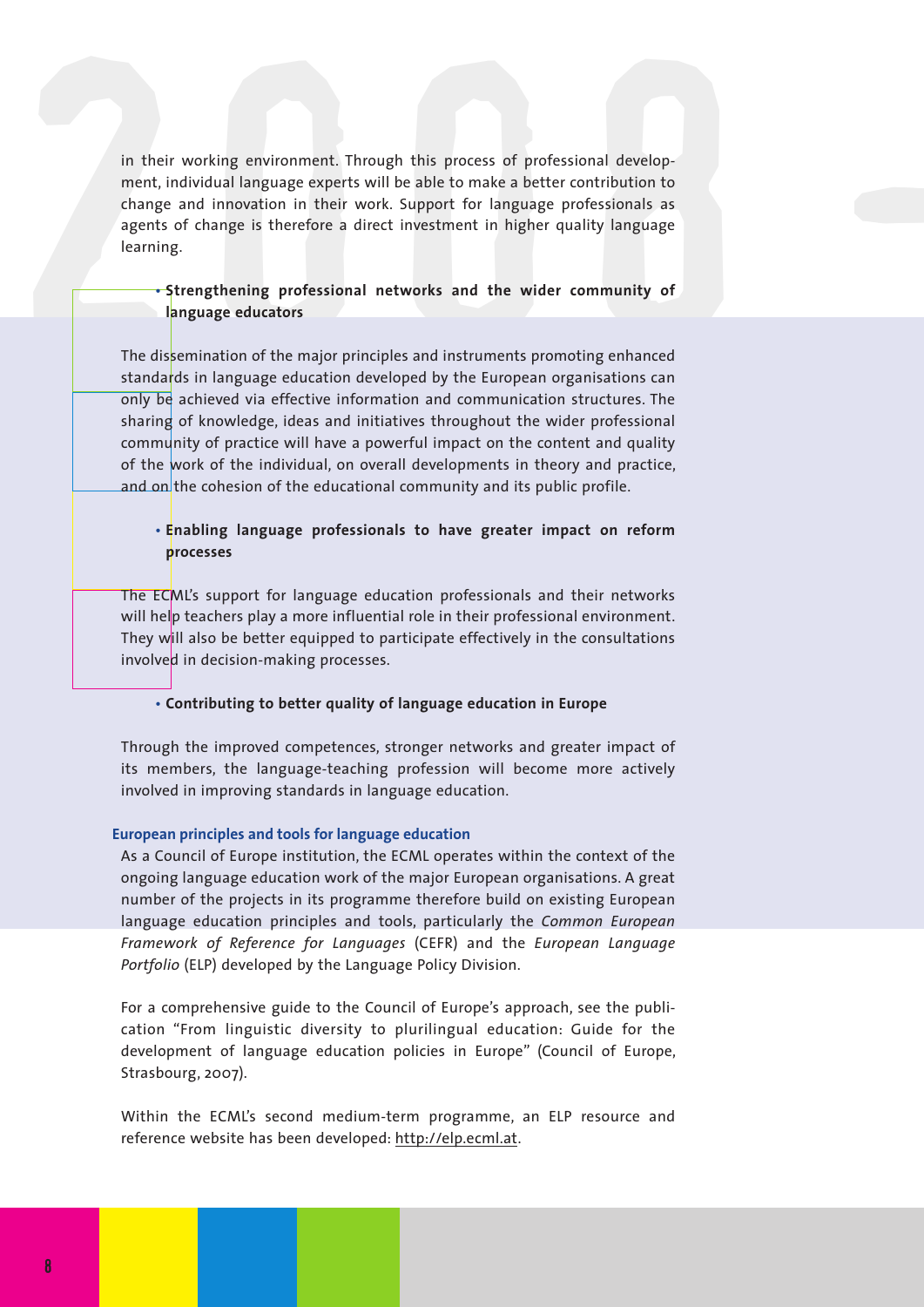Thus the ECML offers access to developments and expertise within the Council of Europe and, in some projects, direct cooperation is foreseen in order to link up to ongoing work in the Division's programme. Two examples are:

- Thus the ECML offers access to developments and expertise within the Council<br>of Europe and, in some projects, direct cooperation is foreseen in order to link<br>up to orgoing work in the Division's programme. Two examples are • the project "The European Language Portfolio in whole-school use", which will closely liaise with the European Language Portfolio Validation Committee, an advisory body working under the aegis of the Steering Committee for Education;
	- the project "Majority language instruction as a basis for plurilingual education", which is expected to contribute to the Language Policy Division's "Languages of Schooling" project.

Some ECML projects are linked to current or previous projects funded by the European Commission (e.g. "Piloting and implementing the European Portfolio for Student Teachers of Languages", "Content and Language Integrated Learning through Languages Other Than English – Getting started").

#### **Short/medium-term projects**

-

Two project formats exist within the current programme:

- Medium-term projects, running over 3-4 years, which enable full development of new concepts or approaches via different phases in the project's lifespan;
- Short-term projects, lasting 1-2 years, which mainly pursue reflective practice in the process of implementing existing training materials/ training kits (e.g. developed in ECML projects).

The short-term format has been newly introduced to facilitate projects addressing current issues and innovative developments during the course of a four-year programme.

#### **Call for proposals for short-term projects, 2010-2011**

The short-term projects described in this brochure will be held in the first half of the new programme only. In 2009, the ECML will issue a new call for proposals for further short-term projects to be run in the period 2010-2011.

#### **Cooperation partners**

The experts collaborating on ECML projects as official team members do so in their own name. However, they generally receive the backing of the institution or association for which they work, the names of which are indicated in this booklet.

Experts listed as "associate partners" are receiving support from their institution for their participation in the project, outside the framework of the ECML's provision for team members.

Finally, the Centre has set up a memorandum of cooperation with the Official Languages and Bilingualism Institute (OLBI) of the University of Ottawa in order to increase contacts with Canadian language experts, with the long-term aim of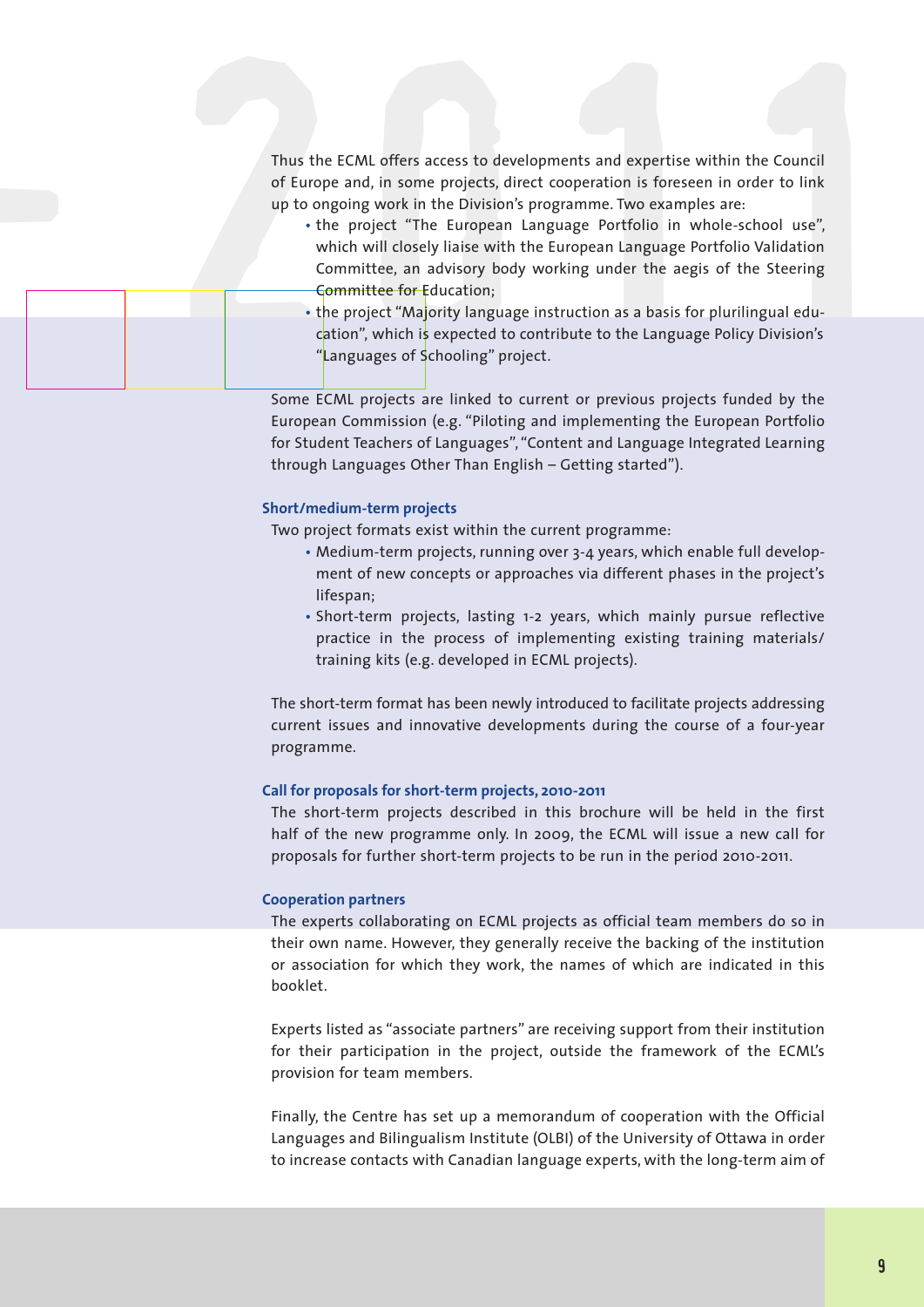creating favourable conditions for full Canadian membership of the ECML. A number of Canadian experts thus participate in the projects of the current programme.

#### **Programme consultants**

creating favourable conditions for full Canadian membership of the ECML.<br>A number of Canadian experts thus participate in the projects of the current<br>programme.<br>Programme consultants<br>As part of its quality assurance proced As part of its quality assurance procedures, the ECML calls on the assistance of external programme consultants to provide feedback on ongoing activities, to contribute to the evaluation of projects and to review the publications and other results arising from them.

> The consultants also contribute to transparency towards the Centre's stakeholders by assisting in systematic and effective evaluation of the quality and impact of its activities, products and services. Finally, their involvement facilitates wider professional communication of the ECML's work in the expert community.

> ECML consultants are appointed for a four-year period covering a medium-term programme. They are chosen according to their professional expertise, their experience at European level and their commitment to reform in European language education.

> For the four thematic areas of the current programme, the following experts have been selected:

- Evaluation: *To be appointed*;
- Continuity in language learning: Isabel Landsiedler, Director of the Treffpunkt Sprachen language centre, Graz University, Austria;
- Content and language learning: Hanna Komorowska, Professor, Institute of English, Warsaw University, Poland;
- Plurilingual education: Frank Heyworth, Special Adviser, EAQUALS (European Association of Quality Language Services), Switzerland.

### How you can getinvolved in the work of the ECML

There are various ways of getting involved in the work of the ECML:

- Submission of a project proposal for a short-term project to be carried out in 2010–2011, the second term of the *Empowering language professionals* programme (the call for proposals will be published on the ECML website in early 2009)
- Participation at ECML central events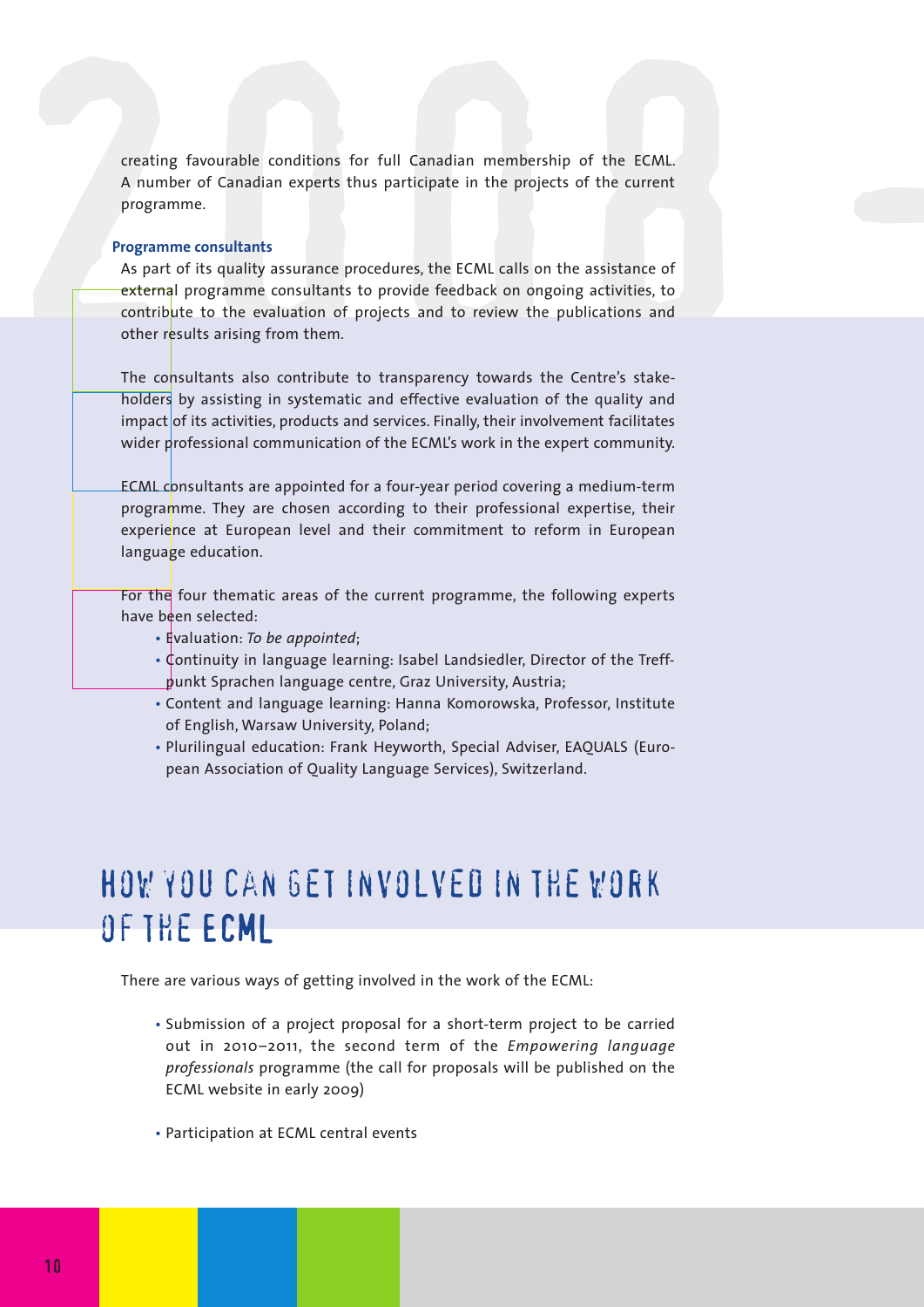Member states may normally nominate one participant to take part in each<br>central event organised by the ECML. When more places are available,<br>additional participants may attend either at their own cost or at that of<br>their Member states may normally nominate one participant to take part in each central event organised by the ECML. When more places are available, additional participants may attend either at their own cost or at that of their institution/Ministry.

| their institution/Ministry.<br>directly with their National Nominating Authority (see above).                                                                                                                                                                                                           |  |  |  |
|---------------------------------------------------------------------------------------------------------------------------------------------------------------------------------------------------------------------------------------------------------------------------------------------------------|--|--|--|
| Member states may normally nominate one participant to take part in each<br>central event organised by the ECML. When more places are available,<br>additional participants may attend either at their own cost or at that of<br>Persons wishing to be considered for nomination should take up contact |  |  |  |
|                                                                                                                                                                                                                                                                                                         |  |  |  |
|                                                                                                                                                                                                                                                                                                         |  |  |  |

• Other forms of participation

You are welcome to:

- visit the ECML's documentation and resource centre and consult the resources available on the spot;
- consult the library catalogue and download the resources available online;
- submit bibliographical requests to the documentation and resource centre;
- publicise events and conferences that you organise in the international calendar of events on the ECML website;
- take part in the online discussion forums;
- contribute to the collections of data;
- enter your professional profile into the experts database.

#### **Further information**

Detailed and updated information on ECML project activities may be found on the websites of each project, the addresses of which are given in the following abstracts.

To know what is going on at the Centre at any time, consult the annual programme of activities on: http://www.ecml.at/documents/MTP3/calendar\_2008E.doc

Further ideas for participation may be found on the ECML website in the "Involvement" section:

http://www.ecml.at/participants/participants.asp?t=involvementintro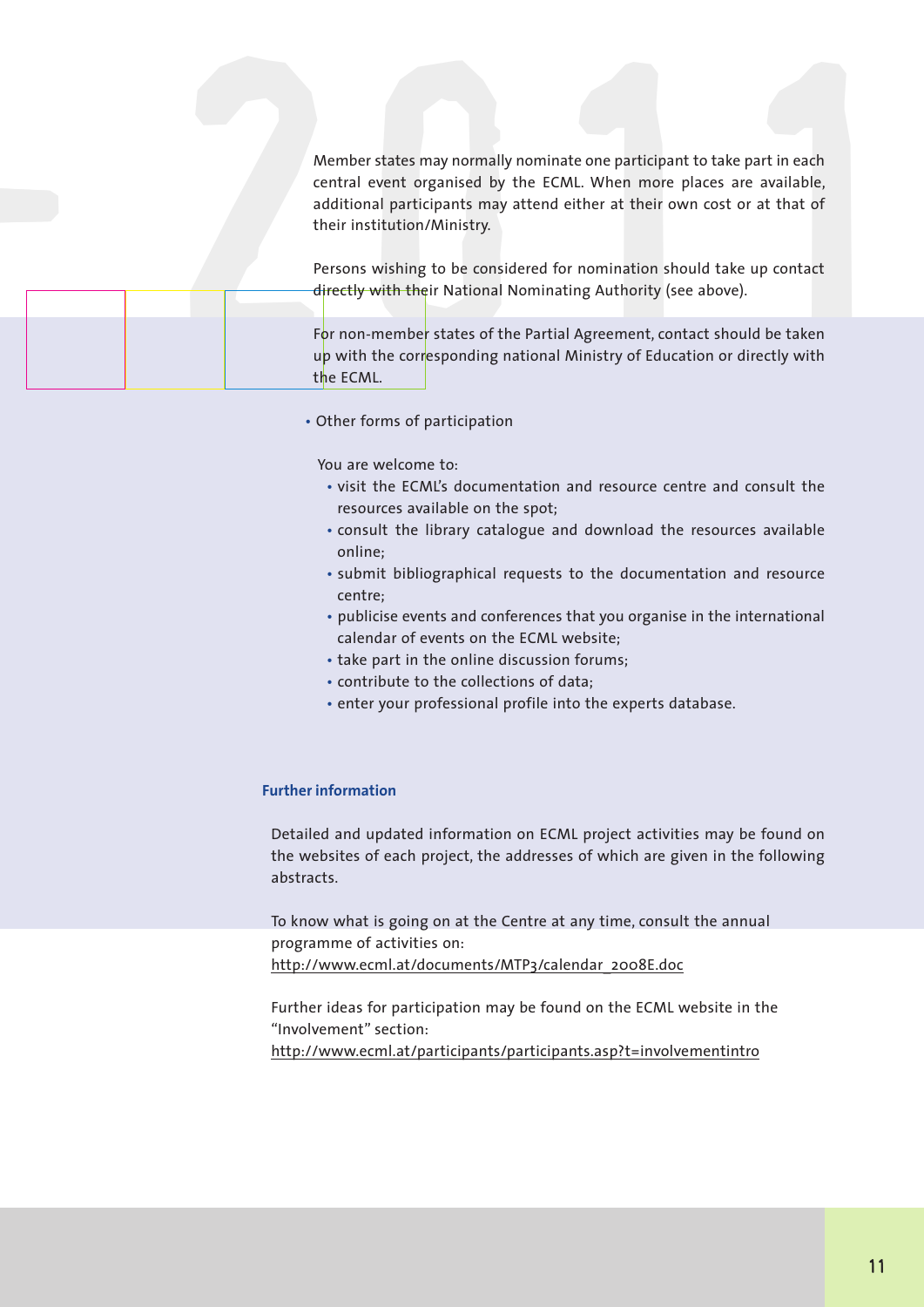### Overview of the Programme

Empowering language professionals: competences - networks - impact - quality

**Evalu atio n**

Continuity in language learning

 $\overline{O}$   $\overline{V}$   $\overline{E}$   $\overline{R}$   $\overline{V}$   $\overline{C}$   $\overline{C}$   $\overline{C}$   $\overline{C}$   $\overline{C}$   $\overline{C}$   $\overline{C}$   $\overline{C}$   $\overline{C}$   $\overline{C}$   $\overline{C}$   $\overline{C}$   $\overline{C}$   $\overline{C}$   $\overline{C}$   $\overline{C}$   $\overline{C}$   $\overline{C}$   $\overline{C}$   $\overline{$ *Piloting and implementing the European Portfolio for Student Teachers of Languages (EPOSTL 2)* **David Newby** Will work on supplementing the EPOSTL with examples of good practice and an information pack for stakeholders. *Targeted sector: teacher education Encouraging the culture of evaluation among professionals (ECEP)* **Marie Berchoud (2008-2009), Enrica Piccardo (2010-2011)** Will familiarise teachers with the CEFR; training kit for developing a culture of evaluation. *Targeted sector: all educational levels Assessment of young learner literacy linked to the Common European Framework of Reference for Languages (AYLLit)* **Angela Hasselgreen** Will develop material to establish reading and writing levels linked to the CEFR. *Targeted sector: primary level Guidelines for university language testing (GULT)* **Johann Fischer** Will develop guidelines for a task-based approach to testing in languages for special purposes (LSP) at university level. *Targeted sector: tertiary level Common European Framework of Reference for Languages - level estimation grid for teachers (CEF-ESTIM)* **Claire Tardieu** Will adapt an existing online tool for teachers to use in linking activities in the classroom to the CEFR. *Targeted sector: secondary level Quality training at grassroots level (QualiTraining 2)* **Laura Muresan** Will disseminate the QualiTraining Guide elaborated within the last ECML programme. *Targeted sector: all educational levels Training in relating language examinations to the Common European Framework of Reference for Languages (RelEx)* **Waldemar Martyniuk** Will disseminate support material for teachers on the basis of the "Manual for relating language examinations to the CEFR" developed by the Council of Europe's Language Policy Division. *Targeted sector: teacher education Developing online teaching skills (DOTS)* **Ursula Stickler** Will develop a training kit for distance teaching. *Targeted sector: tertiary level The European Language Portfolio in whole-school use (ELP-WSU)* **David Little** Will focus on the role of the ELP in whole-school development processes, embracing stakeholders at different levels (students, parents, teachers, head teachers). **Targeted sector: secondary level** *Training teachers to use the European Language Portfolio - follow-up project (ELP-TT 2)* **Margarete Nezbeda** Dissemination of ECML ELP Teacher Training Kit *Targeted sector: teacher education*

> *Exploring cutting-edge applications of networked technologies in vocationallyoriented language learning (E-VOLLution)* **Anthony Fitzpatrick** Will develop and update the existing ECML GRAZVOLL website on ICT materials for use in vocationally-oriented language learning. *Targeted sector: vocationally-oriented level*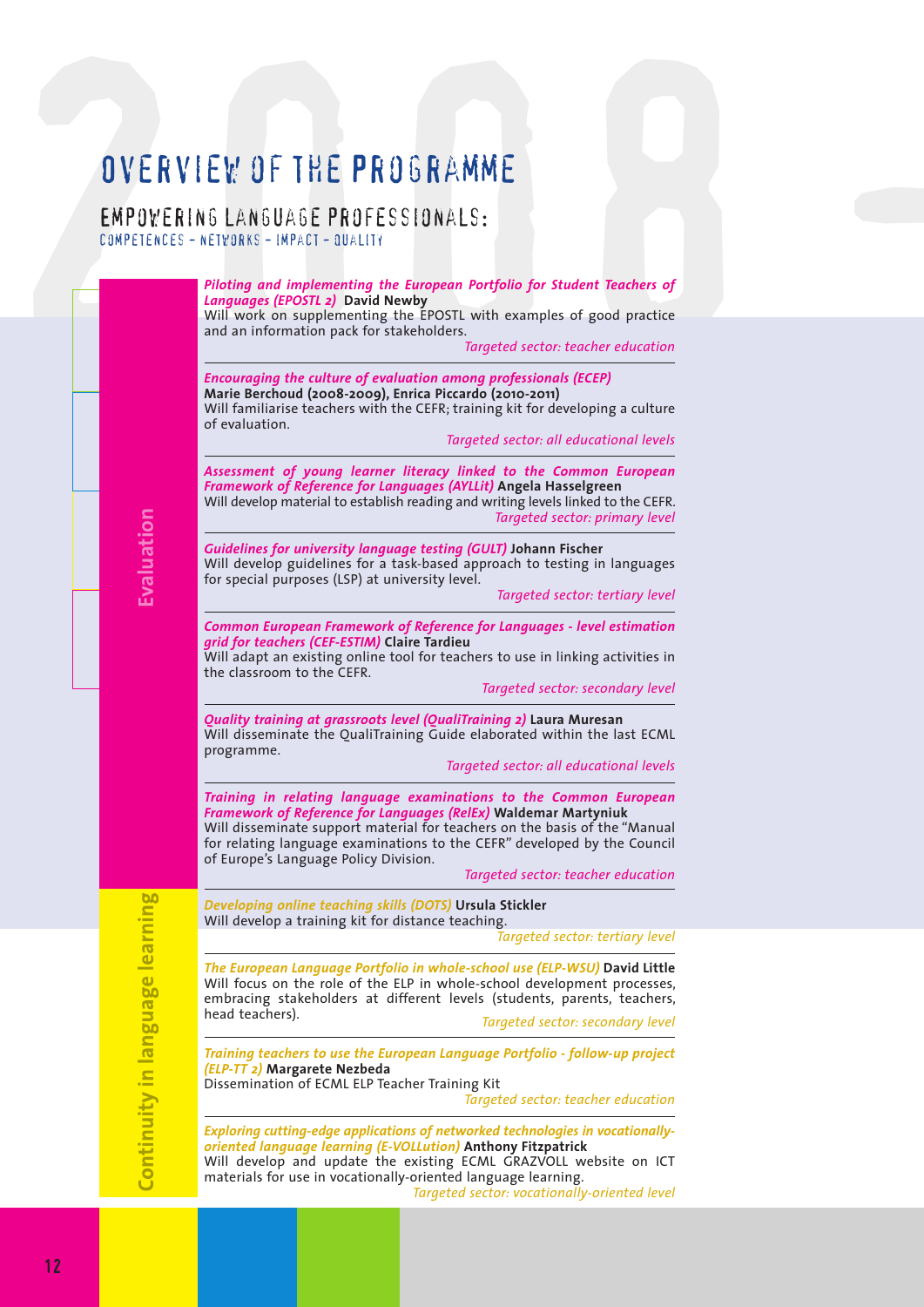|                              | <b>Content-based teaching for young learners (EPLC) Renate Krüger</b><br>Will develop CLIL teaching modules in three languages (French, German,                                                                                                                                                                                                                                       |
|------------------------------|---------------------------------------------------------------------------------------------------------------------------------------------------------------------------------------------------------------------------------------------------------------------------------------------------------------------------------------------------------------------------------------|
|                              | Russian) for use in primary schools.<br>Targeted sector: primary level                                                                                                                                                                                                                                                                                                                |
|                              | Curriculum development for Content and Language Integrated Learning<br>(CLIL-CD) Maria Jesús Frigols-Martin<br>Will produce a macro framework for CLIL teacher education and design<br>adaptable CLIL curricular models applicable for different languages and age<br>groups.                                                                                                         |
| ntent and language education | Targeted sector: primary, secondary, tertiary level<br>Content and Language Integrated Learning through languages other than<br>English - Getting started (CLIL-LOTE-START) Kim Haataja<br>In cooperation with project CLIL-LOTE-GO. Will produce guidelines for the<br>setting-up of CLIL-education through languages other than English.<br>Targeted sector: all educational levels |
|                              | Good practice in Content and Language Integrated Learning for languages<br>other than English (CLIL-LOTE-GO) Gérald Schlemminger<br>In cooperation with project CLIL-LOTE-START. Will produce guidelines and<br>modules for teacher training for CLIL teaching in French as a foreign<br>language, taking into account different patterns of teacher training curri-<br>cula.         |
| <u>င</u>                     | Targeted sector: primary, secondary, tertiary level<br>Content-based teaching + plurilingual/cultural awareness (ConBaT+)<br>Mercé Bernaus<br>Will produce material for teachers and learners for CLIL teaching aimed at<br>developing a plurilingual repertoire.<br>Targeted sector: primary and secondary level                                                                     |
|                              | A framework of reference for pluralistic approaches (CARAP) Michel Candelier<br>Will develop the existing draft framework for pluralistic approaches into a<br>purpose-built tool for teachers for promoting teaching/learning activities<br>involving several varieties of languages or cultures.<br>Targeted sector: teacher education                                              |
|                              | Minority languages, collateral languages and bi-/plurilingual education<br>(EBP-ICI) Claude Cortier<br>Will develop a kit promoting plurilingual approaches for teachers working                                                                                                                                                                                                      |
|                              | in regions where minority languages are spoken.<br>Targeted sector: primary level                                                                                                                                                                                                                                                                                                     |
| Plurilingual education       | Majority language instruction as a basis for plurilingual education (MARILLE)<br>Klaus-Börge Boeckmann<br>Will examine teachers' strategies in dealing with linguistic diversity in<br>classrooms and investigate support currently given by education systems.<br>Targeted sector: secondary level                                                                                   |
|                              | Language associations and collaborative support (LACS) Terry Lamb<br>Dissemination of ECML publications through the networks of language<br>teacher associations.<br>Targeted sector: all educational sectors                                                                                                                                                                         |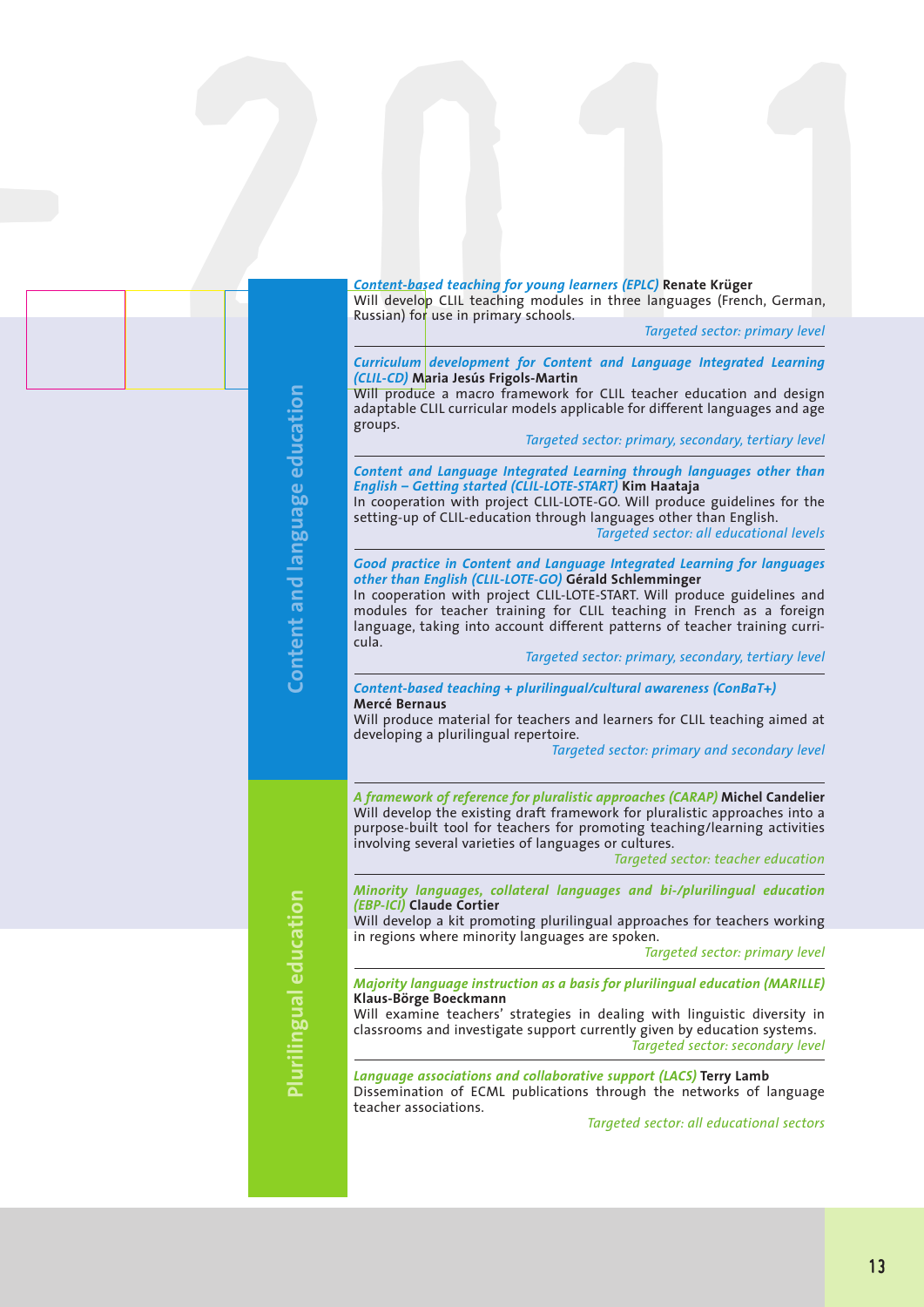### THEMATIC AREA A

#### EVALUATION

THEMATIC AREA **A**<br>EVALUATION<br>Evaluation and assessment have an important formative as well as summative<br>function. However, they sometimes consume disproportionate amounts of learning *Evaluation and assessment have an important formative as well as summative function. However, they sometimes consume disproportionate amounts of learning and teaching time. It is therefore of critical importance to ensure that the approaches used are based on recognised quality principles.*

> *The projects in this area set out to answer questions such as: How can learners and teachers (and other stakeholders) know that learning has been successful? What evaluation strategies can they adopt? How can evaluation and assessment facilitate the planning of future learning? How can school examinations be linked to European standards? How should teachers react to the shift towards more centralised evaluation?*

> *A number of the projects in this section deal with practical application of the Common European Framework of Reference for Languages (CEFR).*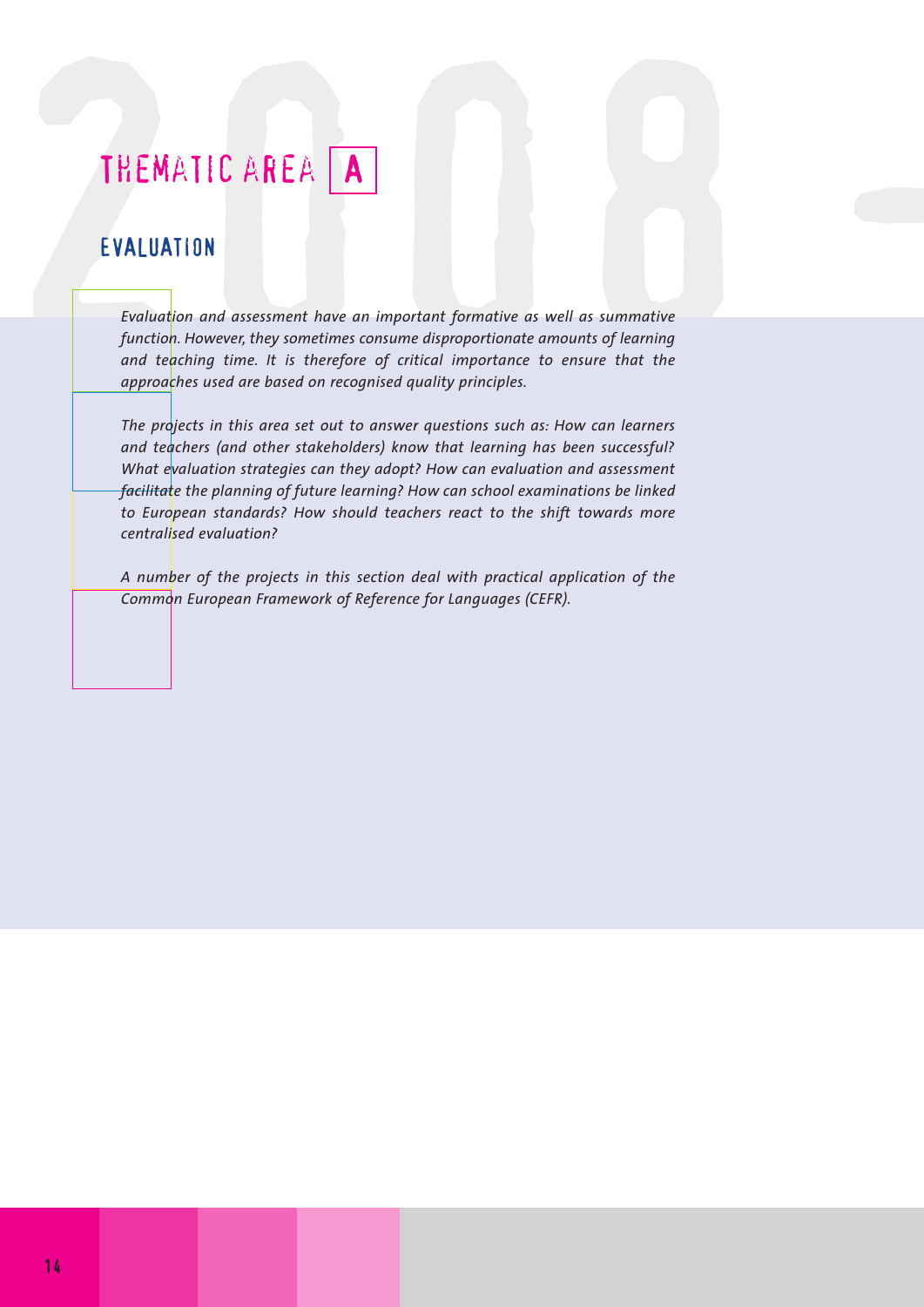# PILDTING AND IMPLEMENTING THE EUROPEAN PORTFOLIO FOR<br>STUDENT TEACHERS OF LANGUAGES (EPOSTL 2)<br>PILOTIERUNG UND IMPLEMENTIERUNG DES EUROPAISCHEN<br>PORTFOLIOS FUR SPRACHLEHRENDE IN AUSBILDUNG<br>Coordinator: David Newby, Karl-Fran Piloting and implementing the European Portfolio for Student Teachers of Languages (EPOSTL 2) Pilotierung und Implementierung des Europäischen PORTFOLIOS FÜR SPRACHLEHRENDE IN AUSBILDUNG

**Coordinator:** David Newby, Karl-Franzens Universität Graz, Austria **Team members:** Anne-Brit Fenner, University of Bergen, Norway; Barry Jones, University of Cambridge, United Kingdom; Sylvia Velikova, St Cyril and St Methodius University, Veliko Turnovo, Bulgaria

**Medium-term project 2008 – 2011**

**Working languages:** English, German **Project website:** http://epostl2.ecml.at

#### **Aim**

2008 -

This project will work on supplementing the EPOSTL\* with examples of good practice and an information pack for stakeholders.

#### **Abstract**

The European Portfolio for Student Teachers of Languages (EPOSTL) was produced by a team of six authors in a project run within the ECML's second medium-term programme. The EPOSTL, a document intended for students undergoing their initial teacher education, is designed to encourage them to reflect on the didactic knowledge and skills necessary to teach languages. It helps them to assess their own didactic competences and enables them to monitor their progress and to record their experiences of teaching during the course of their teacher education.

In the current programme, this follow-up project will follow a modular structure, focusing on four principal areas: building up a network structure for dissemination; structured piloting of the EPOSTL in teacher education institutes; compilation of case studies of how the EPOSTL can be implemented; modes of using the EPOSTL for curriculum development in teacher education. In addition, activities held in connection with the FPOSTL will be monitored and documented

It is intended to continue cooperation with Southampton University where one of the key reference documents of this project has been developed on behalf of the European Commission (*European Profile for Language Teacher Education – a Frame of Reference*).

#### **Expected results**

Two products are envisaged. First, an information pack on the EPOSTL, intended for stakeholders, including a qualitative report on the piloting of the EPOSTL will be produced. The main product will be a publication containing examples of good practice related to the EPOSTL as well as the main findings of the related research projects which are to be set up.

#### **Targeted sector:** teacher education

\* Publication available as free download at: www.ecml.at/epostl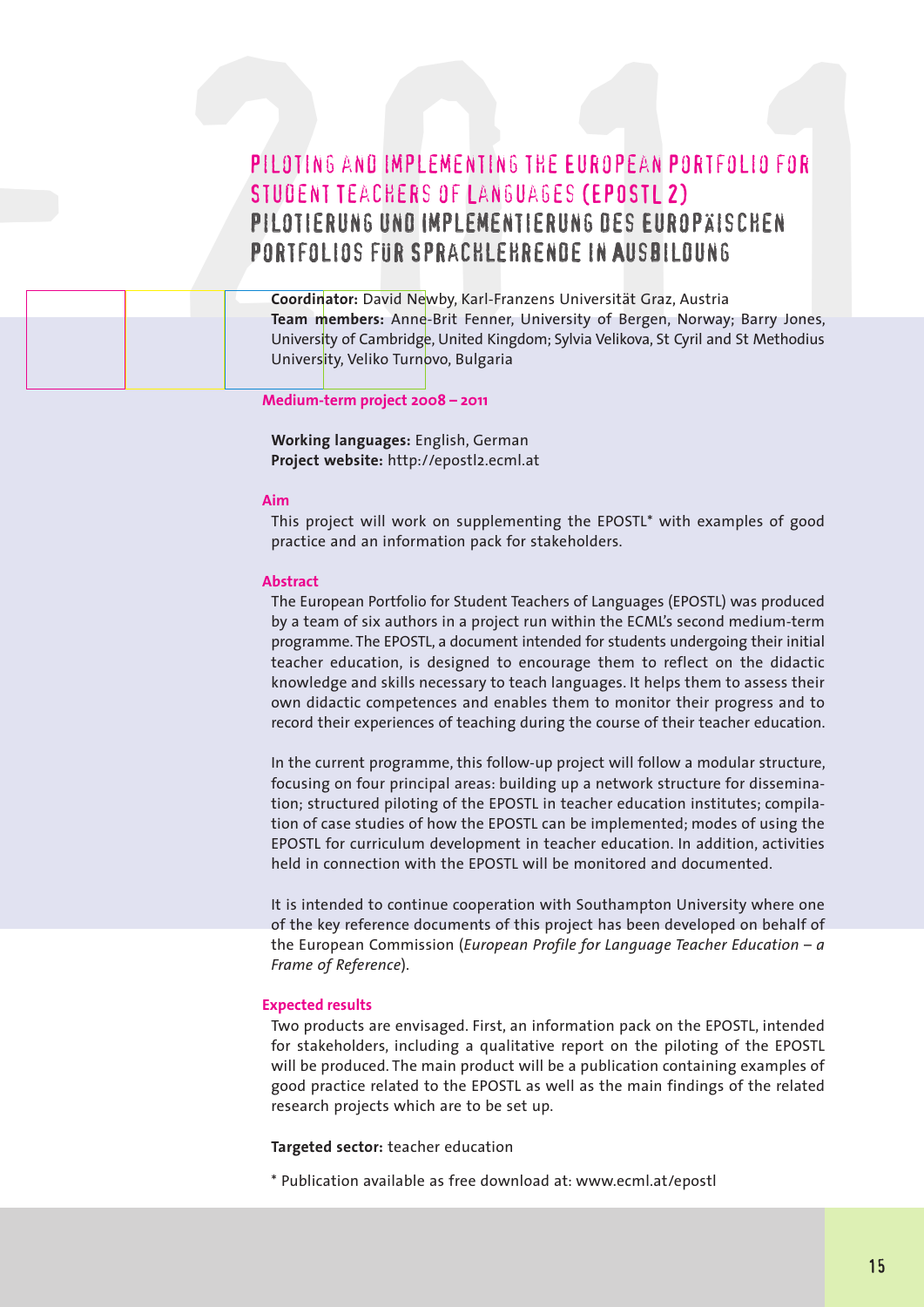# ENCOURAGING THE CULTURE OF EVALUATION<br>
AMONG PROFESSIONALS (ECEP)<br>
ENCOURAGER LA CULTURE DE L'EVALUATION<br>
CHEZ LES PROFESSIONNELS<br>
Coordinators: Marie Berchoud, Université de Bourgogne, France (2008-2009);<br>
Entra Piccardo, Encouraging the culture of evaluation among professionals (ECEP) Encourager la culture de l'Evaluation chez les professionnels

**Coordinators:** Marie Berchoud, Université de Bourgogne, France (2008-2009); Enrica Piccardo, Université Joseph Fourier - Grenoble 1, France (2010-2011) **Team members:** Olivier Mentz, Pädagogische Hochschule, Freiburg, Germany; Malgorzata Pamula, Pedagogical University of Kraków, Poland

**Associate partners:** Alister Cumming, University of Toronto, Canada; Gisèle Holtzer, Université de Franche-Comté, France; Tiziana Cignatta, Liceo Classico G. Da Vigo, Rapallo, Italy

#### **Medium-term project 2008 – 2011**

**Working languages:** French, English **Project website:** http://ecep.ecml.at

#### **Aim**

Will familiarise teachers with the CEFR; training kit for developing a culture of evaluation.

#### **Abstract**

The ECEP project aims at building self-confidence among language teachers, who are still too often adversely affected by social, technological and political (in particular supranational) changes. This process should enable them to develop a free and autonomous attitude towards the Common European Framework of Reference for Languages, beyond the simple "for or against" debates.

The project aims at reinforcing the status and the image of teachers as well as their professionalism, in order to help them feel more confident and to enable them to adopt the Framework without cultural or personal reserves.

#### **Expected results**

A **study** on how teachers really apply assessment in language classes and on the culture that underlies this practice and a **reference work**, including:

- a reflective approach to the "philosophy" of the Framework in relation to both diversity and unity of cultures;
- a reconsideration of teaching situations in order to enable a transfer of the "philosophy" of the Framework to didactic applications;
- a training kit on learning how to observe and reflect upon one's own pupils in order to:
	- try and become a reflective practitioner through self-education and mutual exchanges within teams of teachers;
	- develop a double competence of analysis of one's own cultural context and comparison of it with the Framework's "philosophy";
	- build an approach of integrated assessment based on guidelines and key questions.

**Targeted sector:** all educational levels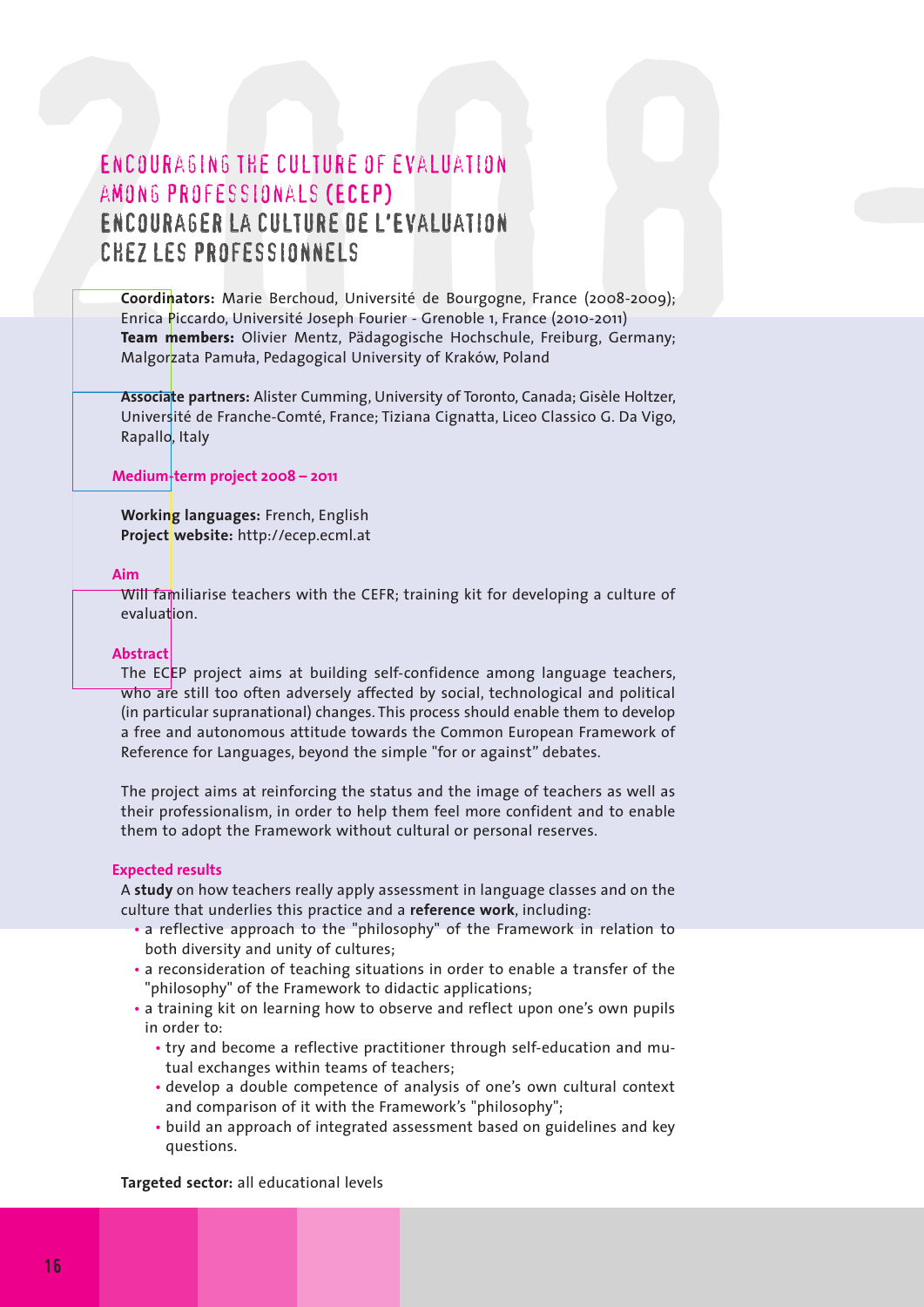### ASSESSMENT OF YOUNG LEARNER LITERACY LINKED TO THE COMMON<br>EUROPEAN FRAMEWORK OF REFERENCE FOR LANGUAGES (AYLLIT)<br>EVALUATION DES COMPETENCES O'ECRITURE ET DE LECTURE DES<br>JEUNES APPRENANTS EN RELATION AVEC LE CADRE EUROPEEN<br> Assessment of young learner literacy linked to the Common European Framework of Reference for Languages (AYLLit) Evaluation des compEtences d'Ecriture et de lecture des JEUNES APPRENANTS EN RELATION AVEC LE CADRE EUROPEEN commun de rEfErence pour les langues

**Coordinator:** Angela Hasselgreen, Bergen University College, Norway **Team members:** Violeta Kaledaite, Vytautas Magnus University, Lithuania; Natàlia Maldonado, Education Department, Generalitat de Catalunya, Spain; Karmen Pizorn, Faculty of Education, Ljubljana, Slovenia

#### **Medium-term project 2008 – 2011**

**Working languages:** English, French **Project website:** http://ayllit.ecml.at

#### **Aim**

2008 -

Will develop material to establish reading and writing levels linked to the CEFR.

#### **Abstract**

The project aims to produce material allowing teachers to establish levels in reading and writing in a foreign language linked to the CEFR for young learners between 9 and 13. The characteristic features of the reading and writing skills of such pupils will be identified as they pass through the A1 to B1 stages of the CEFR. The research carried out will be based on longitudinal (classroom-based) studies.

The project will build on a local project involving schools in Bergen, Norway, where longitudinal research on young learners' reading and writing has been carried out since autumn 2007. The project will have as a common core the study of English learning, for practical purposes. Additionally, second language learners of some of the national languages (e.g. Norwegian) will also be included in the study. The central workshop will provide access to a diversity of L2s, and one of its functions will be to consider the applicability of the material for other L2s and to initiate work on adapting the material to these.

#### **Expected results**

- A tool for teachers to use to judge whether a learner is able to read a given text;
- Data which will provide the basis for a set of general descriptors of texts, illustrated with benchmarks, representing a range of CEFR levels/sublevels for young learners' reading;
- Data which will provide the basis for a set of general descriptors of writing, illustrated with benchmark written products, representing a range of CEFR levels/sublevels for young learners' writing;
- Web-based presentations and documentation of products, processes and outcomes;
- Final report on recommendations and strategies for further dissemination.

**Targeted sector:** primary level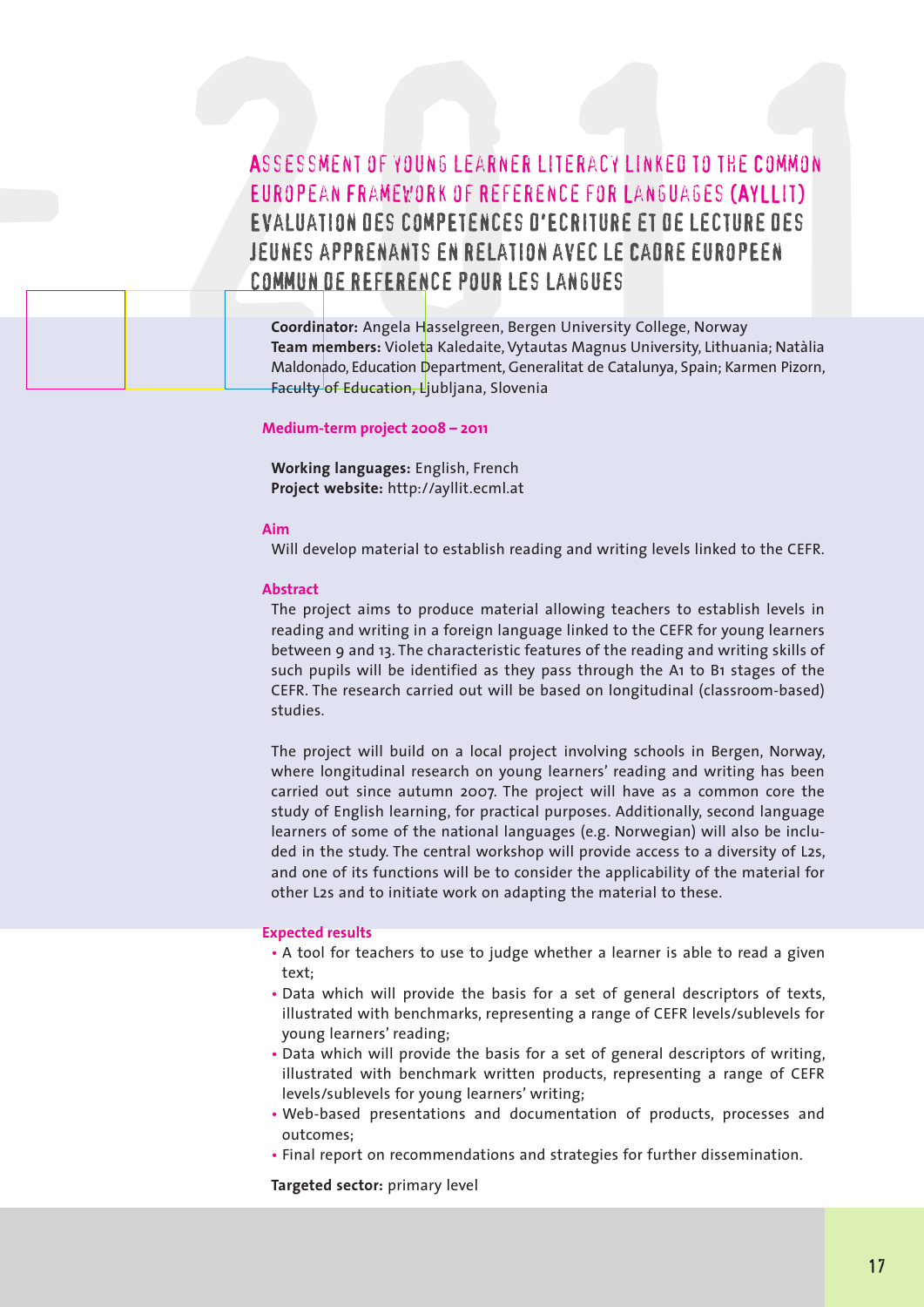# **GUIDÉLINES FOR UNIVERSITY LANGUAGE TESTING (GULT)**<br>CAHIER DES CHARGES POUR L'EVALUATION EN LANGUES A<br>L'UNIVERSITE<br>Coordinator: Johann Fischer, Universität Göttingen, Germany<br>Teame members: Catherine Chouissa, Université L Guidelines for university language testing (GULT) Cahier des charges pour l'Evaluation en langues A l'universitE

**Coordinator:** Johann Fischer, Universität Göttingen, Germany **Team members:** Catherine Chouissa, Université Louis Pasteur, Strasbourg, France;<mark></mark> Stefania Dugovičová, Comenius University Bratislava, Slovak Republic; Anu Virkkunen-Fullenwider, University of Helsinki, Finland

#### **Medium-term project 2008 – 2011**

**Working languages:** English, French **Project website:** http://gult.ecml.at

#### **Aim**

Will develop guidelines referring to the CEFR for a task-based approach to testing in languages for special purposes (LSP) at university level.

#### **Abstract**

The project aims to extend current trends in language testing, evaluation and assessment. The team will pay special attention to the teaching and testing of LSP at university and to a task-based approach in language testing. It aims to improve university language testing by offering guidance for LSP testing and to stimulate universities to introduce a task-oriented approach into language testing.

LSP courses offered at universities, where subject specificity can vary from a complete content-based approach to the mere inclusion of some subject-specific topics in a general language course, do not always correspond to students' future professional needs. The task-based approach offers the advantage that tasks can be constructed around the academic or professional context of the students' specific subject.

The task-based approach needs also to be reflected in testing. Relevant testing specifications have to be developed since guidelines for LSP testing according to the CEFR or for task-based language testing are not commonly available at universities. These guidelines will be developed in cooperation with subject-specific departments (e.g. departments of engineering, business and economics, natural sciences etc.) and with specialists in departments of philology (e.g. specialists in language testing, in LSP teaching and testing or in task-based language teaching).

The cooperating partner of this project is CercleS (European Confederation of Language Centres in Higher Education).

#### **Expected results**

By the end of the project, the team will have developed the GULT handbook for university language testing, particularly in the area of LSP testing, based on a task-oriented approach.

**Targeted sector:** tertiary level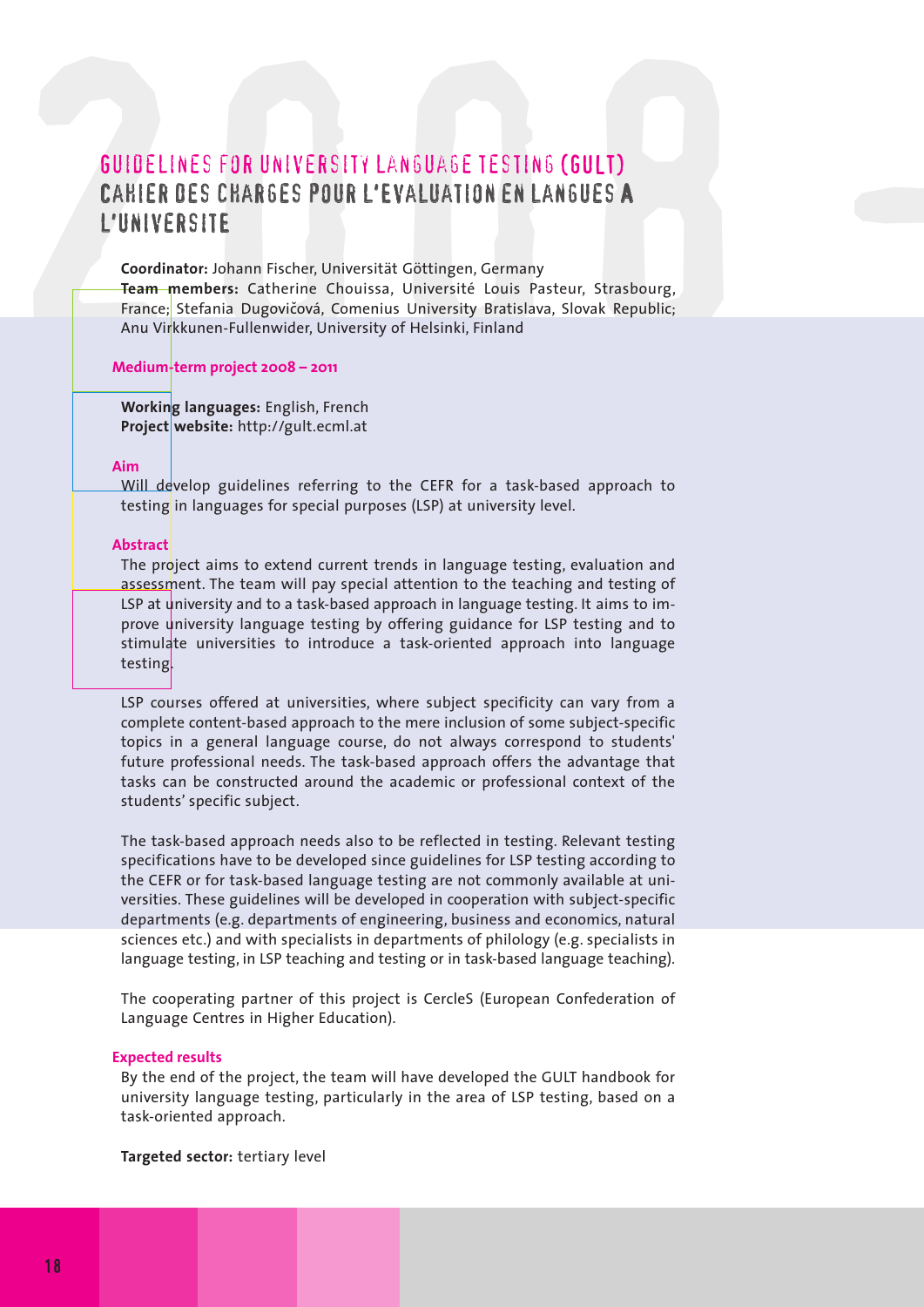# COMMON EUROPEAN FRAMEVORK OF REFERENCE FOR LANGUAGES<br>
LEVEL ESTIMATION GRIO FOR TEACHERS (CEF-ESTIM)<br>
GRILLE O'ESTIMATION DES NIVEAUX OU CAORE EUROPEEN COMMUN<br>
DE REFERENCE POUR LES LANGUES POUR LES ENSEIGNANTS<br>
Coordinato Common European Framework of Reference for Languages level estimation grid for teachers (CEF-ESTIM) Grille d'estimation des niveaux du Cadre europEen commun de rEfErence pour les langues pour les enseignants

**Coordinator:** Claire Tardieu, IUFM Paris, France **Team members:** Raili Hildén, University of Helsinki, Finland; Magda Lehmann, University of Pécs, Hungary; Monique Reichert, University of Luxembourg, Luxembourg **Short-term project 2008 – 2009** 2008 -

> **Working languages:** French, English **Project website:** http://cefestim.ecml.at

#### **Aim**

Will adapt an existing online tool for teachers to use in linking activities in the classroom to the CEFR.

#### **Abstract**

This project aims at disseminating the CEFR level estimation grid, known as the "Dutch CEFR Grid"\*, among foreign language teachers in Europe. This consists of an online tool in two skills - oral and written comprehension - meant for testers and exam makers. Users are also provided with a training module.

The new project assumes that other users, such as teacher trainers and teachers, could benefit from an adapted version of the Dutch Grid. The CEF-ESTIM Grid is intended to be used more generally in the ordinary context of teaching practices, either to estimate the level of a text or the level of a task or of the combination of the two.

In Phase 1 (2008) the project will aim at adapting the Dutch Grid through expert group work and hands-on experience of the CEF-ESTIM grid in a workshop. It will include familiarisation with the CEFR descriptors and parameters referred to in the Grid and application of the dimensions to texts and recordings. Workshop participants will be asked to bring materials for estimation.

Phase 2 (2009) will be devoted to producing a training kit on the use of the CEF-ESTIM grid including sample material (recordings and texts). The expert group will also provide a final report on recommendations and strategies for further dissemination.

#### **Expected results**

The project will contribute to enlarging the scope of CEFR estimation from text and item to text and activity. The online CEF-ESTIM training kit will thus include a grid to be applied to texts, listening and reading comprehension activities, macro-tasks and micro-tasks, as well as examples and guidelines for easy use. The samples will be chosen from a range of A1 to B2 levels (corresponding to secondary school levels). There will also be an online final report.

**Targeted sector:** secondary level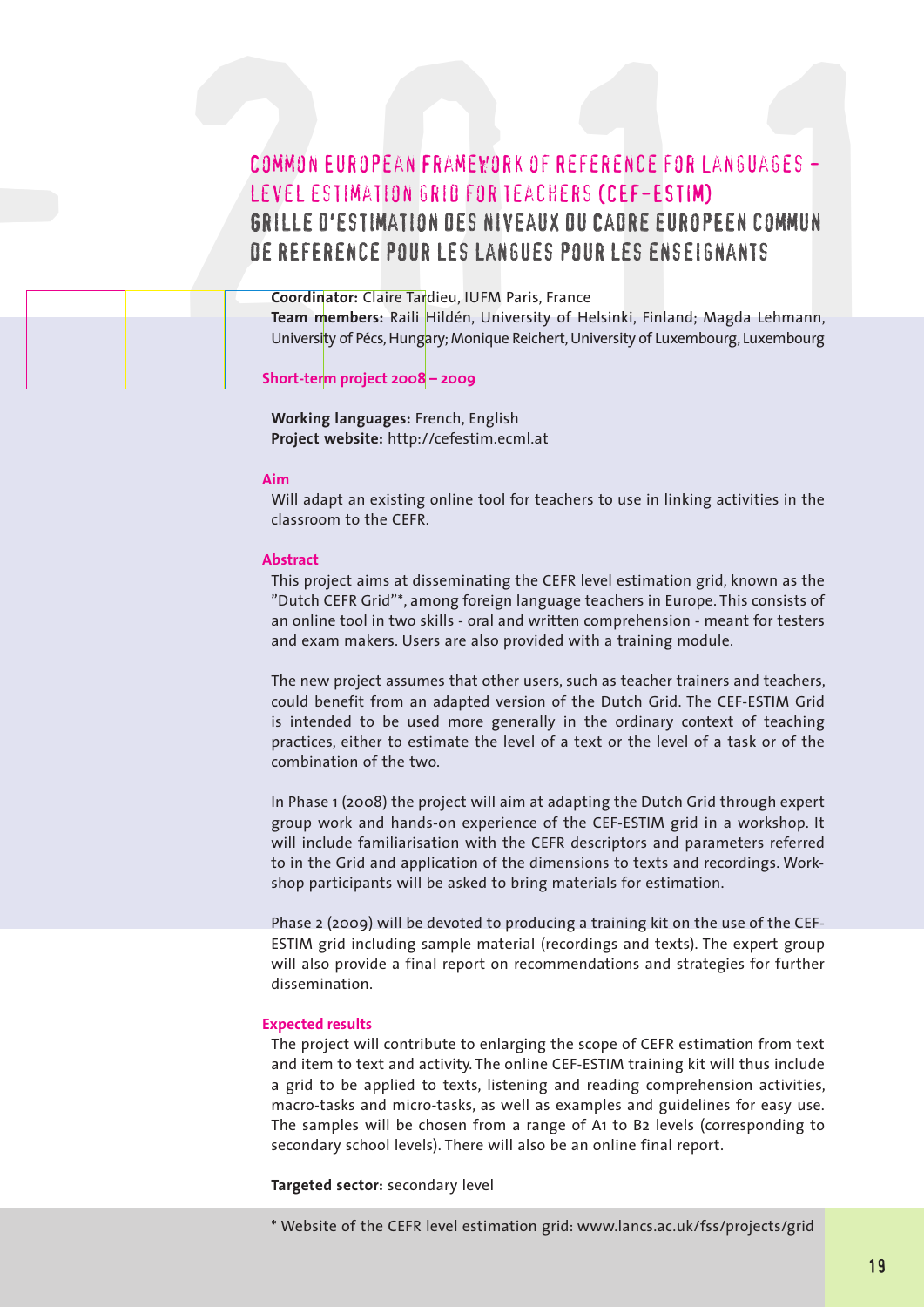#### Quality training at grassroots level (QualiTraining 2) Qualitätsentwicklung für die Unterrichtspraxis

**QUALITY TRAINING AT GRASSROOTS LEVEL (QUALITRAINING 2)<br>
QUALITY TRAINING AT GRASSROOTS LEVEL (QUALITRAINING 2)<br>
QUALITY SENTWICKLUNG FUR DIE UNTERRICHTS PRAXIS<br>
Coordinator: Laura Muresan, Academy of Economic Studies/QUES Coordinator:** Laura Muresan, Academy of Economic Studies/QUEST, Romania **Team members:** Galya Mateva, Sofia Technical University, Bulgaria; Mary Rose, International Learning and Research Centre, United Kingdom; Mária Matheidesz, EAQUALS, Hungary

#### **Short-term project 2008 – 2009**

**Working languages:** English, German **Project website:** http://qualitraining2.ecml.at

#### **Aim**

Will disseminate the ECML Training Guide for Quality Assurance in Language Education.\*

#### **Abstract**

This project aims at ensuring wider dissemination of the outcomes of a previous ECML project "QualiTraining - a training guide for quality assurance". Its main goal is to promote "QualiTraining" processes and products in different national and regional contexts, while adapting workshop materials and supplementing them with further case studies. This will be achieved through the ECML "Quali-Training" network, as well as through reflective action and the development of tools for monitoring and evaluating the implementation of the "QualiTraining Guide" in specific educational contexts.

By further developing the web-based component and targeted networking, the project will also offer a framework for sharing best practice. It will help trainers to better understand the inter-relatedness between generic "QualiTraining" concepts and Council of Europe language education instruments and educational practice, and to link these to their work in real educational environments.

Cooperating partners of this project are EAQUALS and the National Association of Language Advisers, UK.

#### **Expected results**

- Consolidated "QualiTraining" network of professionals;
- Refined strategies for implementation of "QualiTraining" materials and processes in real educational environments;
- Bank of revised materials, further case studies, including tools for monitoring and evaluating training and dissemination processes; an extended glossary of key-terms;
- Web component for networking, the provision of online training materials, and the publishing of dissemination articles and reports;
- Action research on the implementation of the QualiTraining Guide.

#### **Targeted sector:** all educational levels

\* Publication available as free download at: www.ecml.at/mtp2/QualiTraining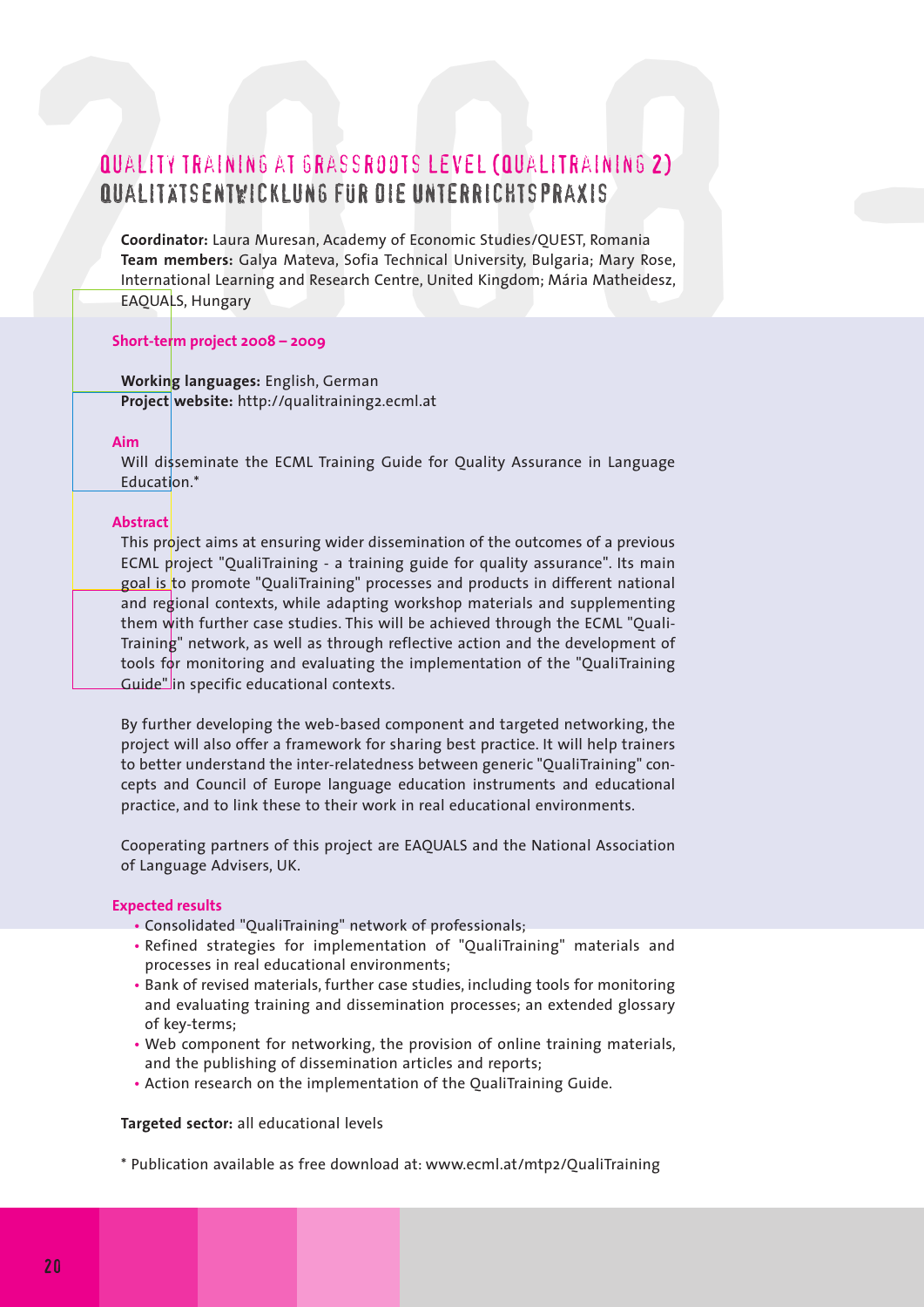### TRAINING IN RELATING LANGUAGE EXAMINATIONS TO THE COMMON<br>EUROPEAN FRAMEWORK OF REFERENCE FOR LANGUAGES (RELEX)<br>FORMATION POUR RELIER LES EXAMENS DE LANGUAGES (RELEX)<br>FORMATION POUR RELIER LES EXAMENS DE LANGUES AU CAORE<br>EU Training in relating language examinations to the Common European Framework of Reference for Languages (RelEx) Formation pour relier les examens de langues au Cadre europEen commun de rEfErence pour les langues TRAINING IN RELATING L<br>EUROPEAN FRAMEWORK

**Coordinator:** Waldemar Martyniuk, Jagiellonian University, Poland **Team members:** Jana Beresová, Trnava University, Slovak Republic; José Noijons, CITO (Dutch Institute for Educational Measurement), Netherlands; Gábor Szabó, University of Pécs, Hungary

#### **Short-term project 2009**

**Working languages:** English, French **Project website:** http://relex.ecml.at

#### **Aim**

Will disseminate support material for teachers on the basis of the *Manual for relating language examinations to the CEFR* developed by the Council of Europe's Language Policy Division.\*

#### **Abstract**

The project aims at assisting test developers in the ECML member states in relating national language examinations to the CEFR.

Responding to a growing need expressed by CEFR users, the Council of Europe's Language Policy Division has developed a set of procedures and tools to be used in order to establish a link between local language examinations and the common reference levels of language proficiency in a reliable and responsible way.

The objective of the project is to prepare training material and to run a workshop with participants nominated by the member states of the ECML to train them in applying the procedures and using the supporting tools developed by the experts of the Council of Europe.

#### **Expected results**

- Dissemination of the Manual for relating language examinations to the CEFR and related tools and documents;
- Development and dissemination of training material for each of the four stages of the linking process:
	- familiarisation with the descriptive scheme and the common reference level system of the CEFR;
	- specification of the examination content in categories of the CEFR;
	- standardisation of the interpretation of the common reference levels, using illustrative test items and samples of performances already calibrated to the CEFR;
	- empirical validation of the relationship to the levels of the CEFR.
- Training of testers responsible for the development of national language tests in using tools to relate examinations to the CEFR;
- Web-based documentation;
- Final report.

**Targeted sector:** teacher education

\* Publication available at: www.coe.int/t/dg4/linguistic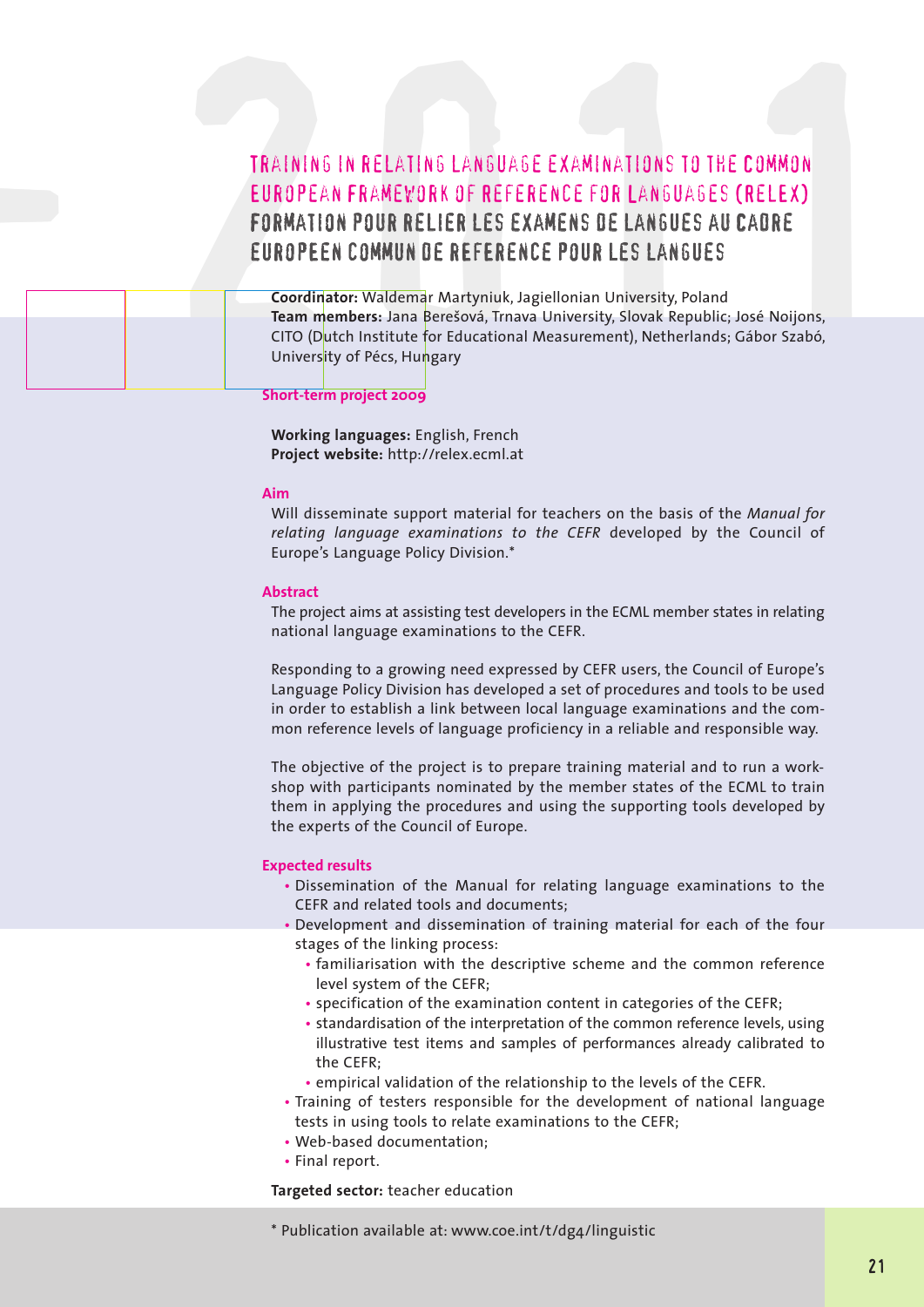### THEMATIC AREA B

#### CONTINUITY IN LANGUAGE LEARNING

THEMATIC AREA **B**<br> **CONTINUITY IN LANGUAGE LEARNING**<br> **CONTINUITY IN LANGUAGE LEARNING**<br> *Climbing the educational ladder from primary school up often involves negotiating missing "rungs" in certain subject matters. These Climbing the educational ladder from primary school up often involves negotiating missing "rungs" in certain subject matters. These gaps are particularly acute between primary and secondary and between lower and upper secondary school programmes. In language learning, the difficulty of passing from one level to another is often compounded by different approaches and materials. In addition, there is sometimes even competition rather than cooperation between different language sections in schools.*

*Some of the burning issues dealt with in this thematic area are: What aptitudes do language teachers need to equip their students with key skills for learning any language? How can schools encourage positive attitudes to language learning through holistic approaches? What tools can assist in ensuring a smooth transition between educational levels or promote common approaches across different languages? What role can implementation of the European Language Portfolio play in this process? How can Europeans be motivated to continue language learning in their careers after their formal education at school or university?*

*The European Language Portfolio, an important tool for promoting continuity in language learning, is the focus of two projects in this area.*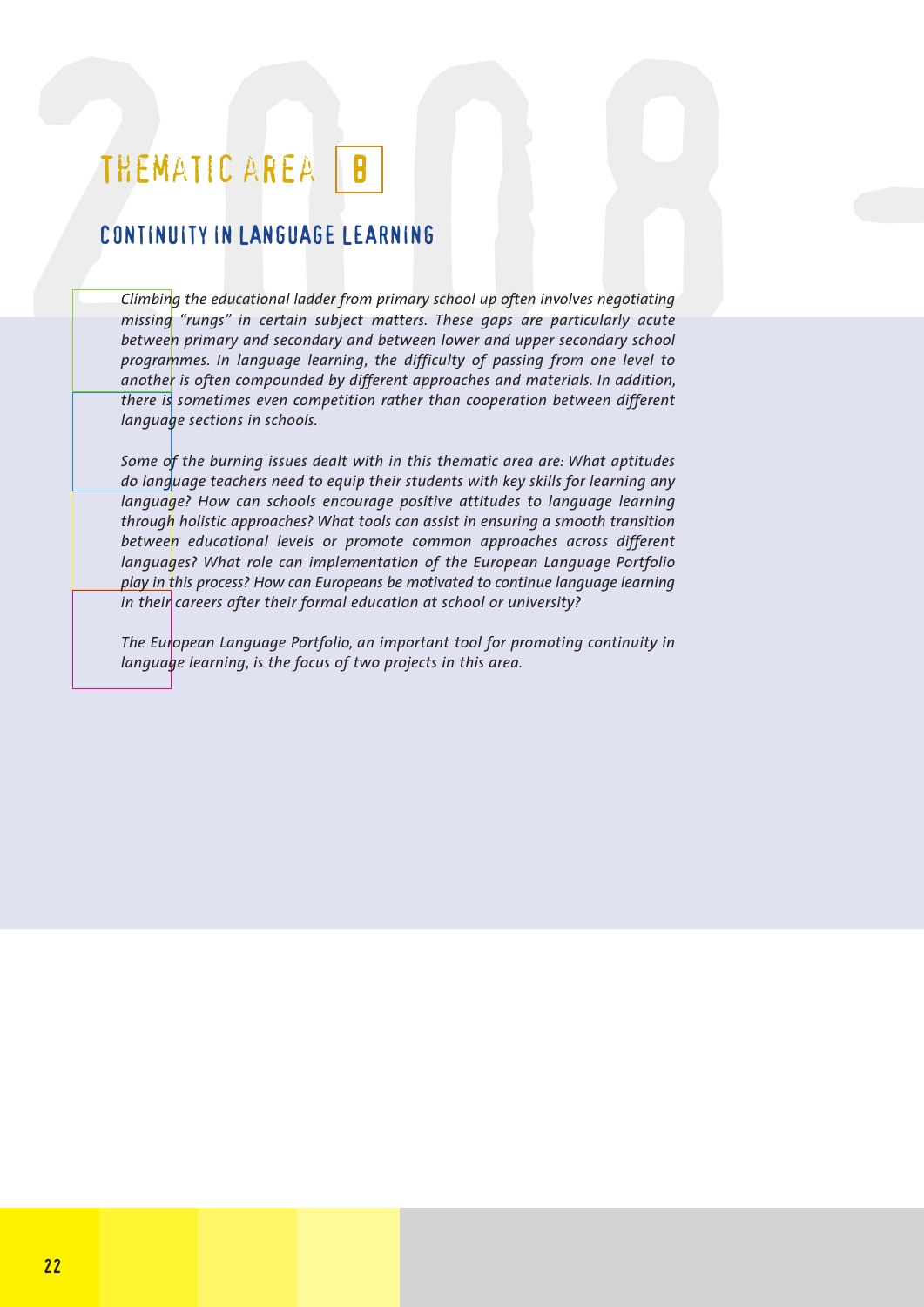#### DEVELOPING ONLINE TEACHING SKILLS (DOTS) (Weiter-)Entwicklung von Online-Lehrfähigkeiten

**DEVELOPING ONLINE TEACHING SKILLS (DOTS)**<br> **CONSIGENT CONSIGENT CONSIGERATION**<br> **CONSIGER-)ENTWICKLUNG VON ONLINE-LEHRFÄHIGKEITEN**<br>
Coordinator: Ursula Stickler, The Open University, United Kingdom<br>
Team mementers: Anatti **Coordinator:** Ursula Stickler, The Open University, United Kingdom **Team members:** Martina Emke, VHS Ostkreis Hannover, Germany; Pauline Ernest, Universitat Oberta de Catalunya (UOC), Spain; Mateusz Milan Stanojevic, University of Zagreb, Croatia

**Associate partners:** Aline Germain-Rutherford, University of Ottawa, Canada; Tita Beaven and Regine Hampel, The Open University, United Kingdom; Joseph Hopkins, Universitat Oberta de Catalunya, Spain

#### **Medium-term project 2008 – 2011**

**Working languages:** English, German **Project website:** http://dots.ecml.at

#### **Aim**

2008 -

Will develop a training kit for distance teaching.

#### **Abstract**

The project will develop an online platform for delivering teacher training at a distance using an approach based on sociocultural and constructionist theories, in terms of pedagogy and technology. Moodle has been chosen for the virtual learning environment as it is based on constructionist principles. Promoting innovative, technology-based approaches necessitates a close consideration of the real life context of language teachers. Therefore, the DOTS project will include the needs of teachers working part-time or freelance.

DOTS will bring together a group of specialists in teaching languages to adult learners of all backgrounds. Their pedagogic expertise will ensure that the products are focused on best practice in the application of ICT, using technology as a means to support the development of communicative and intercultural skills. The network of institutions will build on its experience in a) the teaching of different languages, b) open and distance learning, c) supported online language tuition, and d) teacher training, in order to develop training materials.

#### **Expected results**

This project will encourage new forms of teaching and learning languages and improve the quality of online language education. It will:

- identify teachers' ICT training needs by enquiry and observation;
- evaluate bite-size training materials by participants and experts;
- collect reflective activities (website);
- disseminate DOTS materials, cascade results and training experience.

#### Products:

- guidelines for writing training materials;
- training kit: DOTS project website with bite-size activities for online language teaching.

**Targeted sector:** tertiary level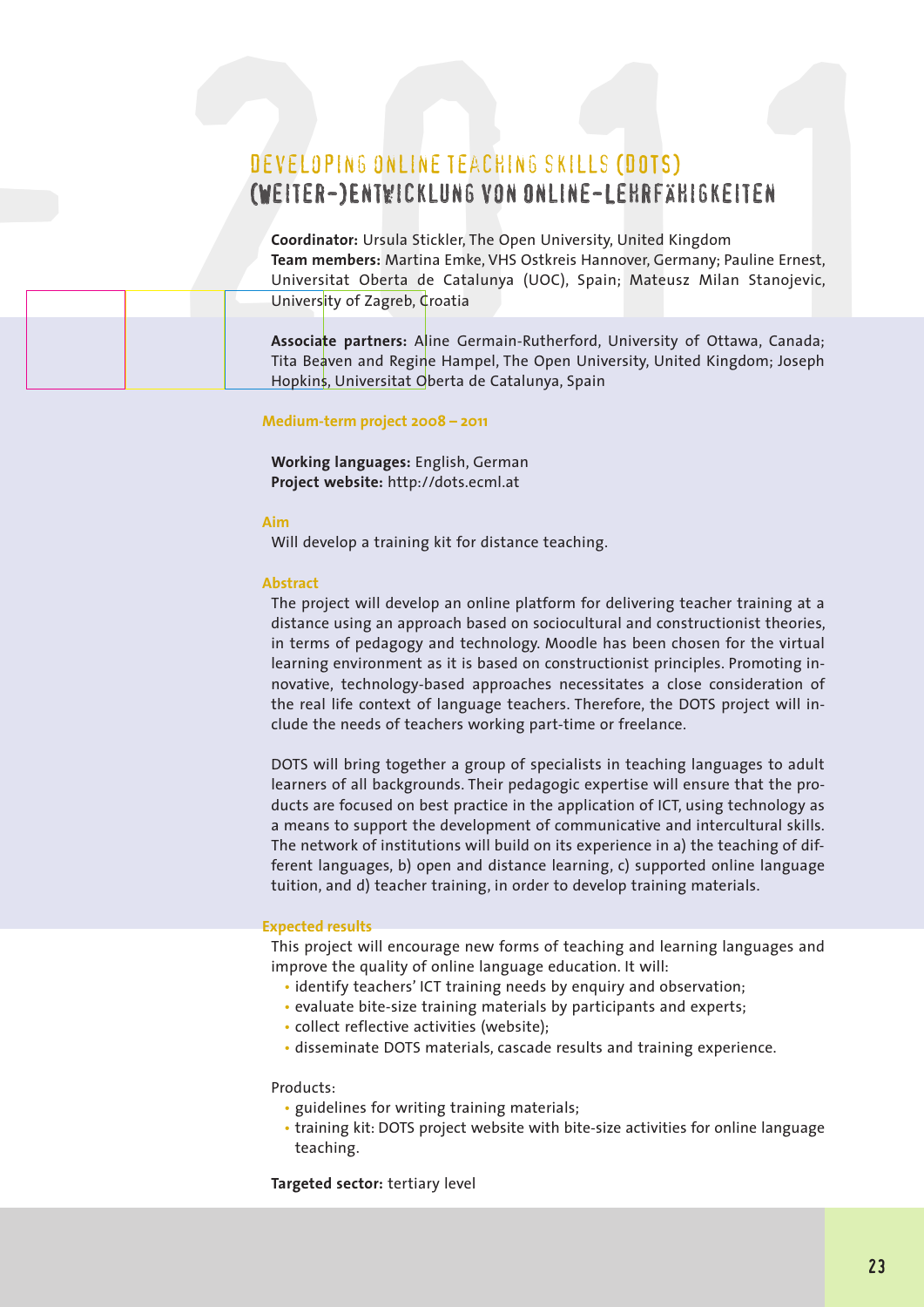# THE EUROPEAN LANSUAGE PORTFOLIO IN VHOLE-SCHOOL USE<br>
(ELP-WSU)<br>
EMPLOI OU PORTFOLIO EUROPEEN DES LANGUES A L'ECHELLE<br>
DE L'ETABLISSEMENT SCOLAIRE<br>
Coordinator: David Little, Trinity College Dublin, Ireland<br>
Team membriss: The European Language Portfolio in whole-school use (ELP-WSU) emploi du Portfolio europEen des langues A l'Echelle de L'Etablissement Scolaire

**Coordinator:** David Little, Trinity College Dublin, Ireland

**Team members:** Francis Goullier, Ministère de l'Education nationale, France; Rosanna Margonis-Pasinetti, Haute Ecole pédagogique de Lausanne, Switzerland; Rose Margarethe Oehler, KPH Edith Stein, Innsbruck - Stams, Austria

**Associate partner:** Marnie Beaudoin, Edmonton Public Schools, Canada

#### **Medium-term project 2008 – 2011**

**Working languages:** English, French **Project website:** http://elp-wsu.ecml.at

#### **Aim**

Will focus on the role of the ELP in whole-school development processes, embracing stakeholders at different levels (students, parents, teachers, head teachers).

#### **Abstract**

The project is concerned with the use of the ELP to support the learning and teaching of languages on a whole-school basis: all languages from the beginning to the end of the curriculum. The project has five interacting aims:

- to identify whole-school projects that already exist;
- to support the implementation of new whole-school projects;
- to study the impact of such projects on schools, teachers and learners;
- to develop guidelines for the design, implementation and management of whole-school ELP projects, and
- to communicate project outcomes to decision-makers.

The project team will cooperate with the Council of Europe's ELP Validation Committee.

#### **Expected results**

The project results will be partly process and partly product. The central workshop will be aimed at participants who are either already involved in a wholeschool ELP project or in a position to design and implement such a project. The process of ongoing whole-school project implementation will be supported by online communication and reporting; also by the network meeting planned for the third year of the project.

These processes will feed into two products: a guide for developing, implementing and evaluating whole-school ELP projects and a set of case and impact studies of whole-school ELP projects. In the final year of the project these products and the processes that underlay them will be mediated to decision-makers (ministry officials, school inspectors, school principals) at a concluding workshop.

#### **Targeted sector:** secondary level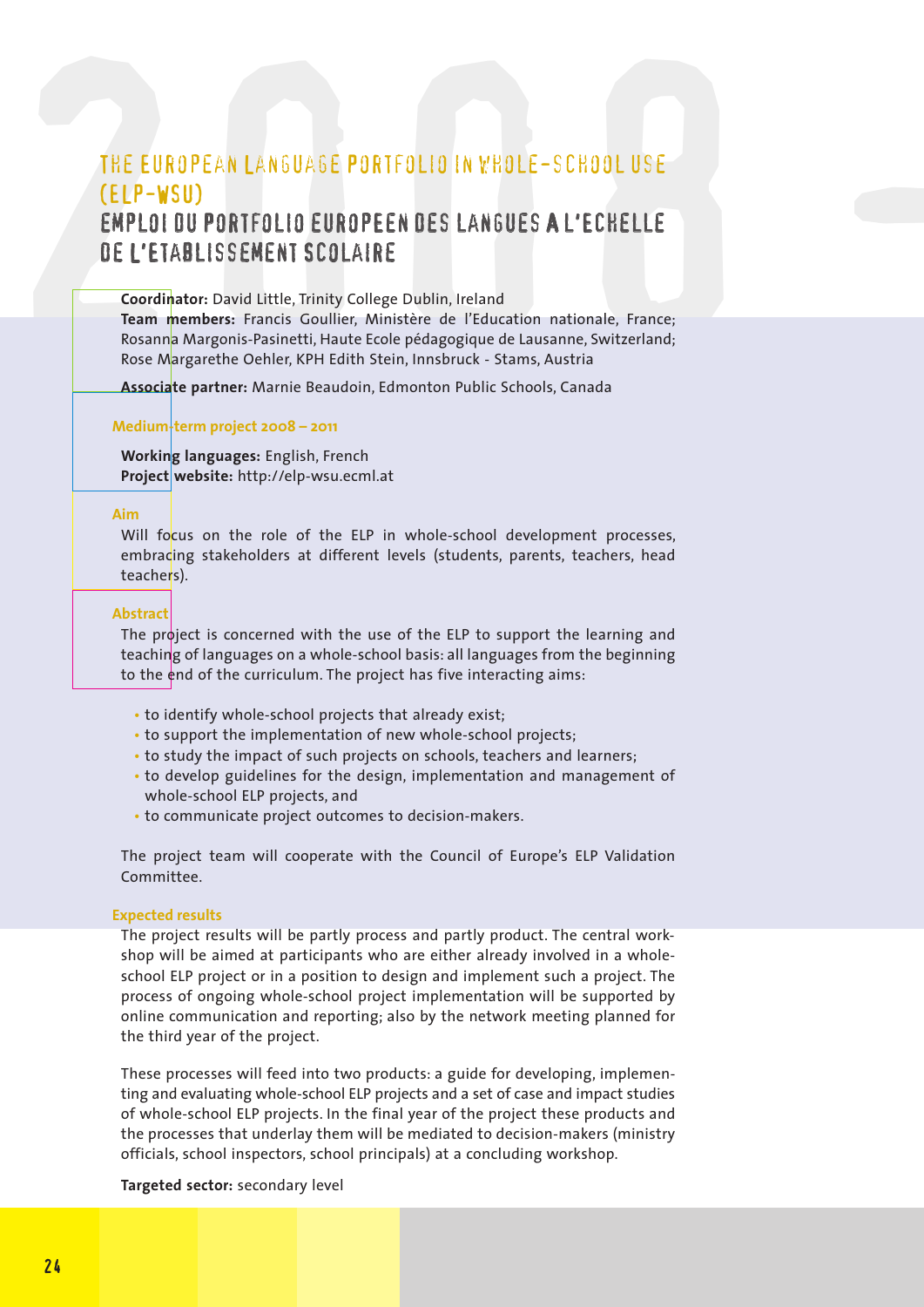# TRAINING TEACHERS TO USE THE EUROPEAN LANGUAGE<br>
PORTFOLIO – FOLLOV – UP PROJECT (ELP – TT 2)<br>
FORMER LES ENSEIGNANTS A L'UTILISATION OU PORTFOLIO<br>
EUROPEEN DES LANGUES – PROJET DE SUIVI<br>
Coordinator: Margarete Nezbeda, Aus Training teachers to use the European Language Portfolio - follow-up project(ELP-TT 2) Former les enseignants a l'utilisation du Portfolio europeen des langues – projet de suivi

| TRAINING TEACHERS TO USE THE EUROPEAN LANGUAGE<br>PORTFOLIO - FOLLOW-UP PROJECT (ELP-TT 2)                                                                                         |
|------------------------------------------------------------------------------------------------------------------------------------------------------------------------------------|
| <b>FORMER LES ENSEIGNANTS A L'UTILISATION DU PORTFOLIO</b><br>EUROPEEN DES LANGUES - PROJET DE SUIVI                                                                               |
| Coordinator: Margarete Nezbeda, Austrian Centre for Language Competence,<br>Graz, Austria                                                                                          |
| Team members: Heike Speitz, Telemark Educational Research, Norway; Martine<br>Cécile Tchang-George, independent/freelance, Switzerland; Ülle Türk, University<br>of Tartu, Estonia |

#### **Short-term project 2008 – 2009**

**Working languages:** English, French **Project website:** http://elp-tt2.ecml.at

#### **Aim**

Dissemination of ECML ELP Teacher Training Kit\*

#### **Abstract**

This project, which will run from 2008-2009, is the first of two short-term projects designed to disseminate the ELP training kit developed during the original "ELP\_TT" project ("Training teachers to use the European Language Portfolio") run in the ECML's second medium-term programme.

These follow-up projects will organise training events aimed at ELP multipliers and teacher trainers from different cultural backgrounds and educational settings in 16 ECML member states which did not benefit from training events during the first project (Andorra, Bosnia and Herzegovina, Bulgaria, Croatia, Cyprus, Greece, Hungary, Ireland, Luxemburg, Malta, Netherlands, Slovak Republic, Slovenia, Spain, Switzerland and United Kingdom).

The materials - in English and in French - will be evaluated during these training events and adapted if necessary and recommendations will be made as to how they may be used in different training contexts.

Eight of the sixteen countries will be targeted during the first project and eight more during the second, "ELP-TT 3" (2010-2011), which will continue the dissemination and evaluation process and complete the adaptation of the training kit.

#### **Expected results**

- Further implementation of the ELP in 8 ECML member states;
- Training ELP-multipliers at national level in these countries;
- Documentation of national training events on the ECML website;
- Recommendations for and useful additions to the ECML materials for different training contexts made available on the ECML website.

**Targeted sector:** teacher education

\* Publication available at: www.ecml.at/mtp2/Elp\_tt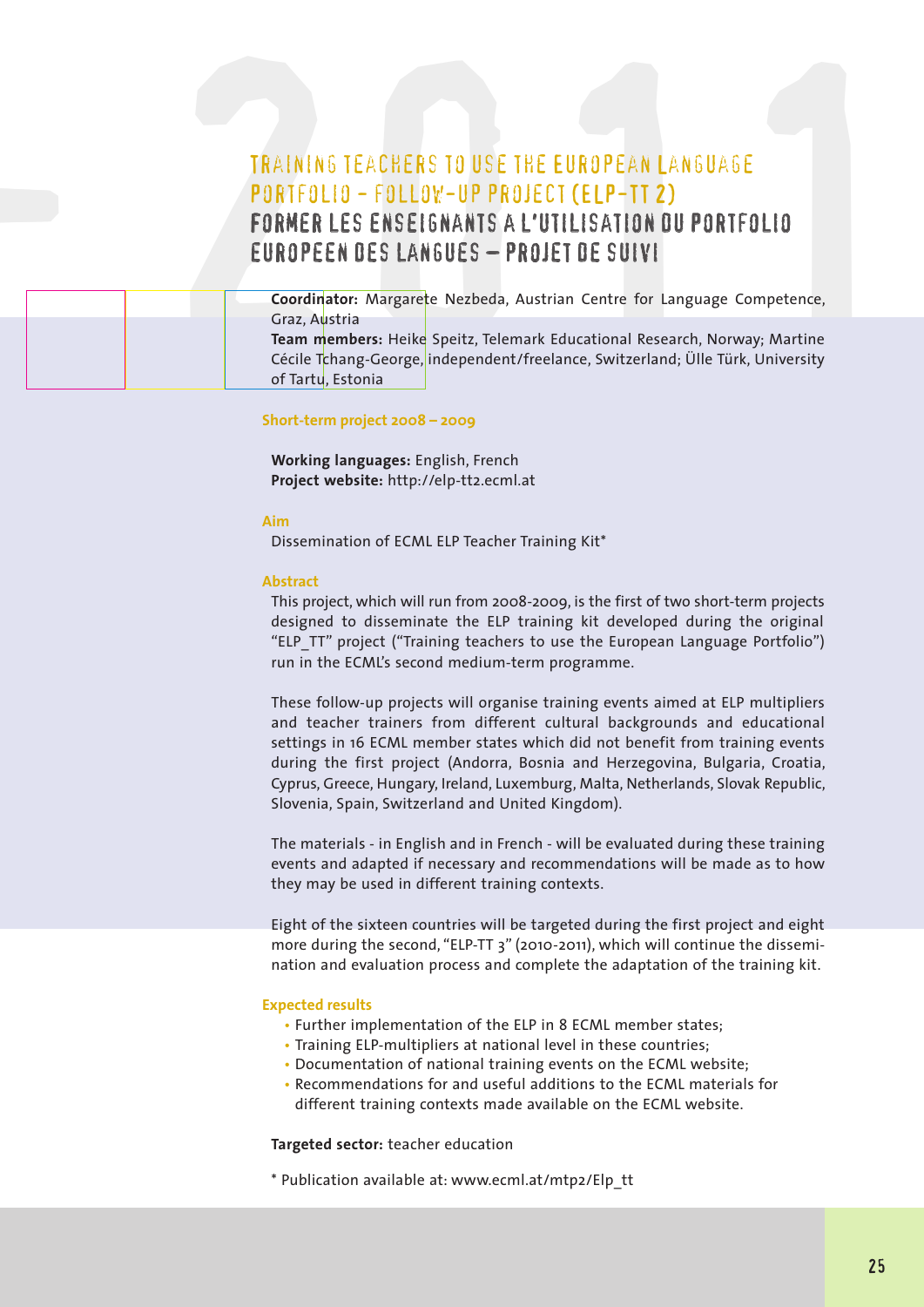# EXPLORING CUTTING-EDGE APPLICATIONS OF NETWORKED<br>TECHNOLOGIES IN VOCATIONALLY-ORIENTED LANGUAGE<br>LEARNING (E-VOLLUTION)<br>VERNETZTE TECHNOLOGIE VON MORGEN IM BERUFSBEZOGENEN<br>SPRACHUNTERRICHT<br>Coordinator: Anthony Fitzpatrick, Exploring cutting-edge applications of networked technologies in vocationally-oriented language learning (E-VOLLution)

#### Vernetzte Technologie von morgen im berufsbezogenen Sprachunterricht

**Coordinator:** Anthony Fitzpatrick, Independent consultant commissioned by Folkuniversitetet Göteborg, Sweden

**Team members:** Bernard Moro, Université Pierre Mendès, Grenoble, France; Kerstin Namuth, Folkuniversitetet Göteborg, Sweden; Robert O'Dowd, University of León, Spain

**Associate partners:** Andreas Lund, InterMedia,University of Oslo; Martina Möllering, Macquarie University, North Ryde, Australia; Bernd Rüschoff, Universität-Gesamthochschule Essen-Duisburg, Germany; Irina Smoliannikova, Moscow State Linguistic University, Russian Federation

#### **Short-term project 2008 – 2009**

**Working languages:** English, German **Project website:** http://evollution.ecml.at

#### **Aim**

Will develop and update the existing ECML GRAZVOLL website on ICT materials for use in vocationally-oriented language learning (www.ecml.at/projects/voll).

#### **Abstract**

The ECML workshop series "ICT VOLL IMPACT" (2000 – 2003 programme) proved highly successful, and the accompanying GRAZVOLL website was widely acclaimed. This project aims to update the content of the website and develop strategies for the practical implementation of the products and the group's findings. Links to teacher training materials for VOLL, to exemplar language learning modules in VOLL (ICT) and to resources/models of good practice will be provided on the site, which is housed on the ECML server.

The team will incorporate recent findings in ICT in language teaching and learning (e.g. e-portfolios, intercultural issues) and conduct a survey of specific needs in vocational/professional contexts. A system will be put in place for introducing ICT in VOLL throughout Europe by creating and piloting a user manual for multipliers, who will address problems identified by national authorities, providing workshops designed to tackle perceived deficits.

#### **Expected results**

- An updated version of the GRAZVOLL website, including latest Web 2.0 applications (e.g. blogs, wikis, e-portfolio, podcasts, etc.) and featuring case studies illustrating the meaningful use of modern media in VOLL.
- A web "market place" for training needs and training offers for the member states and the establishment of a pool of experts.
- A central training event on the implementation of ICT in VOLL leading to:
	- documentation of successful events and models on the website;
	- the establishment of (non-permanent) networks for exchange on specific aspects of ICT in FLT/FLL identified in workshops.

**Targeted sector:** vocationally-oriented level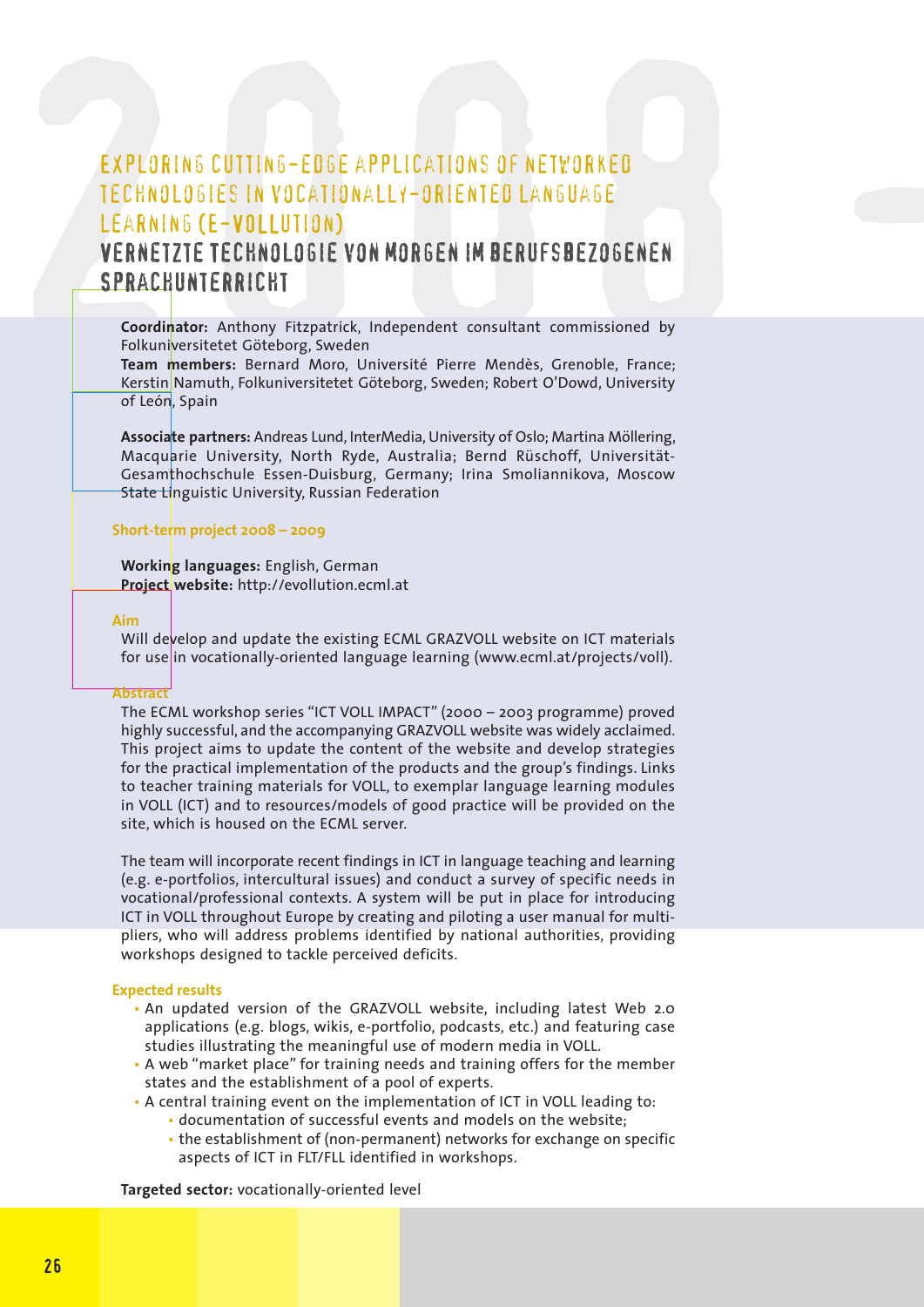### THEMATIC AREA C

#### CONTENT AND LANGUAGE EDUCATION

THEMATIC AREA<br>
CONTENT AND LANGUAGE EDUCATION<br>
Approaches to teaching content through languages, Content and Language Inte-<br>
Approaches to teaching (CILI) and bilingual education are increasingly popular across<br>
Furne but *Approaches to teaching content through languages, Content and Language Integrated Learning (CLIL) and bilingual education are increasingly popular across Europe, but teacher training programmes for language teachers with an explicit focus on CLIL remain rare and, for subject teachers, almost non-existent.* 2008 -

> *It has been claimed that the implementation of CLIL is outpacing a measured debate about the impact on students and teachers of using an L2 as the medium of instruction.*

> *How can the content of conventional foreign language classes further contribute to overall aims like intercultural competence or learner autonomy? When evaluating student performance, should there be a focus on language or content? What is the place of content in vocational language courses? What would a model CLIL teacher training look like?*

> *Some of the projects in this section also aim to encourage the use of CLIL in languages other than English.*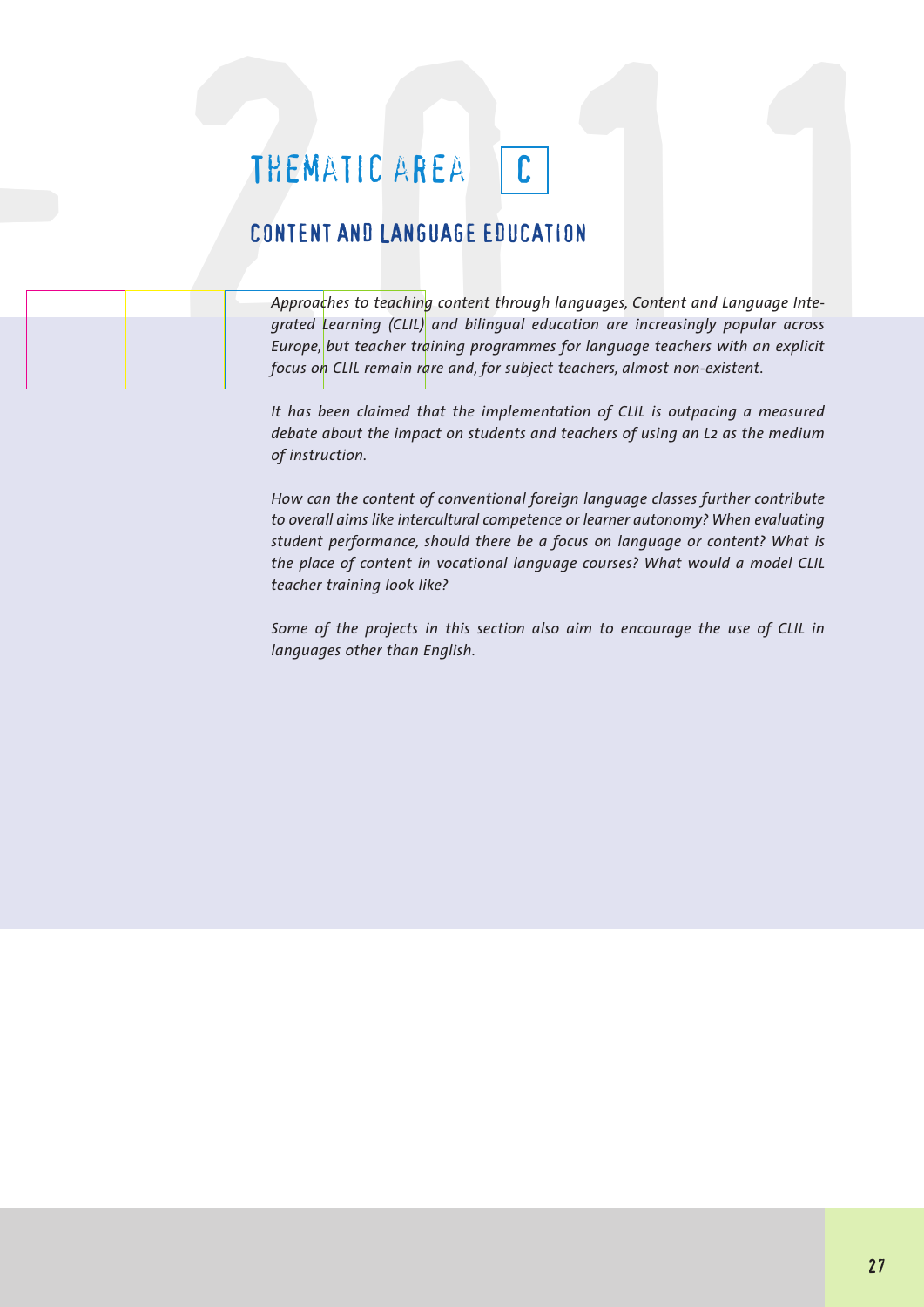# CONTENT-BASED MODERN LANGUAGE TEACHING FOR YOUNG LEARNERS<br>
(EPLC)<br>
ENSEIGNEMENT PRECOCE DES LANGUES MODERNES PAR DES CONTENUS<br>
INFALTSORIENTIERTES FRUKES FREMDSPRACHENLERNEN<br>
Coordinator: Renate Krüger, Universität Erfurt, Content-based modern language teaching for young learners (EPLC)

#### Enseignement precoce des langues modernes par des contenus Inhaltsorientiertes frühes Fremdsprachenlernen

**Coordinator:** Renate Krüger, Universität Erfurt, Philosophische Fakultät, Germany **Team members:** Dominique Groux, Université de Cergy Pontoise (IUFM Versailles), France; Chantal Muller, Haute Ecole de Namur, Belgium; Dorieta Zdravkova Chakarova, University of Shumen, Bulgaria

#### **Medium-term project 2008 – 2011**

**Working languages:** French, German **Project website:** http://eplc.ecml.at

#### **Aim**

Will develop CLIL teaching modules in three languages (French, German, Russian) for use in primary schools.

#### **Abstract**

This project will produce and pilot content-based modules for language classes in French, German and Russian for use in primary schools. The subject matter will essentially be taken from history/geography, music and the arts and the themes and didactic and methodological approach chosen will be adapted to the needs and level of the learners. The teaching of meaningful and new content should stimulate the interest of the learners and encourage them to use the L2 as a tool of communication.

In contrast to the bilingual education courses taught in some specialised primary schools, these modules may be used in all primary schools in Europe. They may be easily integrated into any foreign language teaching curriculum and teachers may adapt them to suit their needs. As language teaching commonly begins from the age of six in Europe, the modules will be designed for children from six to eleven. They can be used as required in normal language courses, but also in interdisciplinary courses or projects.

#### **Expected results**

The modules will be available on a website giving information on the project and on teaching languages in primary education using content-based modules. The modules will be presented in chapters according to the relevant subjects and each will contain worksheets for the learners and teachers. Some of the learner sheets may be translated into Bulgarian, Spanish and Dutch.

From the second year of the project, piloting and evaluation of the material will begin. Thus the website, which constitutes the final product of this project, will evolve out of a process of cooperation between researchers, teacher trainers, teachers and learners.

**Targeted sector:** primary level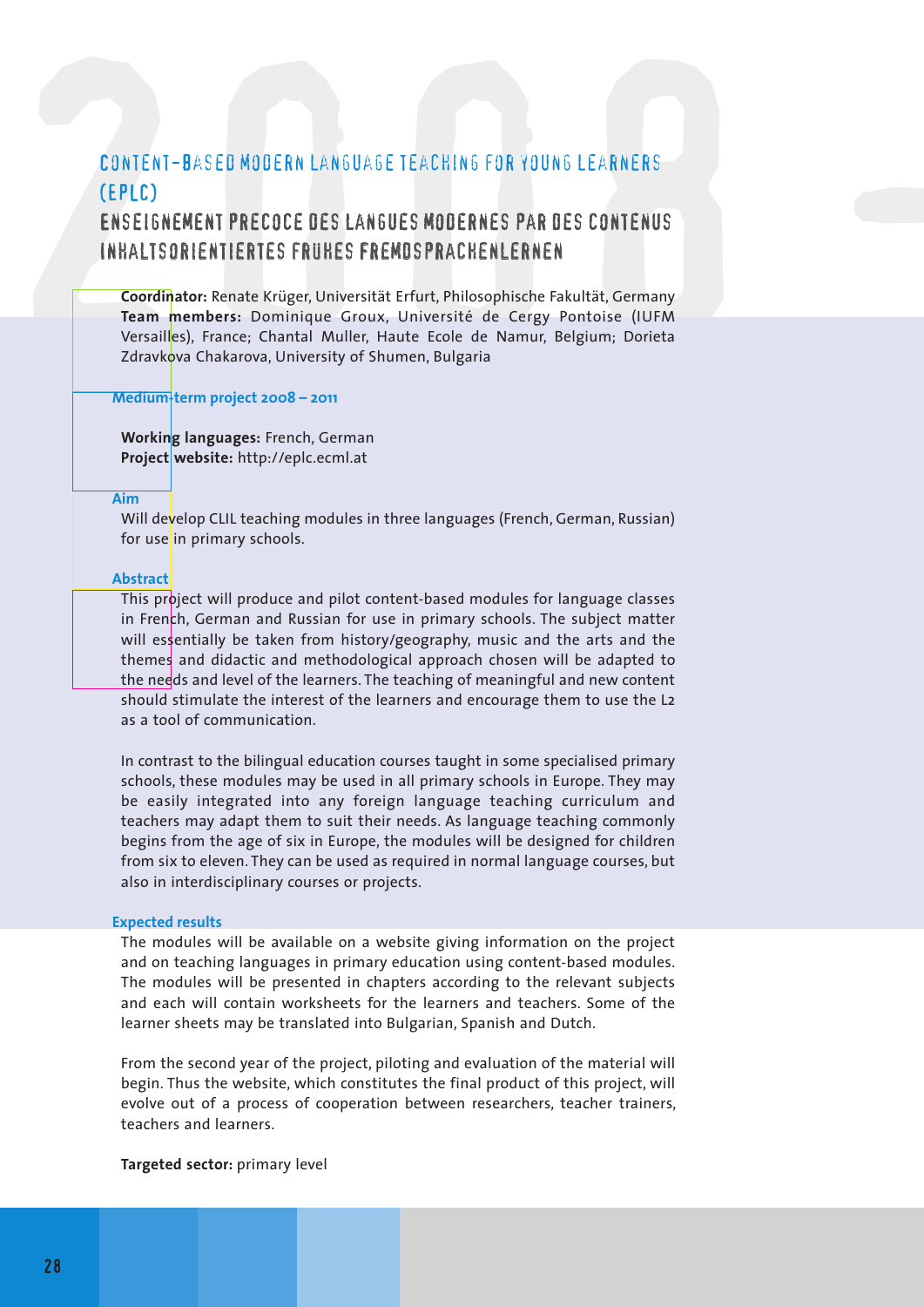# CURRICULUM DEVELOPMENT FOR CONTENT AND LANGUAGE<br>
INTEGRATED LEARNING (CLIL-CD)<br>
CURRICULUM-ENTWICKLUNG FUR DEN BILINGUALEN<br>
SACHFACHUNTERRICHT<br>
Coordinator: Maria Jesús Frigols-Martin, Conselleria de la Generalitat Valenci Curriculum development for Content and Language Integrated Learning (CLIL-CD) Curriculum-Entwicklung für den bilingualen Sachfachunterricht

| <b>CURRICULUM DEVELOPMENT FOR CONTENT AND LANGUAGE</b>                                                                                                                                                                                                        |
|---------------------------------------------------------------------------------------------------------------------------------------------------------------------------------------------------------------------------------------------------------------|
| INTEGRATED LEARNING (CLIL-CD)<br>CURRICULUM-ENTWICKLUNG FÜR DEN BILINGUALEN<br>SACHFACHUNTERRICHT                                                                                                                                                             |
| Coordinator: Maria Jesús Frigols-Martin, Conselleria de la Generalitat Valenciana,<br>Spain<br>Team members: David Marsh, University of Jyväskylä, Finland; Peeter Mehisto,<br>self-employed, Estonia; Dieter Wolff, Bergische Universität Wuppertal, Germany |

**Medium-term project 2008 – 2011**

**Working languages:** English, German **Project website:** http://clil-cd.ecml.at

#### **Aim**

Will produce a macro framework for teacher education for Content and Language Integrated Learning (CLIL) and design adaptable CLIL curricular models applicable for different languages and age groups.

#### **Abstract**

CLIL curricula - whether designed for initial/in-service teacher training or for learners at any educational level - need to be complementary. In an integrated approach, what the student learns depends on the teacher's CLIL competence. The project team proposes the development of a teacher-training curriculum for CLIL that may be linked to learners' curricula.

To date this has not been appropriately achieved for a European context. Many schools and teachers involved with CLIL still operate individually without a sufficient macro framework. Fully-fledged teacher training programmes for CLIL exist only in a few countries; learner-focused curricula are equally rare. Thus, quality transferable European curricula are now in great demand.

It is not advisable to attempt to create identical curricula for diverse combinations of languages and content subjects for all the member states of the Council of Europe. This project aims therefore to design adaptable curricular models, suitable for both foreign language and content teachers, including all the fundamental CLIL components for local implementation in teacher training.

#### **Expected results**

A dissemination strategy will be developed with a double aim:

- to involve practitioners in the development stages of the curriculum framework by linking into existing CLIL-type educational provision networks;
- to give practical information on the potential of CLIL to key stakeholders.

An innovative curriculum for CLIL teacher training will be developed. This will be a flexible, generic tool which can be adapted for local implementation so as to contribute to achieving better quality and facilitate reform processes within language education. It will be suitable for different vehicular languages, content subjects, and age ranges in various contexts.

**Targeted sector:** primary, secondary, tertiary level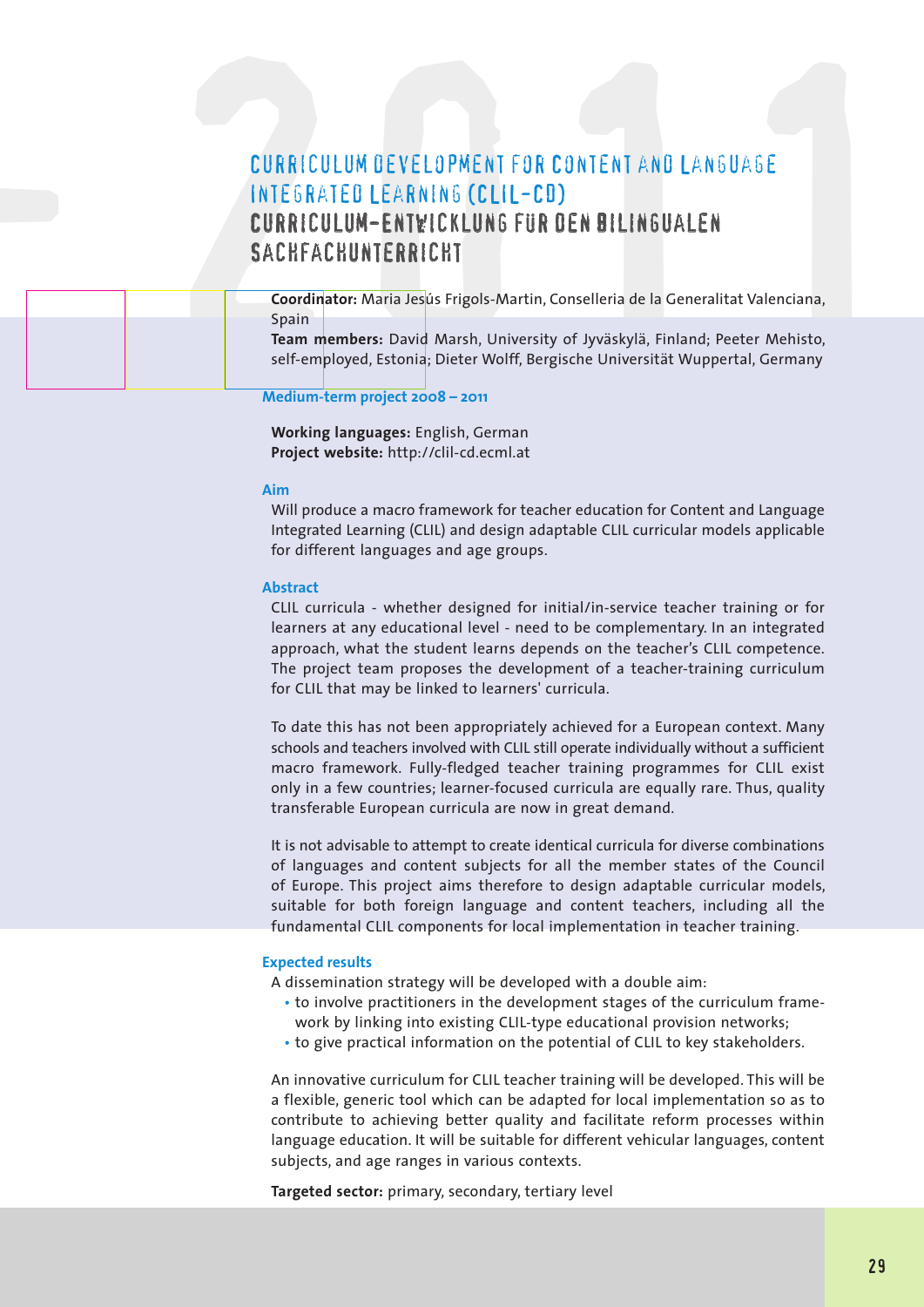# CONTENT AND LANGUAGE INTEGRATED LEARNING THROUGH LANGUAGES<br>
OTHER THAN ENGLISH – GETTING STARTED (CLIL–LOTE–START)<br>
INTEGRIERTES SPRACH– UND FACHLERNEN IN ANDEREN SPRACHEN ALS<br>
ENGLISCH – FUR EINSTEIGER<br>
Coordinator: Kim H Content and Language Integrated Learning through languages other than English - Getting started (CLIL-LOTE-START) Integriertes Sprach- und Fachlernen in anderen Sprachen als Englisch - für Einsteiger

**Coordinator:** Kim Haataja, OPEKO (National Centre for Professional Development in Education), Finland

**Team members:** Clarisse Afonso, FCSH - Universidade Nova de Lisboa, Portugal; Katalin Árkossy, Eötvös Loránd University of Budapest, Hungary; Rolf Kruczinna, Central Agency for German Schools Abroad, Germany

#### **Medium-term project 2008 – 2011**

**Working languages:** German, English **Project website:** http://clil-lote-start.ecml.at

#### **Aim**

Will produce guidelines for the setting up of CLIL-education through languages other than English (CLIL-LOTE). Examples of good practice will be highlighted from the context of Content and Language Integrated Learning in German (CLILiG).

#### **Abstract**

In recent years, the educational approach of Content and Language Integrated Learning (CLIL) has gained significant acknowledgement in Europe and beyond. The potential of CLIL with respect to the goals of plurilingual education has clearly been taken into account in recent developments in pan-European language education policies (cf. the Council of Europe's work on a European Framework of Reference for Language(s) of School Education and the European Commission's New Framework Strategy for Multilingualism in Europe).

The growing focus on "English learning only" is however proving a major concern in European language education, not least in CLIL-contexts. Consequently, the need for fostering the cross-linguistic dialogue in the field of CLIL and the study and development of CLIL through languages other than English (CLIL-LOTE) have become key development areas for language education across the continent.

In this project, guidelines will be produced for initial planning and organisation of CLIL-LOTE with special reference to German-medium CLIL-education. Themes such as awareness-raising and public relations work, as well as language education policy, curriculum and lesson-planning and accompanying research and development measures will be covered, with examples of recent developments in the context of CLIL in German.

The project will work in complementarity with the CLIL-LOTE-GO project (see over).

#### **Expected results**

A publication with information and practical guidelines on the initial organisation and practical realisation of CLIL-LOTE with special reference to German as a foreign language.

**Targeted sector:** all educational levels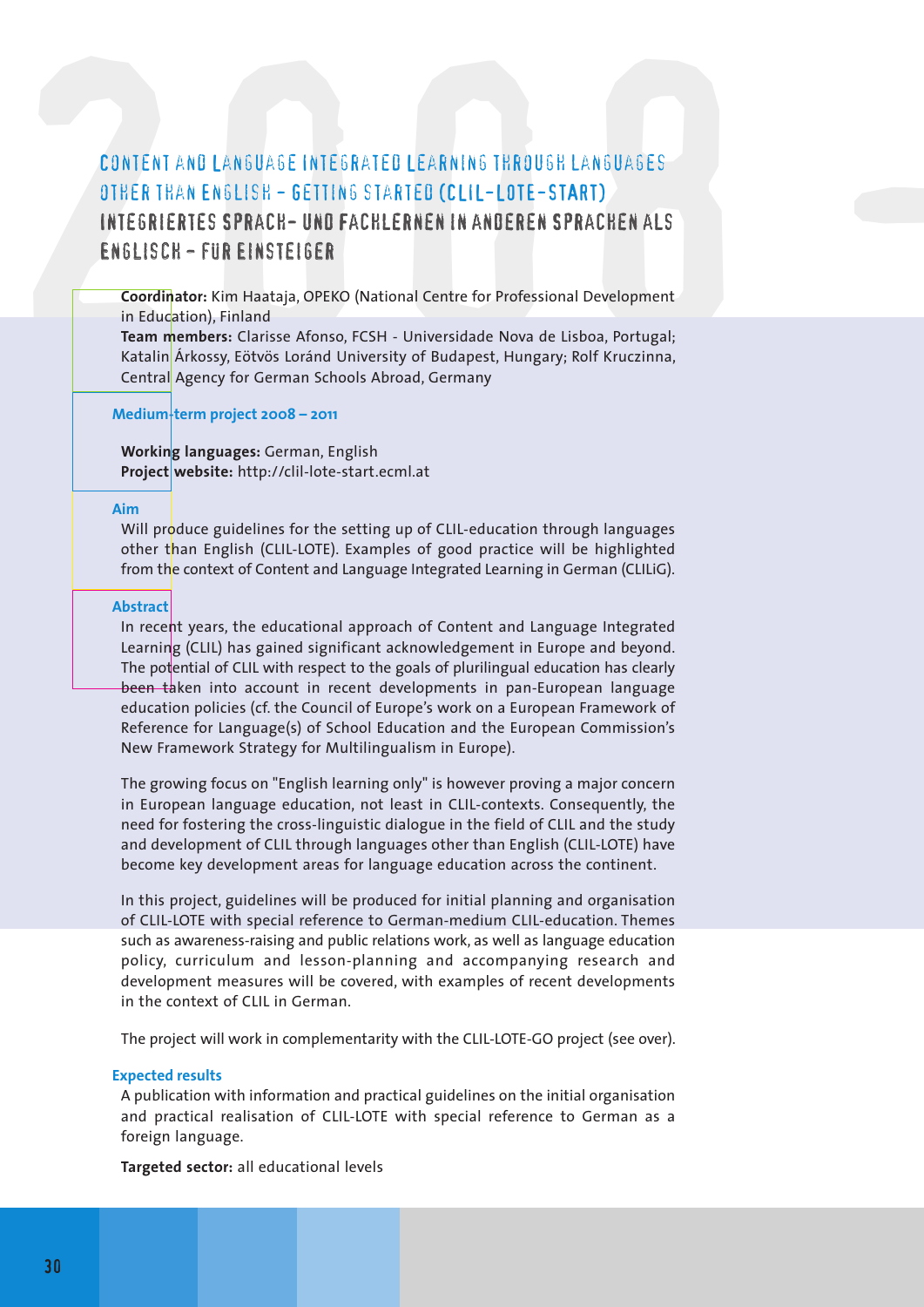### 6000 PRACTICE IN CONTENT AND LANGUAGE INTEGRATED LEARNING<br>FOR LANGUAGES OTHER THAN ENGLISH (CLIL-LOTE-GO)<br>BONNES PRATIQUES D'ENSEIGNEMENT D'UNE MATIERE PAR L'INTEGRATION<br>D'UNE LANGUE ETRANGERE AUTRE QUE L'ANGLAIS<br>INTEGRIER Good practice in Content and Language Integrated Learning for languages other than English (CLIL-LOTE-GO) Bonnes pratiques d'enseignement d'une matiere par l'integration d'une langue etrangere autre que l'anglais Integriertes Sprach- und Fachlernen in anderen Sprachen als Englisch - Modelle für Fortgeschrittene

**Coordinator:** Gérald Schlemminger, Pädagogische Hochschule, Germany **Team members:** Anemone Geiger-Jaillet, IUFM d'Alsace, France; Andrzej Kaczmarek, Uniwersytet Zielonogórski, Poland; Manuele Vanotti, Pädagogische Hochschule FHNW, Switzerland

#### **Medium-term project 2008 – 2011**

**Working languages:** French, German **Project website:** http://clil-lote-go.ecml.at

#### **Aim**

2008 -

Will produce guidelines and modules for teacher training for CLIL teaching in languages other than English. The project will focus on French as a foreign language (FLE) by way of example, taking into account different patterns of teacher training curricula.

#### **Abstract**

This project will work on the development of a training kit for CLIL teachers in languages other than English, in complementarity with the CLIL-LOTE-START project, which focuses on CLIL in German as a foreign language.

It will put together different models, approaches and practice of CLIL teaching in universities. A number of European university centres and networks will be associated with the work of this project, which will particularly target those involved in training or research in non-language subject teaching.

The project aims to create a common training manual for CLIL teachers, addressing theoretical aspects and giving examples of good practice taken from primary and secondary levels. It will take account of the different subject matters studied in the target language (life sciences, history, geography, music, art, mathematics etc.). The final product may be used in pre- and in-service CLIL training cycles for teachers, students of bilingual courses (Bachelor or Master level) and teacher trainers teaching non-language subjects in languages other than English using examples from French and German.

#### **Results**

Publication of a manual (DVD or book accompanied by a DVD) for teachers of non-language subjects in French and German in pre- and in-service training (but also of interest to researchers). This will address theoretical aspects of CLIL, including foreign language acquisition and foreign language teaching in a CLIL context, and include examples of language-centred and non-language subjectcentred classes. Teaching and learning materials for student teachers will also be provided.

**Targeted sector:** primary, secondary, tertiary level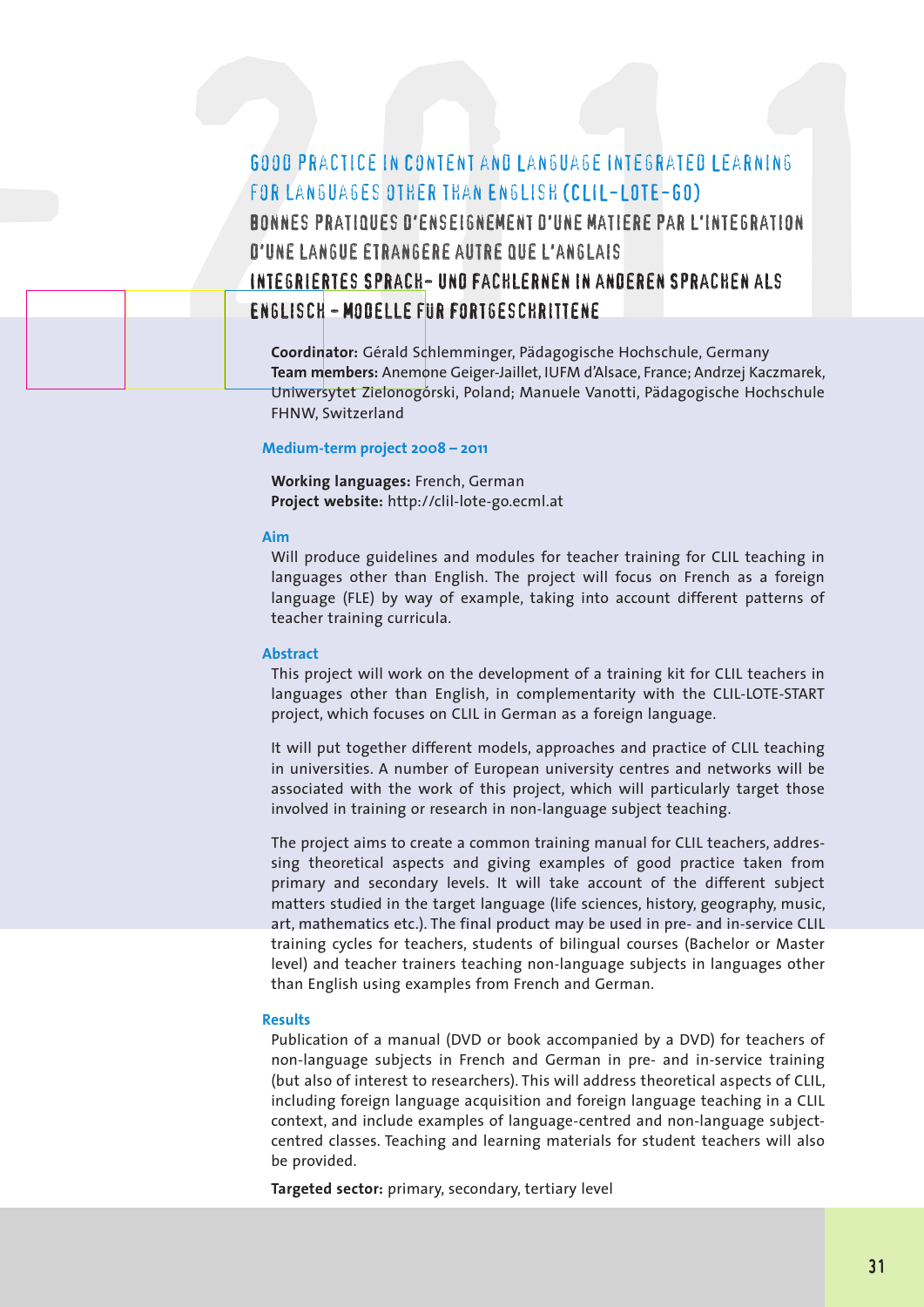#### Content-based teaching + plurilingual/cultural awareness (ConBaT+)

Enseignement d'une matiere par l'integration d'une langue etrangere + conscience plurilingue et pluriculturelle

CONTENT-BASED TEACHING + PLURILINGUAL/CULTURAL AVARENESS<br>
(CONBAT+)<br>
ENSEIGNEMENT D'UNE MATIERE PAR L'INTEGRATION D'UNE LANGUE<br>
ETRANGERE + CONSCIENCE PLURILINGUE ET PLURICULTURELLE<br>
Coordinator: Mercé Bernaus, Universitat **Coordinator:** Mercé Bernaus, Universitat Autònoma de Barcelona, Spain **Team members:** Áine Furlong, Waterford Institute of Technology, Ireland; Sofie Jonckheere, Regional Integration Centre Foyer, Belgium; Martine Kervran, IUFM de Bretagne, France

**Associate partners:** Fernando Trujillo Sáez, Universidad de Granada, Spain; Peter MacIntyre, Cape Breton University, Canada

**Medium-term project 2008 – 2011**

**Working languages:** English, French **Project website:** http://conbat.ecml.at

#### **Aim**

Will produce material for teachers and learners for CLIL teaching aimed at developing a plurilingual and pluricultural repertoire.

#### **Abstract**

The project acronym ConBaT+ means that content-based teaching needs to be complemented with activities enhancing plurilingualism and pluriculturalism: these concepts need to be taken into account in the development of second and foreign language teaching where languages are used to teach other subject areas. The project aims to produce materials in three languages - English, French and Spanish - for teaching non-language subjects at primary and secondary level.

Educational institutions also face the challenge of plurilingualism and pluriculturalism in their classrooms; for that reason, the materials developed will contain activities aimed to raise awareness of this challenge in order to foster positive attitudes toward languages, their speakers and their cultures.

#### **Expected results**

Processes:

- to make teachers aware of the advantages offered by the use of a plurilingual and pluricultural approach to their content-based teaching;
- to provide teachers with instruments to facilitate this process.

Products:

- a training kit containing the team members' as well as the participants' materials and teacher guidelines in electronic and paper format;
- an evaluation questionnaire for learners;
- an evaluation questionnaire for the teacher participants.

**Targeted sector:** primary and secondary level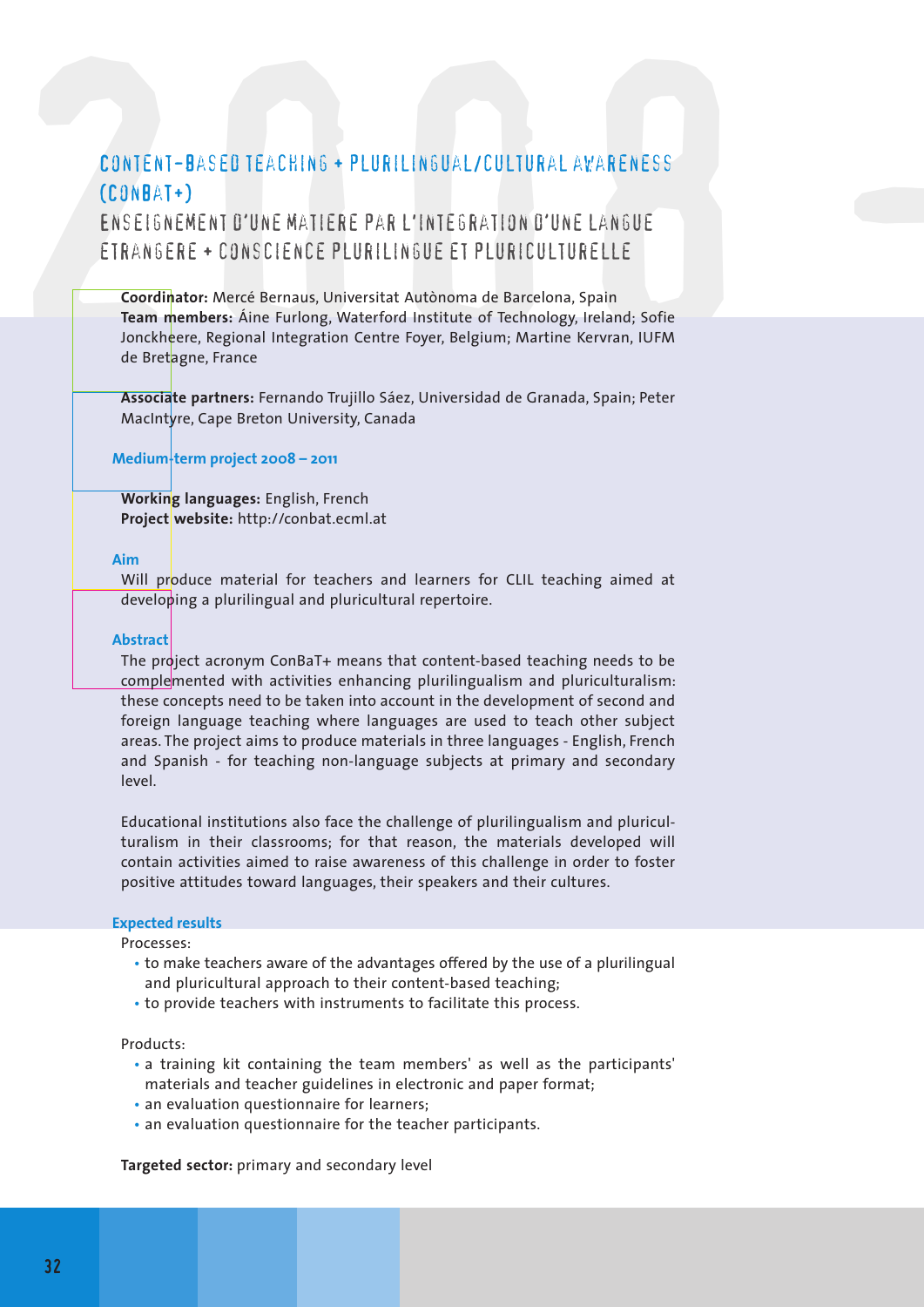### THEMATIC AREA D

#### PLURILINGUAL EDUCATION

2008 -

THEMATIC AREA<br>PLURILINGUAL EDUCATION<br>Council of Europe policy attaches particular importance to the development of<br>plurilingualism - the lifelong enrichment of the individual's linguistic and cultural *Council of Europe policy attaches particular importance to the development of plurilingualism - the lifelong enrichment of the individual's linguistic and cultural repertoire - with the aim of enabling Europeans to interact in a number of different languages and cultural contexts.*

> *However, although in most European countries learners are encouraged to learn at least two foreign languages at school, in practice, it is observed that the compulsory learning of a second foreign language is often questioned.*

> *Projects in this section demonstrate ways in which this development can be counteracted. How can plurilingual education be put into practice? How can learners best be encouraged to value and respect other languages and cultures apart from their own? What is the place of regional and minority languages in the education systems? How can teachers cope with multilingual classes where all pupils do not necessarily have the required level in the language of instruction?*

> *This section also includes a project run in collaboration with language teacher associations, whom the ECML values as important partners in promoting plurilingual education and disseminating the Centre's work.*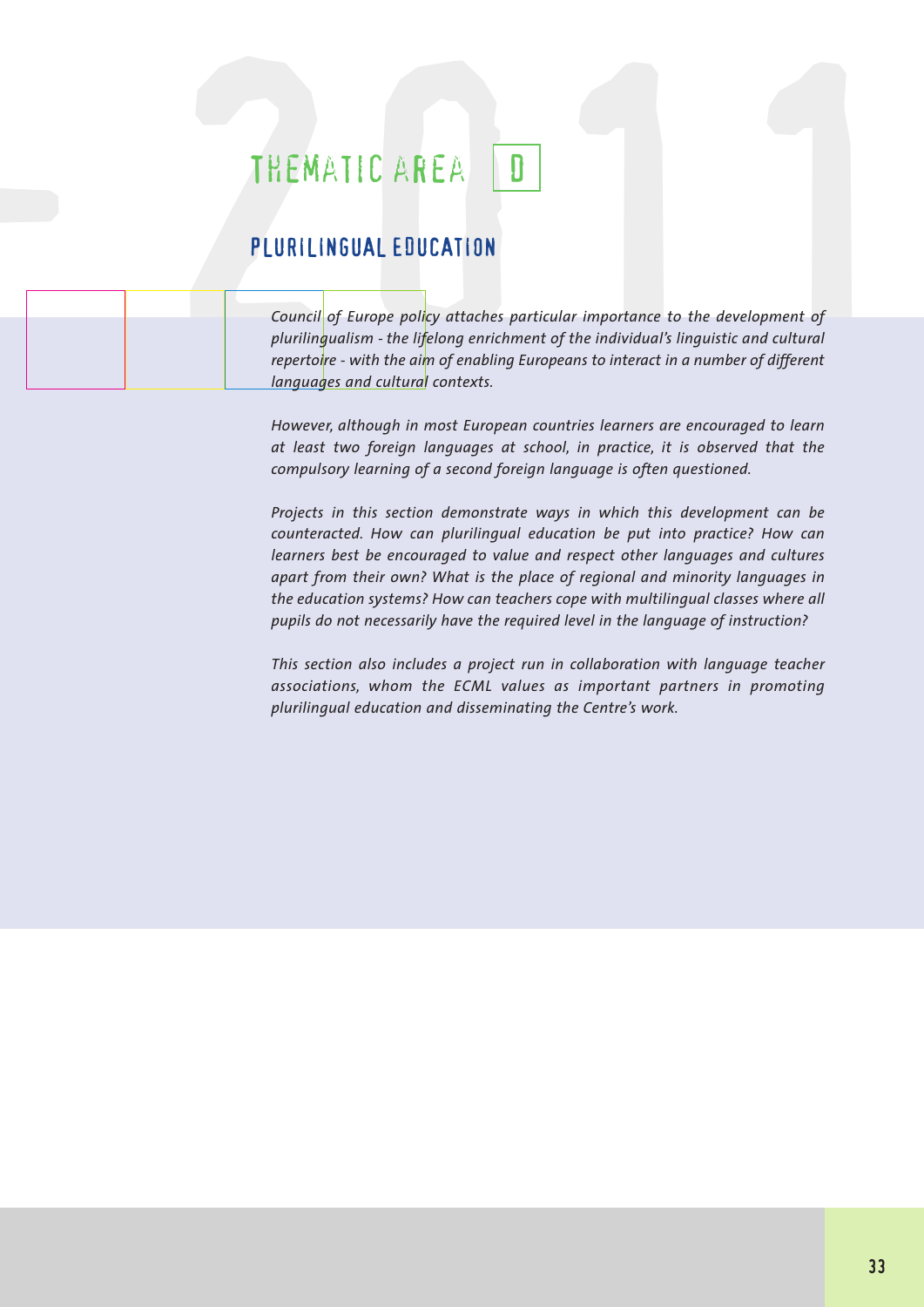# A FRAMEWORK OF REFERENCE FOR PLURALISTIC APPROACHES<br>
CCARAP)<br>
UN CAORE DE REFERENCE POUR LES APPROCHES PLURIELLES<br>
coordinator: Michel Candelier, Université du Maine – Le Mans, France<br>
coordinator: Michel Candelier, Univer A framework of reference for pluralistic approaches (CARAP) Un cadre de reference pour les approches plurielles

**Coordinator:** Michel Candelier, Université du Maine – Le Mans, France **Team members:** Jean-François de Pietro, IRDP (Institut de recherche et de documentation pédagogique), Switzerland; Raymond Facciol, Ministry of Education, Culture, Youth and Sport, Malta; Artur Noguerol Rodrigo, Universitat Autònoma de Barcelona, Spain

**Associate partner:** Ildikó Lőrincz, University of West Hungary/EDILIC, Hungary

**Medium-term project 2008 – 2011**

**Working languages:** English, French **Project website:** http://carap.ecml.at

#### **Aim**

Will develop the existing draft framework for pluralistic approaches into a purpose-built tool for teachers for promoting teaching/learning activities involving several varieties of languages or cultures.

#### **Abstract**

This project builds on the results of the previous ECML project *Across Languages and Cultures* (ALC) which lead to the development of the central part of a "Framework of Reference for Pluralistic Approaches" (CARAP/FREPA)\* consisting of lists of "resources" in terms of knowledge, attitudes and skills which are promoted by pluralistic approaches, and a presentation of global competences to which the "resources" contribute.

The current project aims to produce, on the basis of the CARAP, a tool for use by teachers designed to raise their awareness about the necessity of a global approach to resources that learners must construct for themselves in the process of developing their plurilingual and pluricultural competence.

In order to do this, a simplified version of the CARAP will be developed, accompanied by 1) an indication as to which pluralistic approaches are more directly relevant to different categories of descriptors; 2) commentaries on the levels of learners and elements of progression; 3) examples of didactic activities relevant to pluralistic approaches; 4) a pedagogical guide on use of the tool.

The second half of the 2008-2011 programme will be dedicated to a revision of the first complete version of the CARAP as created during the ALC project, and to the development of a tool aimed at facilitating its use in curriculum development.

#### **Expected results**

- An online tool for teachers, in 2 languages (English, French) with a hypertext function and a pedagogical Guide;
- A guide for teacher education about the utilisation of this tool.

#### **Targeted sector:** teacher education

\*Publication available as free download at: http://www.ecml.at/mtp2/publications/C4\_report\_ALC\_E.pdf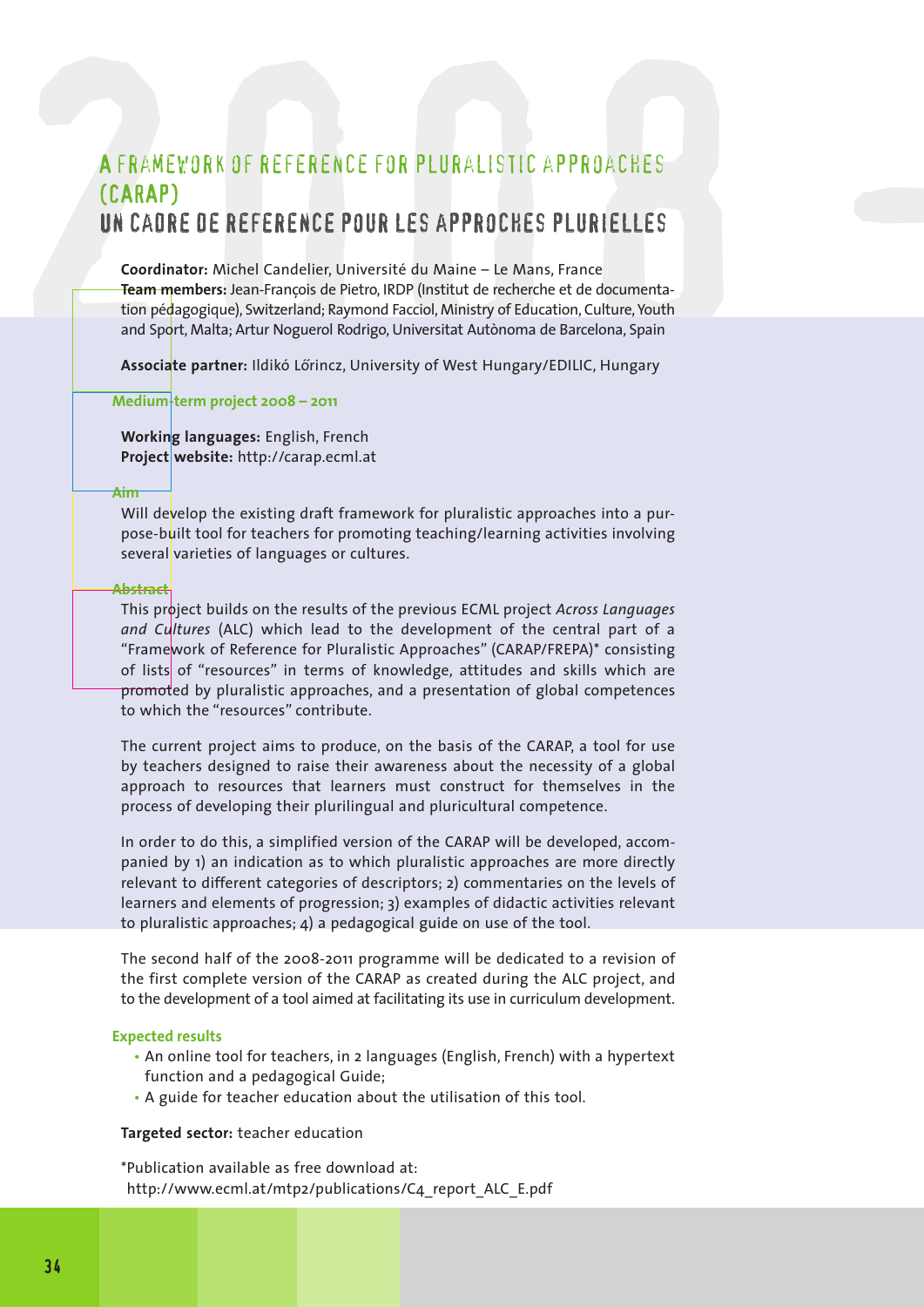# MINORITY LANGUAGES, COLLATERAL LANGUAGES AND<br>BI-/PLURILINGUAL EDUCATION (EBP-ICI)<br>LANGUES MINORITAIRES, LANGUES COLLATERALES ET EDUCATION<br>BI-/PLURILINGUE<br>Coordinator: Claude Cortier, INRP (Institut national de recherche pé Minority languages, collateral languages and bi-/plurilingual education (EBP-ICI) Langues minoritaires, langues collatErales et Education bi-/plurilingue

| MINORITY LANGUAGES, COLLATERAL LANGUAGES AND<br>BI-/PLURILINGUAL EOUCATION (EBP-ICI)<br>LANGUES MINORITAIRES, LANGUES COLLATERALES ET EDUCATION<br>BI-/PLURILINGUE                                                                                            |
|---------------------------------------------------------------------------------------------------------------------------------------------------------------------------------------------------------------------------------------------------------------|
| Coordinator: Claude Cortier, INRP (Institut national de recherche pédagogique),<br>France<br>Team members: Marisa Cavalli, IRRE-VDA, Italy; Matthew Fitt, Itchy Coo, United<br>Kingdom; Virginia Unamuno-Kaschapava, Universitat Autònoma de Barcelona, Spain |

**Associate partners:** James Costa, INRP, France; Diane Dagenais, Simon Fraser University, Canada

#### **Medium-term project 2008 – 2011**

**Working languages:** French, English **Project website:** http://ebp-ici.ecml.at

#### **Aim**

Will develop a kit for teachers in minority language areas promoting plurilingual approaches.

#### **Abstract**

Based on European objectives promoting linguistic diversity and plurilingual and pluricultural education, this project will develop experimental activities and didactic tools for primary schools, designed to bring together in an integrated didactic framework both the dominant language(s) and the minority or regional language(s) in a number of European regions where linguistic interchange is a reality: Catalonia, Scotland, some regions of France (Corsica, Catalonia, Occitania), the Val d'Aosta.

The languages dealt with will be used as stepping-stones to work, through interlinguistic or intercomprehension-related activities, on two continuums: a) linguistic, geographic and cultural proximity (collateral or "near" languages, neighbouring languages, heritage languages); b) a variational continuum (varieties of the dominant language, minority languages, interlects).

The aim will be to develop awareness and valorisation of language varieties from an early age, as well as to enable children to develop meta- and interlinguistic competences which will help them to develop their own linguistic repertoires and plurilingual competences.

#### **Expected results**

The final product will include:

- the creation of a sustainable network of connected schools;
- a multimedia web-based didactic kit for teachers, teacher trainers and decisionmakers including:
	- a collection of practical examples transferable to other contexts including language samples (written and oral) for use in class;
	- activities promoting intercomprehension between collateral/near languages;
	- suggestions and recommendations for decision-makers in the field of education.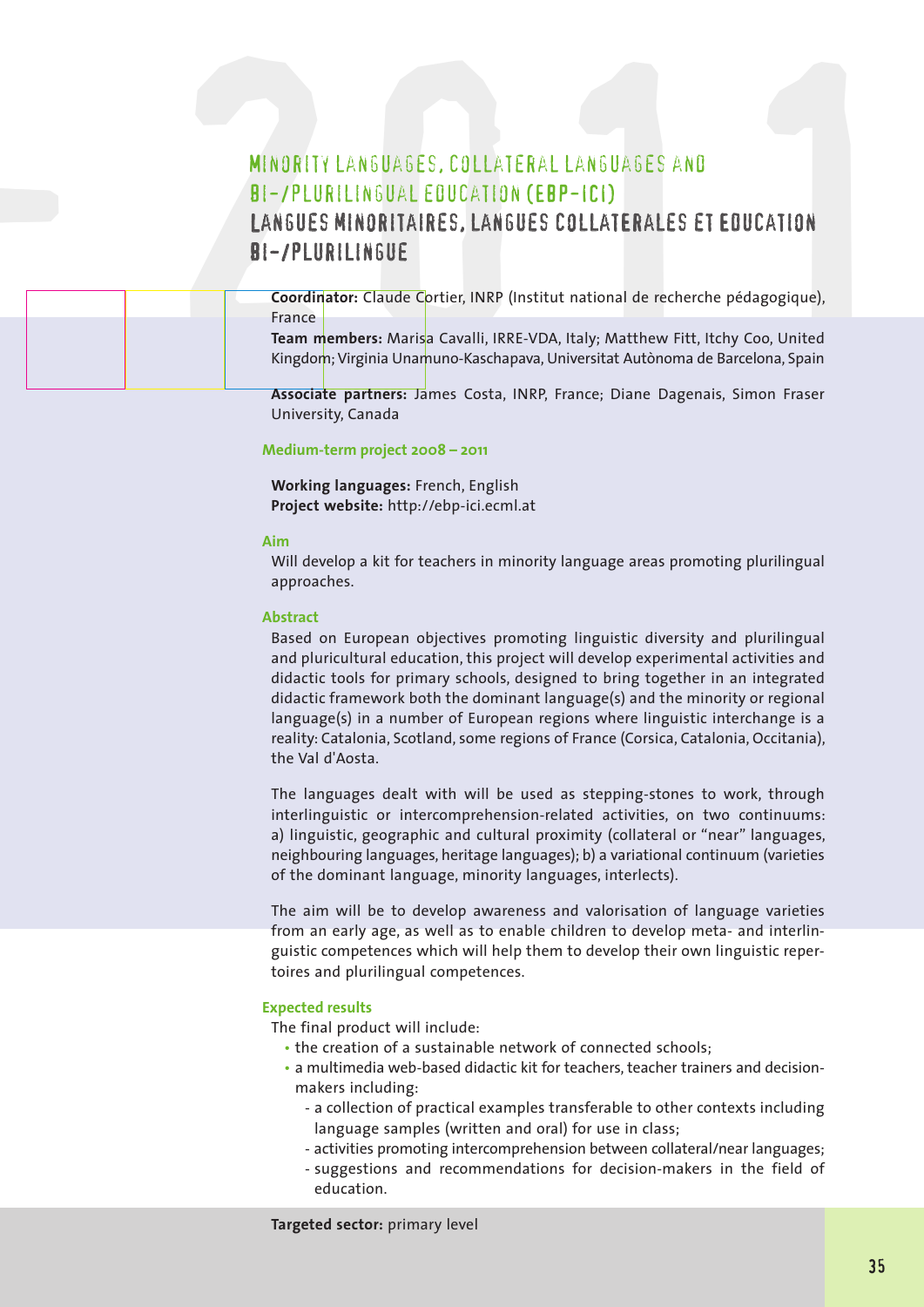# MAJORITY LANGUAGE INSTRUCTION AS A BASIS FOR PLURILINGUAL<br>
EOUCATION (MARILLE)<br>
MERRHEITSSPRACHENUNTERRICHT ALS BASIS FUR<br>
PLURILINGUALE ERZIEHUNG<br>
Coordinator: Klaus-Börge Boeckmann, University of Vienna, Austria<br>
Team me Majority language instruction as a basis for plurilingual education (MARILLE) Mehrheitssprachenunterricht als Basis für plurilinguale Erziehung

**Coordinator:** Klaus-Börge Boeckmann, University of Vienna, Austria **Team members:** Eija Aalto, University of Jyväskylä, Finland; Andrea Abel, Accademia Europea di Bolzano, Italy; Terry Lamb, University of Sheffield, United Kingdom

**Associate partner:** Waldemar Martyniuk, Jagiellonian University, Poland

**Medium-term project 2009 – 2011**

**Working languages:** English, German **Project website:** http://marille.ecml.at

#### **Aim**

Will examine teachers' strategies in dealing with linguistic diversity in classrooms and investigate support currently given by education systems.

#### **Abstract**

The project deals with the integration of plurilingualism into the teaching of the majority language as a subject in secondary schools. The majority language, as defined by this project, is the official/one of the official languages used as medium of instruction in school, i.e. Bulgarian in Bulgaria, Spanish in Spain etc.

Today, many different languages are present in the classroom. As a result, the teaching of the majority language has to move away from traditional L1 teaching and integrate elements of L2 teaching, for the benefit of those whose L1 is different from the majority language. Therefore, the pedagogy and practice of majority language teaching must at the same time be integrated into plurilingual education approaches such as "language across the curriculum" and "language awareness".

The project will look at the development of majority language instruction in secondary schools in ECML member states to find out about the strategies employed by classroom teachers. How do these strategies relate to the national/ regional/local situation? How does curriculum reform deal with the challenges of multilingual societies and plurilingual students?

This project will cooperate with the World Federation of Modern Language Associations (FIPLV) and the Language Policy Division of the Council of Europe.

#### **Expected results**

- Collection of strategies for change management in the field of plurilingual majority language teaching;
- Illustrative case studies/examples of good practice from a variety of countries;
- Conclusions on how to transfer good ideas to other contexts in order to improve majority language teaching with regard for plurilingualism.

**Targeted sector:** secondary level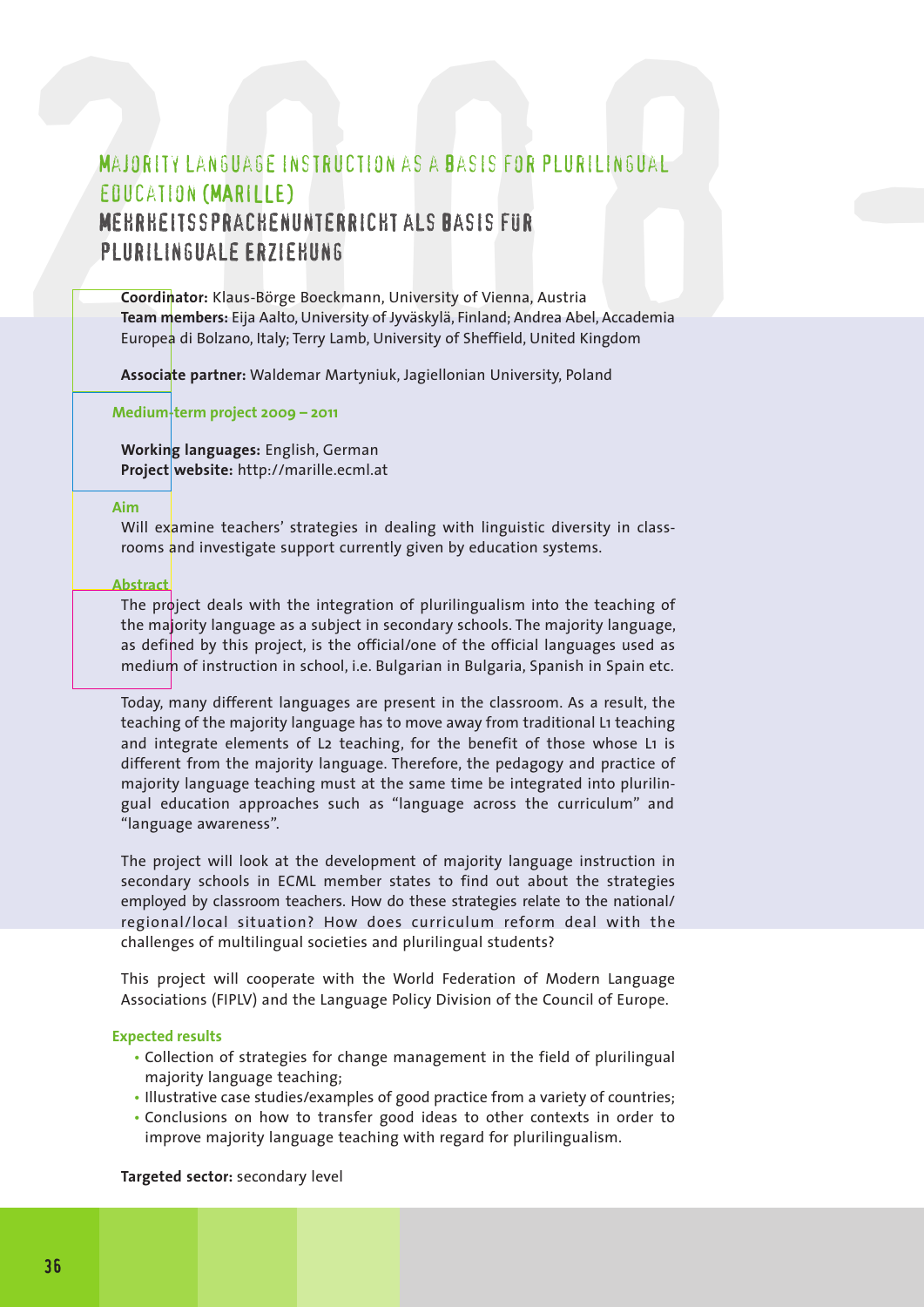# LANGUASE ASSOCIATIONS AND COLLABORATIVE SUPPORT (LACS)<br>ASSOCIATIONS LINGUISTIQUES ET SOUTIEN COOPERATIF<br>SPRACHENVERBANDE UND STARKUNG IHRER GEGENSEITIGEN<br>ZUSAMMENARBEIT<br>Coordinator: Terry Lamb, University of Sheffield, Uni LANGUAGE ASSOCIATIONS AND COLLABORATIVE SUPPORT (LACS) Associations linguistiques et soutien cooperatif Sprachenverbände und Stärkung ihrer gegenseitigen Zusammenarbeit

**Coordinator:** Terry Lamb, University of Sheffield, United Kingdom and FIPLV (World Federation of Modern Language Associations)

**Team members:** Sigurborg Jonsdóttir, FIPLV and STIL (Association of Foreign Language Teachers in Iceland), Iceland; Lucka Pristavec, IDV (Der Internationale Deutschlehrerverband), Slovenia; Janina Zielinska, FIPF (Fédération internationale des professeurs de français), Poland

**Associate partner:** Nicole Thibault, CASLT (Canadian Association of Second Language Teachers)

#### **Medium-term project 2008 – 2011**

**Working languages:** English, French, German **Project website:** http://lacs.ecml.at

#### **Aim**

2008 -

Dissemination of ECML publications through the networks of language teacher associations.

#### **Abstract**

The project will focus on dissemination of the work of the ECML to those national multilingual and international monolingual teacher associations which are members of FIPLV. Its primary purpose is to facilitate greater collaboration between the associations and with the ECML in order to better support language professionals across Europe through more effective dissemination of new language pedagogies, including teaching and learning methodologies as well as language policies and curricular models appropriate to the 21<sup>st</sup> century.

In order to do so, the project will map the ways in which a wide range of language associations are organised (nationally, regionally and locally), and how they support their own networks of members through practical interventions (workshops, publications, newsletters, websites and web fora etc.) as well as through opportunities to have an impact on policy reform (both within their own institutions as well as locally and nationally) towards the development of a vibrant, high quality and inclusive environment in which multilingualism can flourish. In disseminating the work of the ECML, it will explore not only the content of the projects, but also ways of enhancing the process of dissemination itself in order to enable larger numbers of teachers in all sectors to benefit from them.

#### **Expected results**

- Dissemination of ECML projects through FIPLV networks (websites etc.);
- Analysis of the ways in which language teacher associations are organised in order to support the professional development of teachers, with a view to sharing effective dissemination methods;
- Publication of a manual for language teacher associations on evaluating and developing their support for language teaching and learning;
- Specific activities to disseminate ECML projects to teachers and other language professionals across Europe, including web-based communities;
- Evaluation of the dissemination processes developed by member associations.

**Targeted sector:** all educational sectors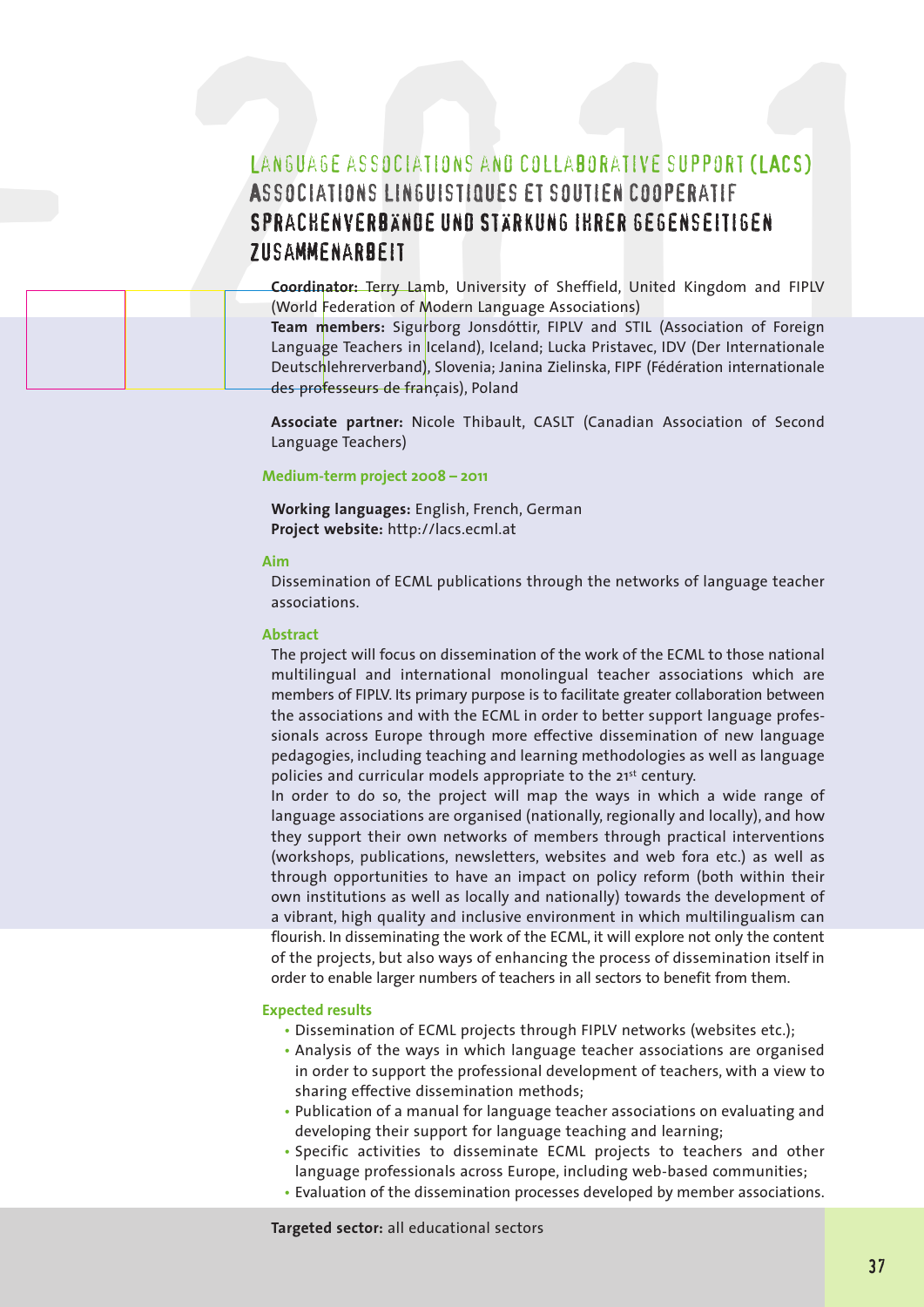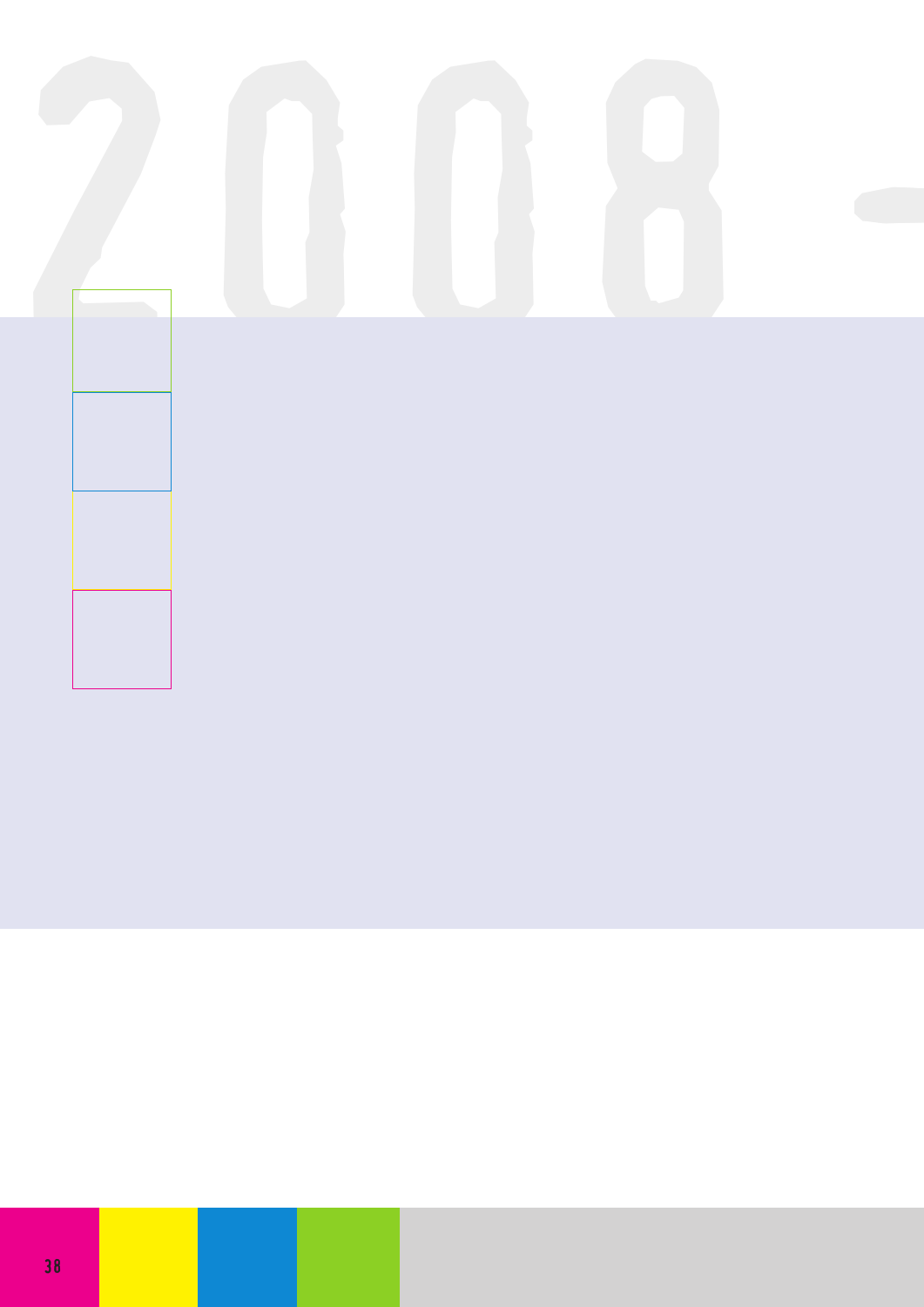